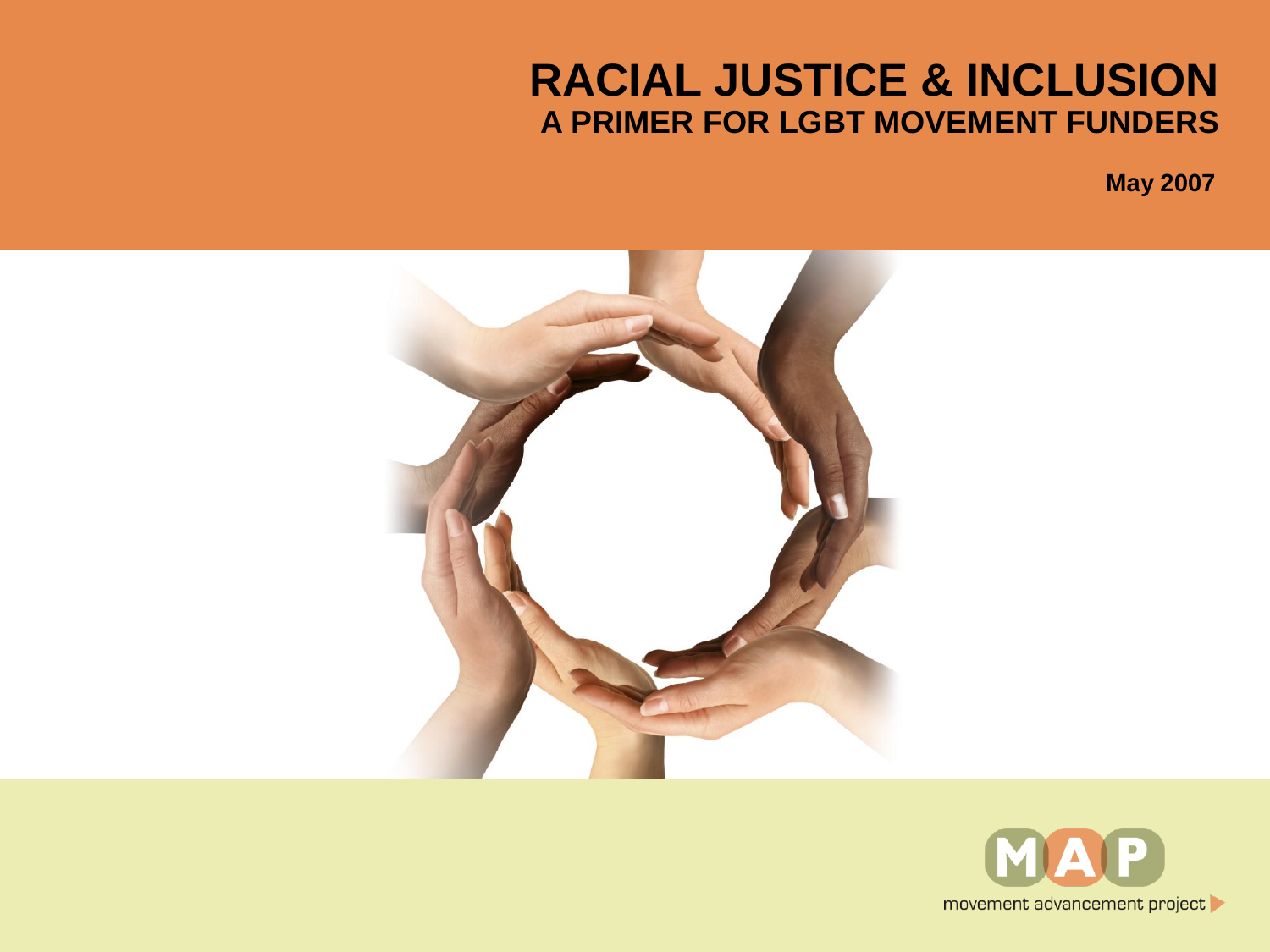### **Objective and Caveats**

- This primer aims to inform and motivate LGBT-movement funders to work explicitly on issues of racial justice and inclusion within and around the LGBT movement
- **The primer is a starting point, rather than a definitive analysis of, or recommendations for, race matters within the LGBT Movement**
	- We focused on illuminating general racial issues in American society and generally recommended philanthropic approaches to such issues
	- We did not do original research into LGBT-specific racial matters. Our sources were limited to secondary research (books, articles, conference/meeting reports, and websites) and a very few interviews
- Upcoming research efforts by others (e.g., by Arcus Foundation, Funders for Lesbian and Gay Issues, The Task Force and HRC) may add considerably to the movement's knowledge about racial disparities and issues important to LGBT people of color (POC)\*



\* Throughout this document, POC is used interchangeably with non-white to refer to racial or ethnic<br>minorities (including whites who identify as Latino/a). "Gay" is sometimes used for LGBT. movement advancement project minorities (including whites who identify as Latino/a).  $\sqrt{Gay''}$  is sometimes used for LGBT.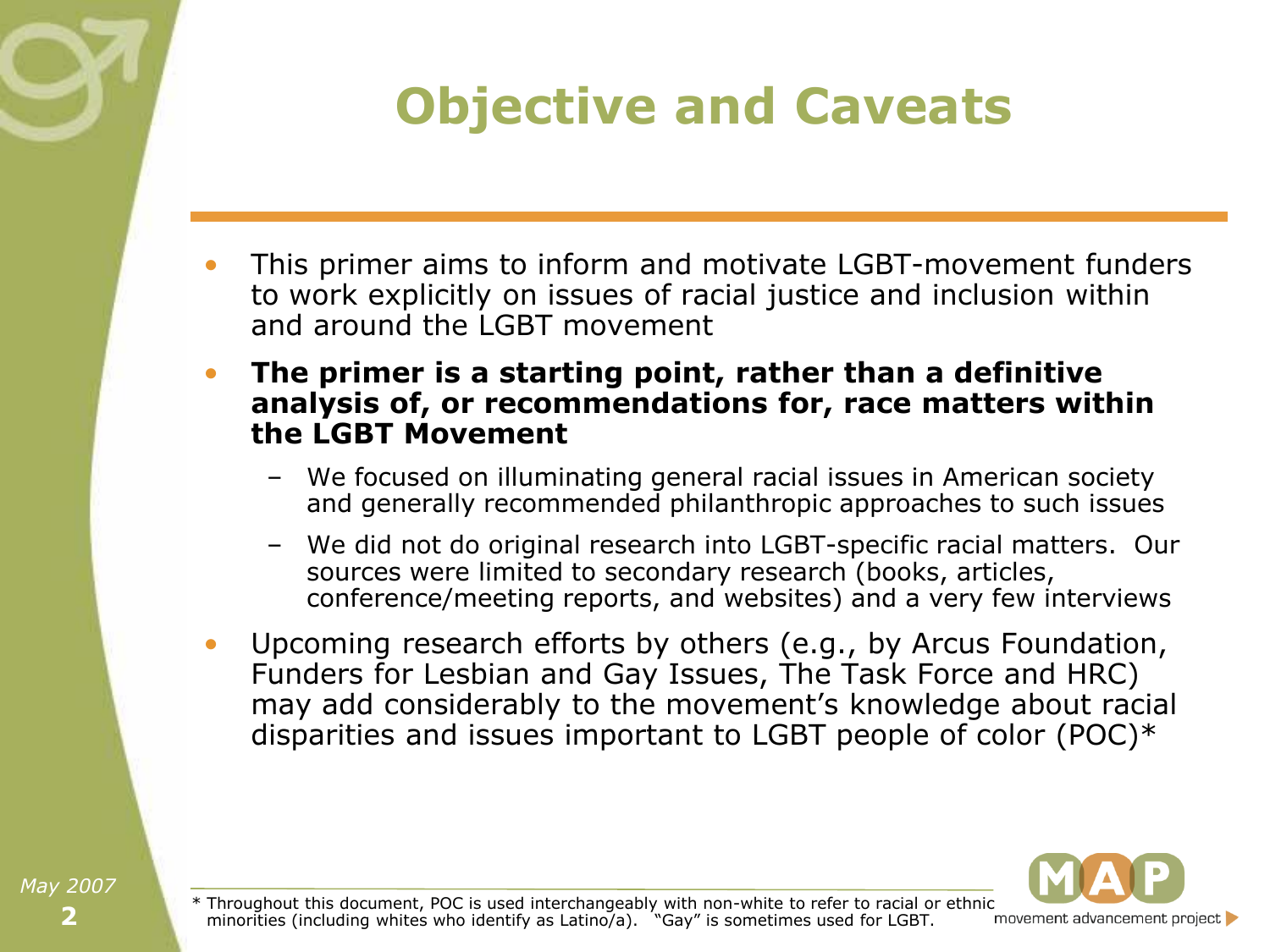## **Special Thanks**

- To Reverend Irene Monroe for consulting with MAP throughout the process of conceiving and producing this primer
- To Marcie Moore-Gantz, Jay Pastrana, Morris Price and Russell Roybal for reviewing and commenting on a near-final draft

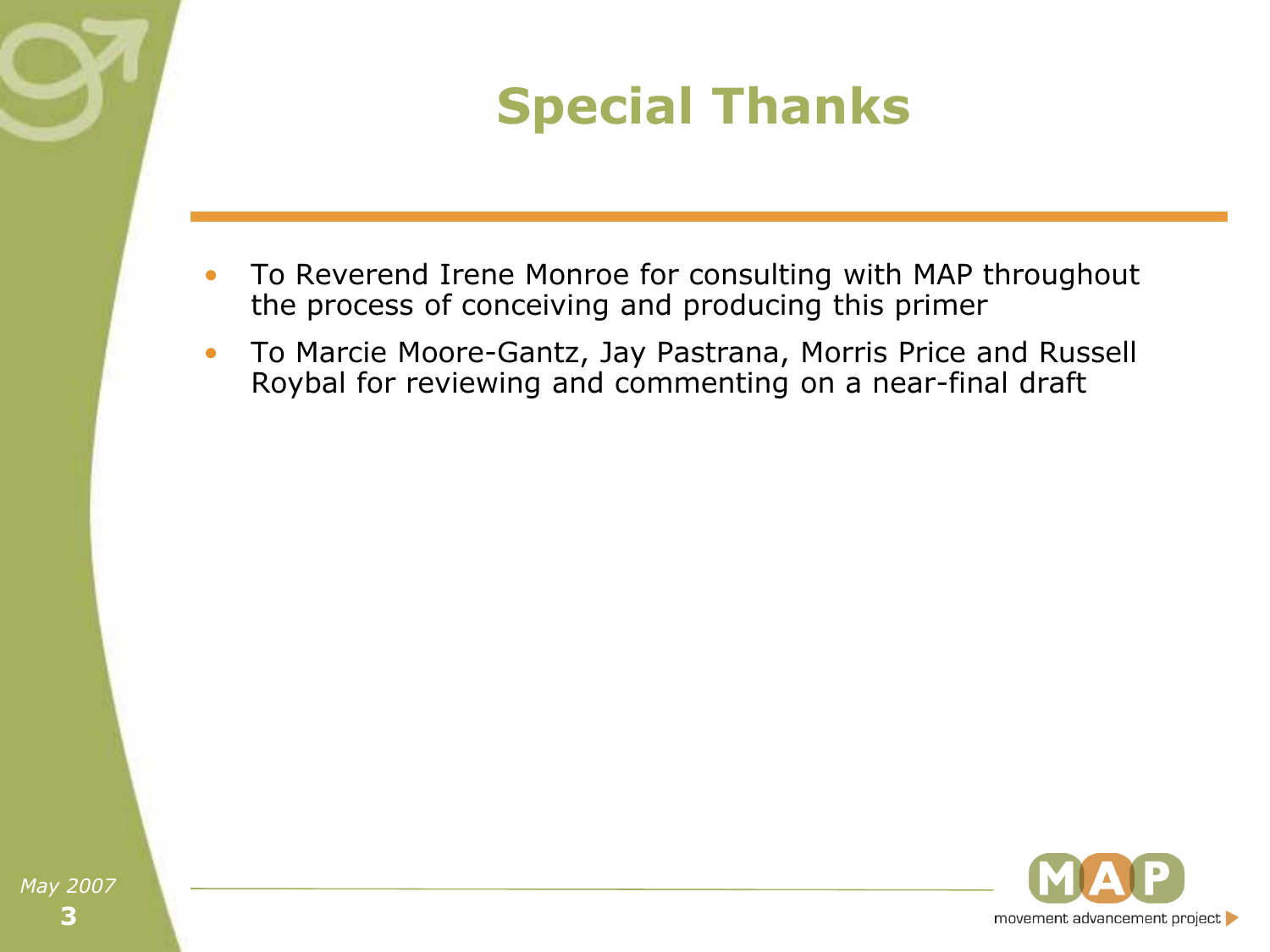#### **Contents**

| <b>Main Report</b>                                                                | Starts on |
|-----------------------------------------------------------------------------------|-----------|
| Why funders aiming for LGBT equality should work<br>explicitly on racial matters  | 5         |
| Generally recommended philanthropic approaches<br>to racial justice and inclusion | 33        |
| Considerations specific to LGBT movement work on<br>racial equity and inclusion   | 41        |
| <b>Appendices</b>                                                                 |           |
| Racially focused nonprofit and philanthropic groups                               | 50        |
| 2. Sources                                                                        | 59        |

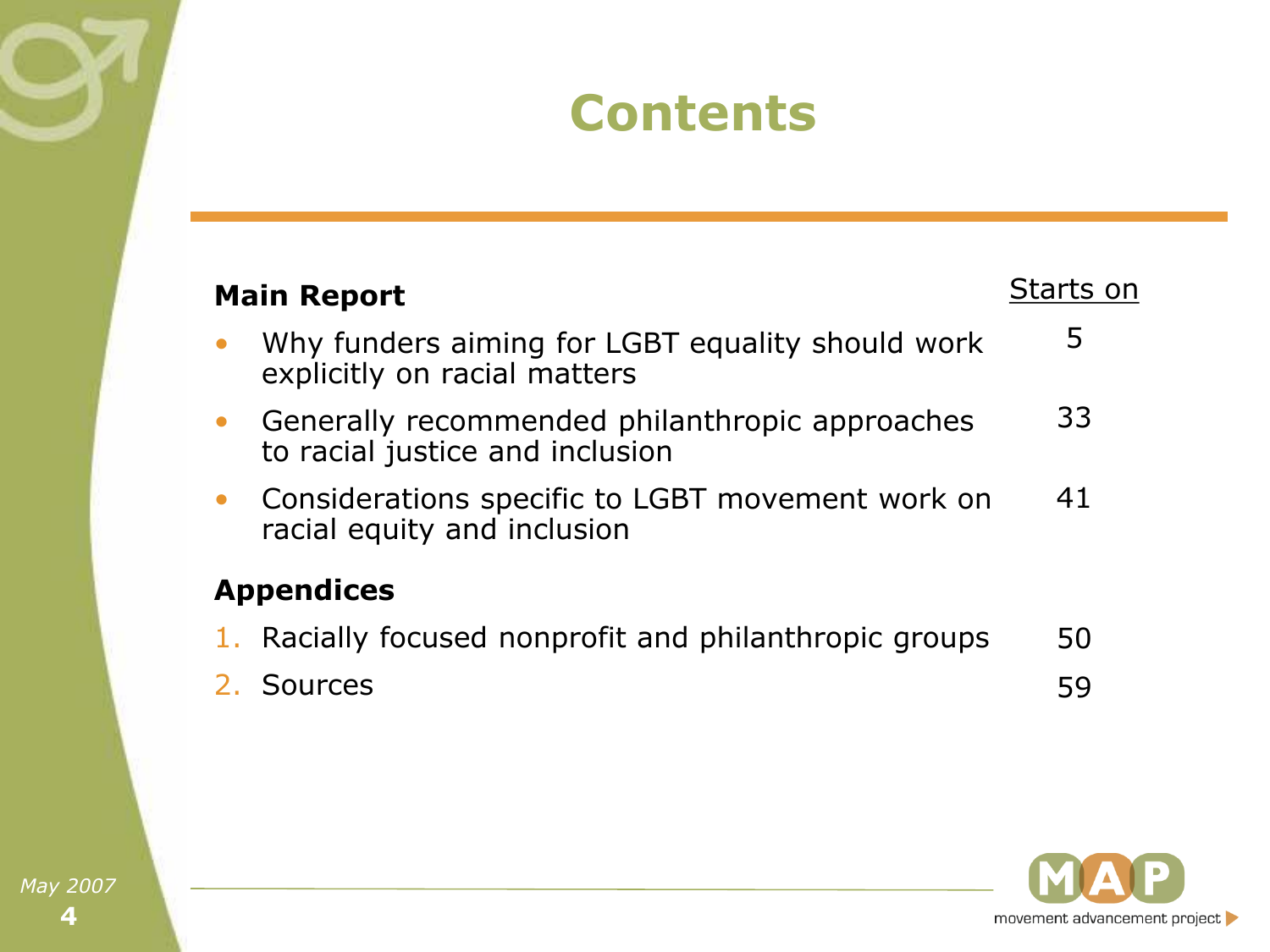#### **Issues of Racial Justice and Inclusion – Part I**

- Why funders aiming for LGBT equality should work explicitly on racial matters
- Generally recommended philanthropic approaches to racial justice and inclusion
- Considerations specific to LGBT movement work on racial equity and inclusion



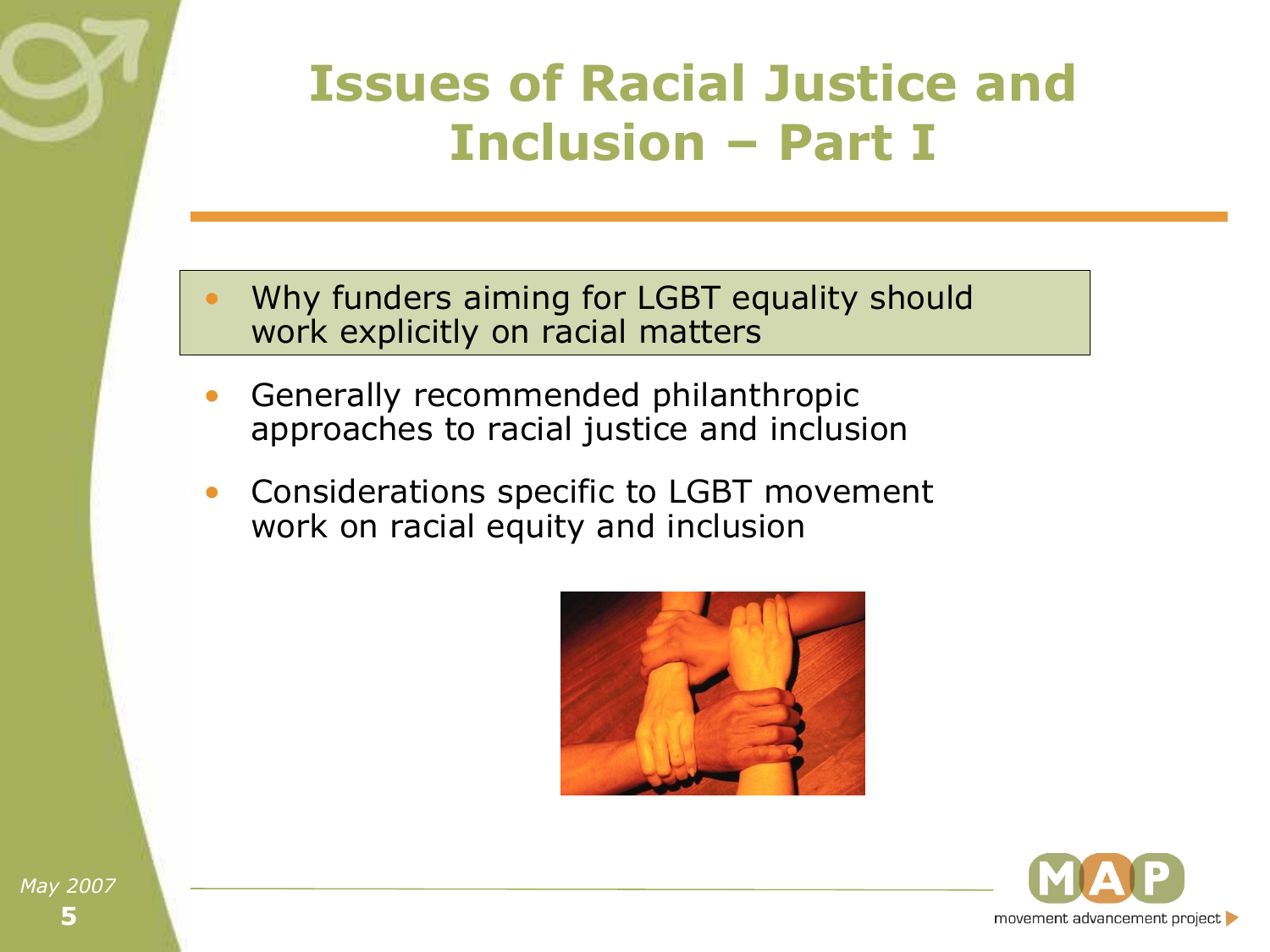# **Four Reasons LGBT-Movement Funders Should Work on Race**



- 1. LGBT Americans share racial characteristics of whole U.S. population – only 68% are non-Hispanic white
- 2. Race is a critical factor in America almost every indicator of wellbeing shows troubling disparities by race
- 3. Only an intentional focus on race will close the equity gaps
- 4. The LGBT movement's lack of substantive work on issues most relevant to POC leaves it vulnerable to irrelevance and division
	- Not fully serving a third of its constituents
	- Using tactics and messages that inadvertently alienate POC LGBT and allies
	- Resulting dearth of relationships enables opponents to use wedge politics to divide LGBT/POC advocates and voters

This section provides evidence or rationale for each of the above statements

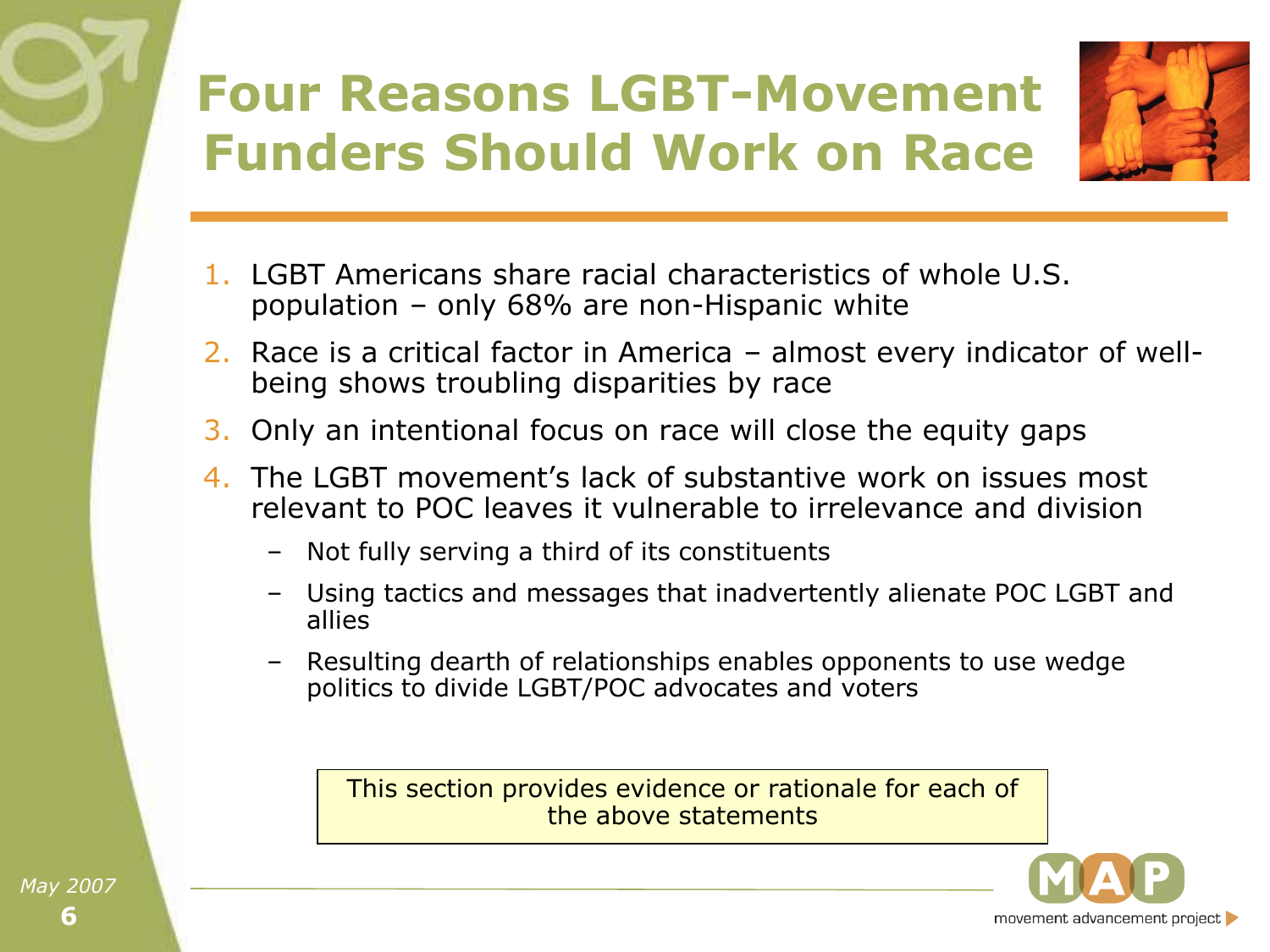## **1. Americans are Increasingly Racially Diverse**



**Non-Hispanic White 68% API 4% Non-Hispanic Black 12% Other 2% Native American 1% Hispanic 13% U.S. Population** 2005 **Nearly 1/3rd are not Caucasian**



Source: U.S. Census Bureau, 2005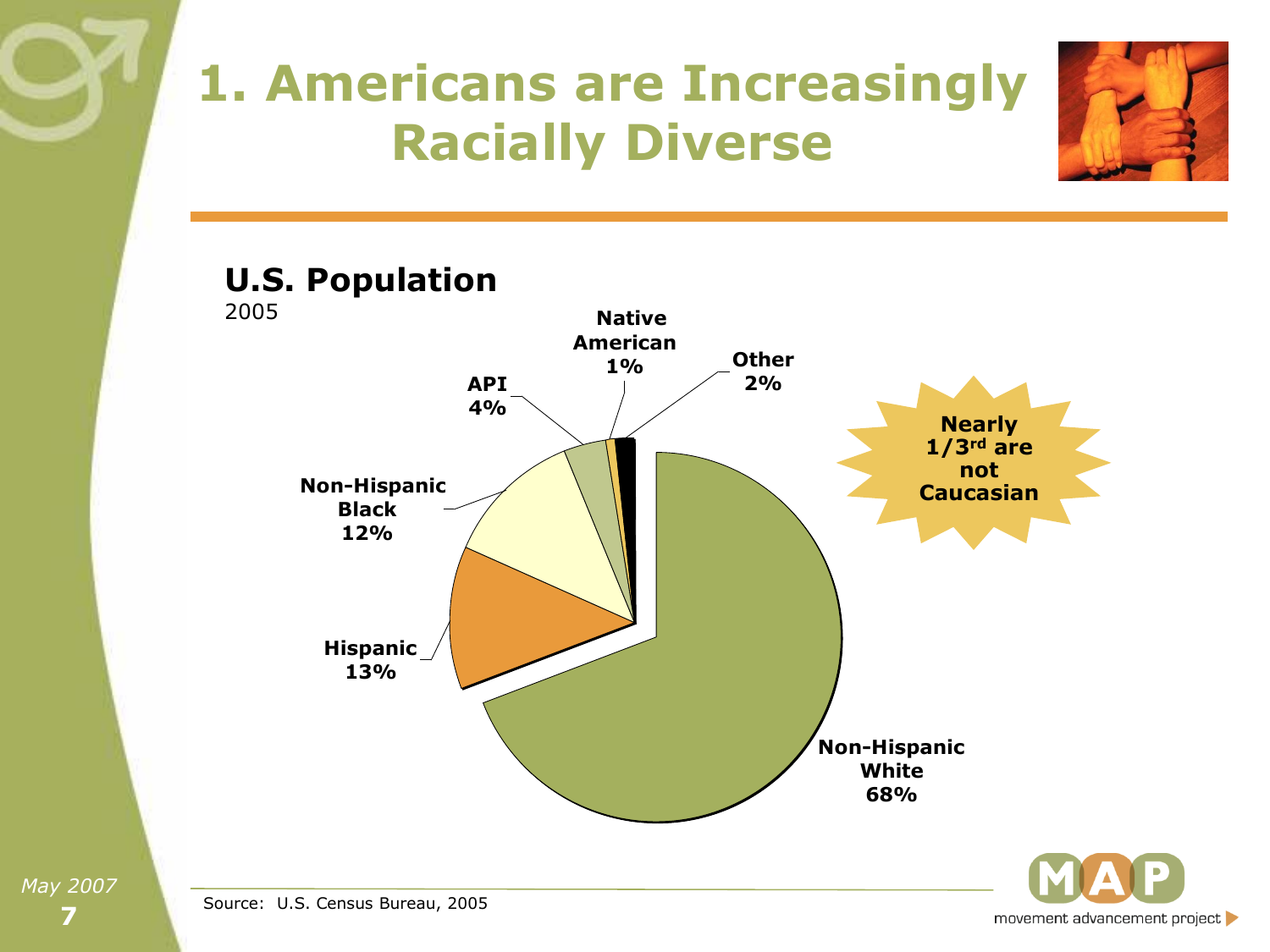



#### **62% 63% 59% 72% 82% 18% 16% 18% 11% 5% 14% 15% 15% 12% 8% 4% 6% 7% 7% 7% 60+ 30-59 20 to 29 10 to 19 Under 10 White Other Black Hispanic U.S. Population by Race** 1 in 3 under 20 were not Caucasian in 2000

% of Age Group in 2000

**8** *May 2007*

Source: US Census; note that Hispanics include whites and other races who also identify as Hispanic or Latino

movement advancement project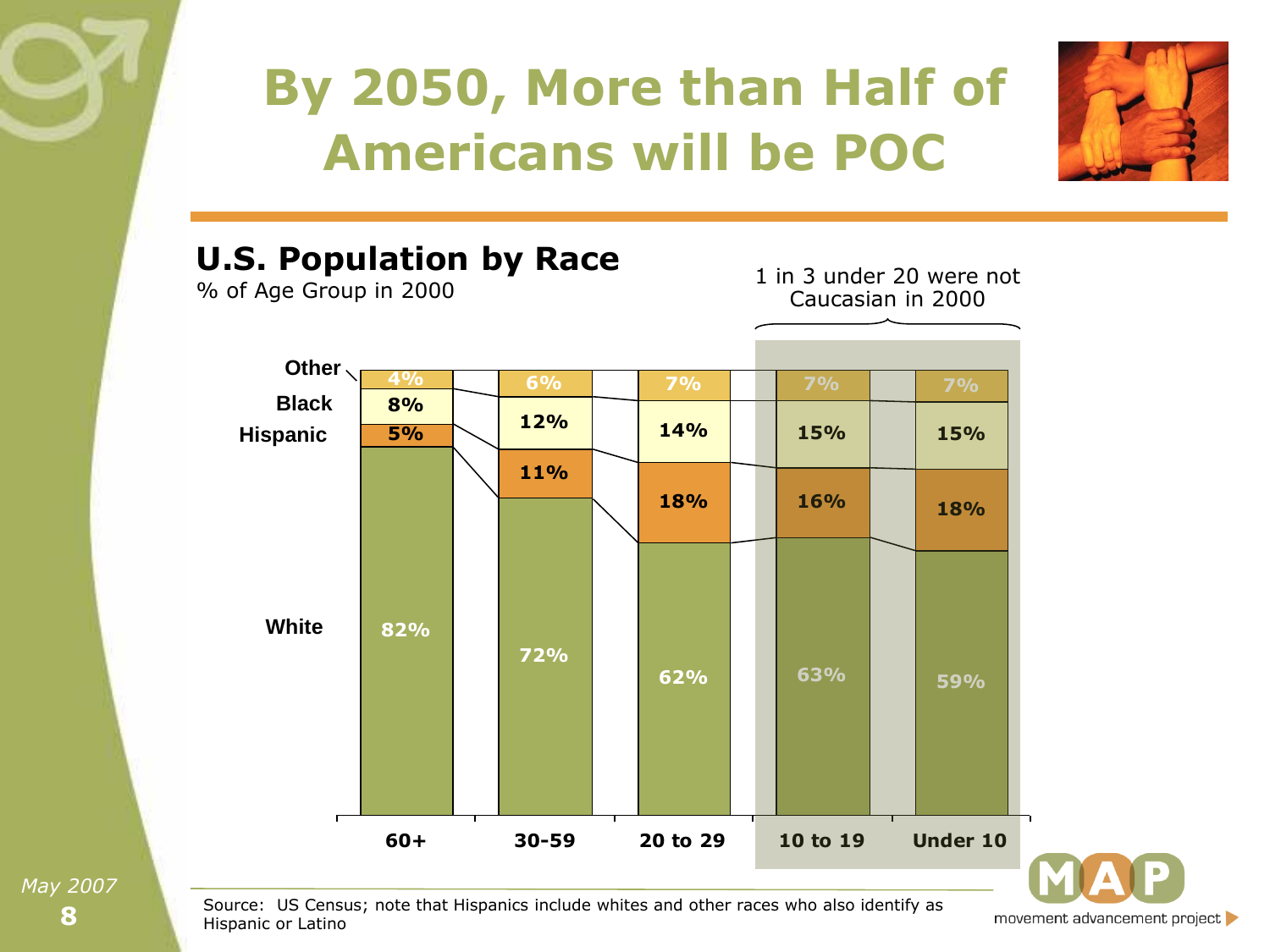# **2. Troubling Disparities in Americans' Wellbeing by Race**



#### **Versus whites in the U.S. …**

- … blacks, Hispanics and Native Americans are twice as likely to live in poverty
- … blacks, Hispanic and Native American households make about one-third less income
- … black and Hispanic households have eight to nine times lower valued assets
- **I. blacks, Hispanics and Native Americans are one-third to two-thirds less** likely to earn a college degree
- **I. blacks, Hispanics and Native Americans are two to 3.5 times more likely** to drop out of high school
- … Hispanics are 2.4 times and blacks six times more likely to be arrested. Hispanics are three times and blacks six times more likely to be incarcerated
- ... blacks have four times and Hispanics 1.5 times higher incidence of HIV/AIDS



Note: Comparisons are made to white indicators to highlight disparities in wellbeing between white and non-white Americans (not to highlight white as "the ideal") Source: Charts on pages 10-15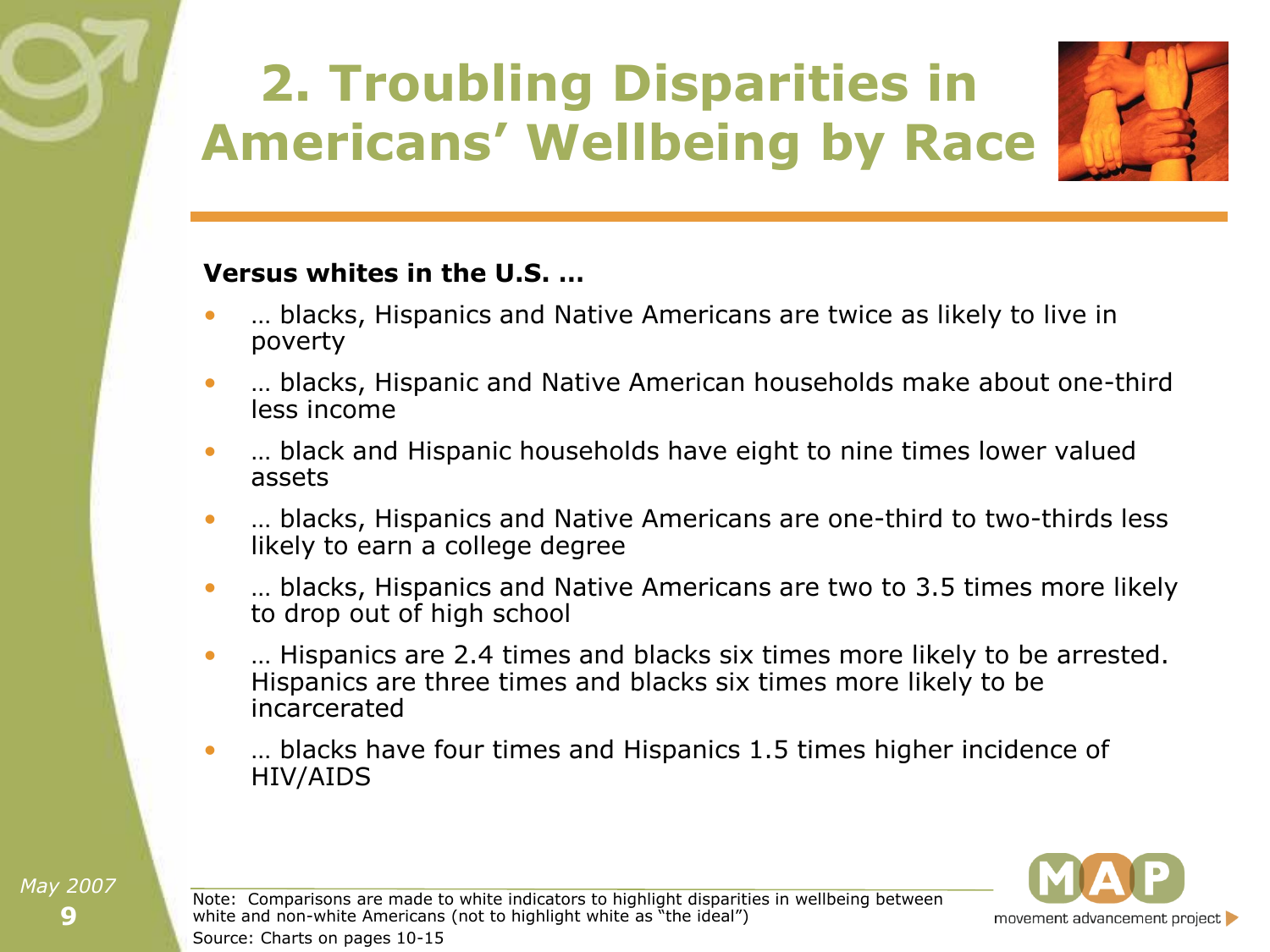# **Economic Disparities by Race (1 of 2)**



**People Living in Poverty** % in 2005

**Median Household Income** \$000 in 2005



**10**

*May 2007*



movement advancement project

Note: Bars denoting white indicators on pp. 10-15 are different color to highlight disparities between white and non-white wellbeing indicators (not to highlight white as "the standard") Source: U.S. Census Bureau (Native American data are from 2000)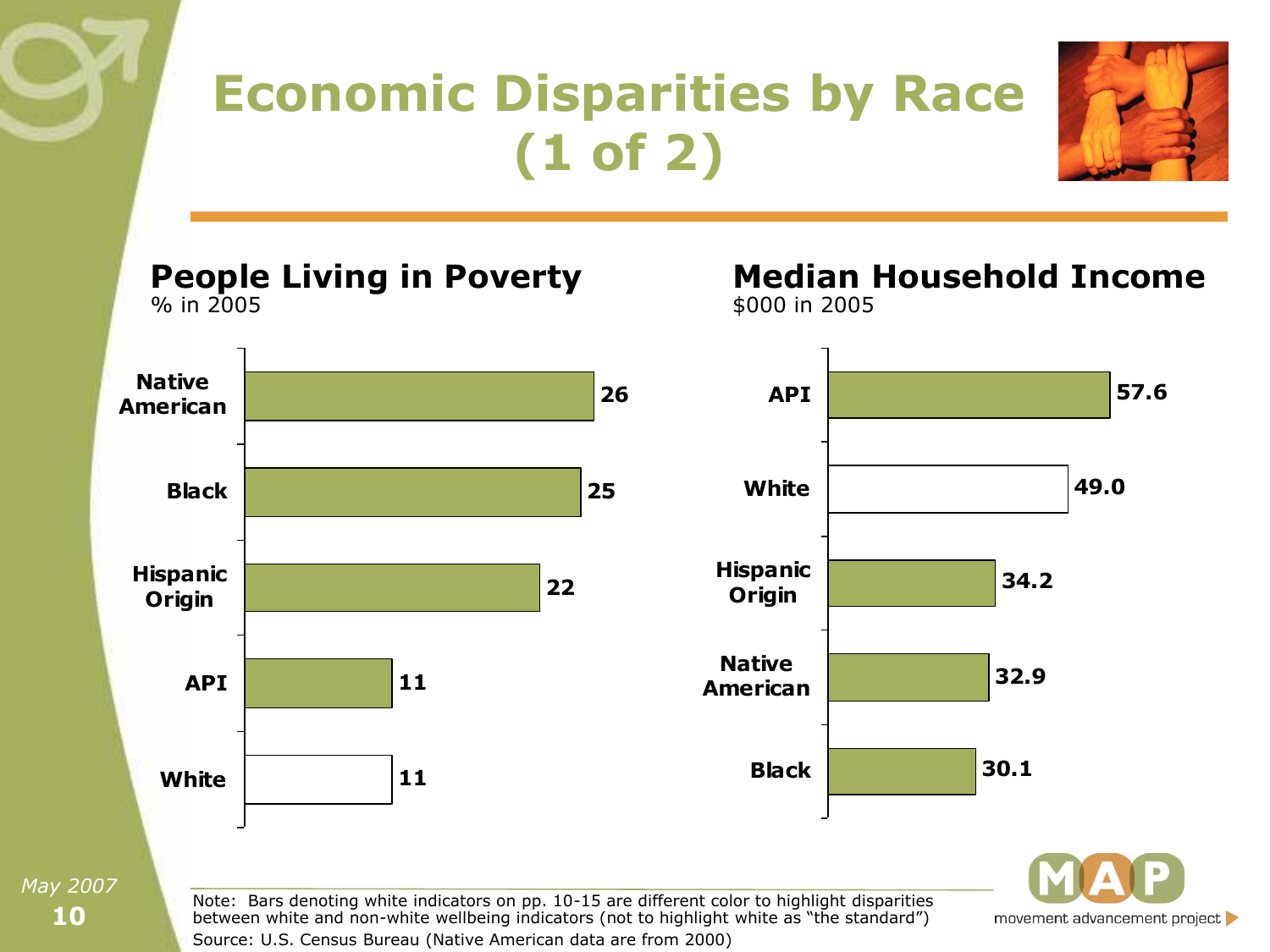# **Economic Disparities by Race (2 of 2)**



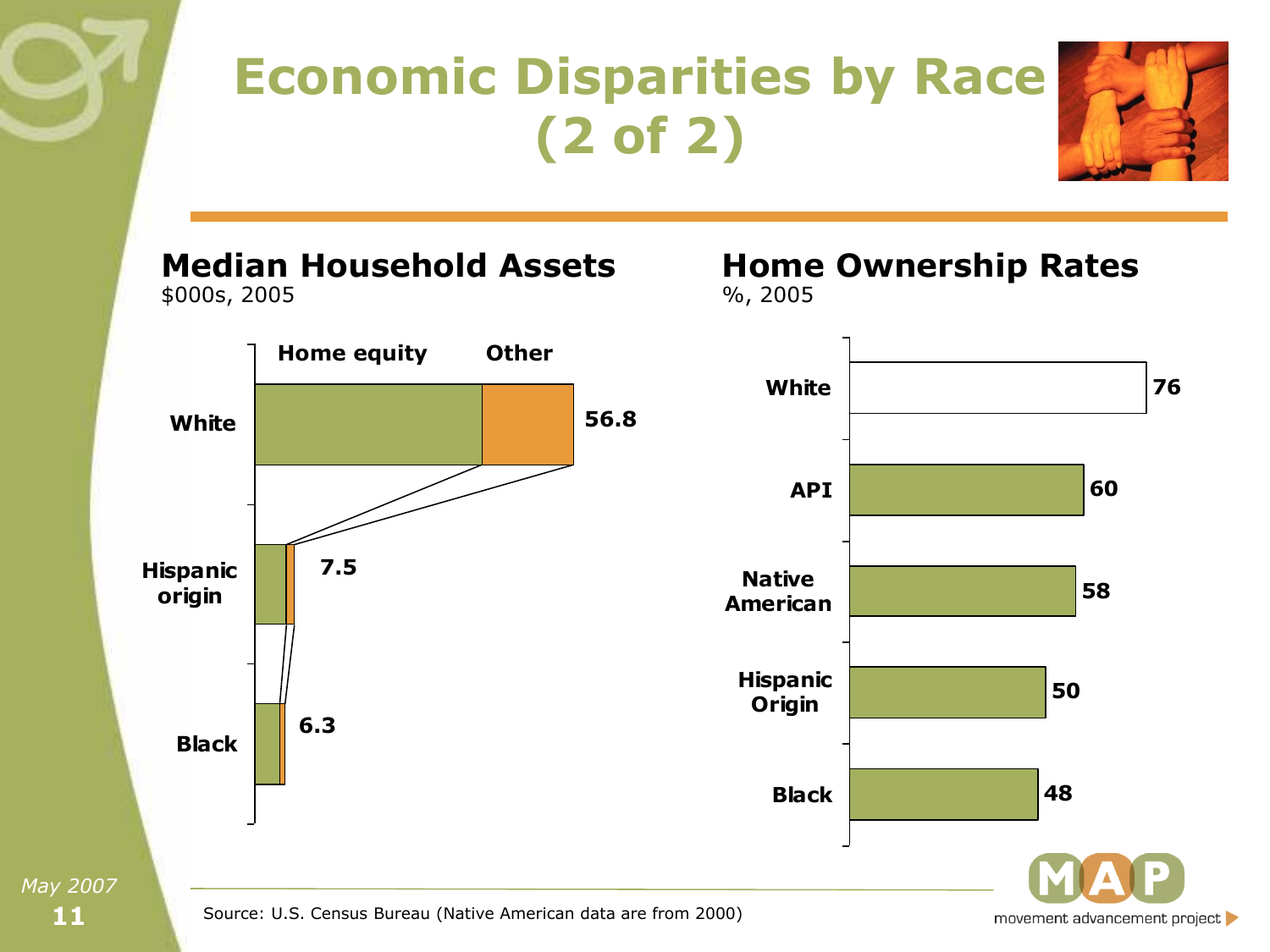

movement advancement project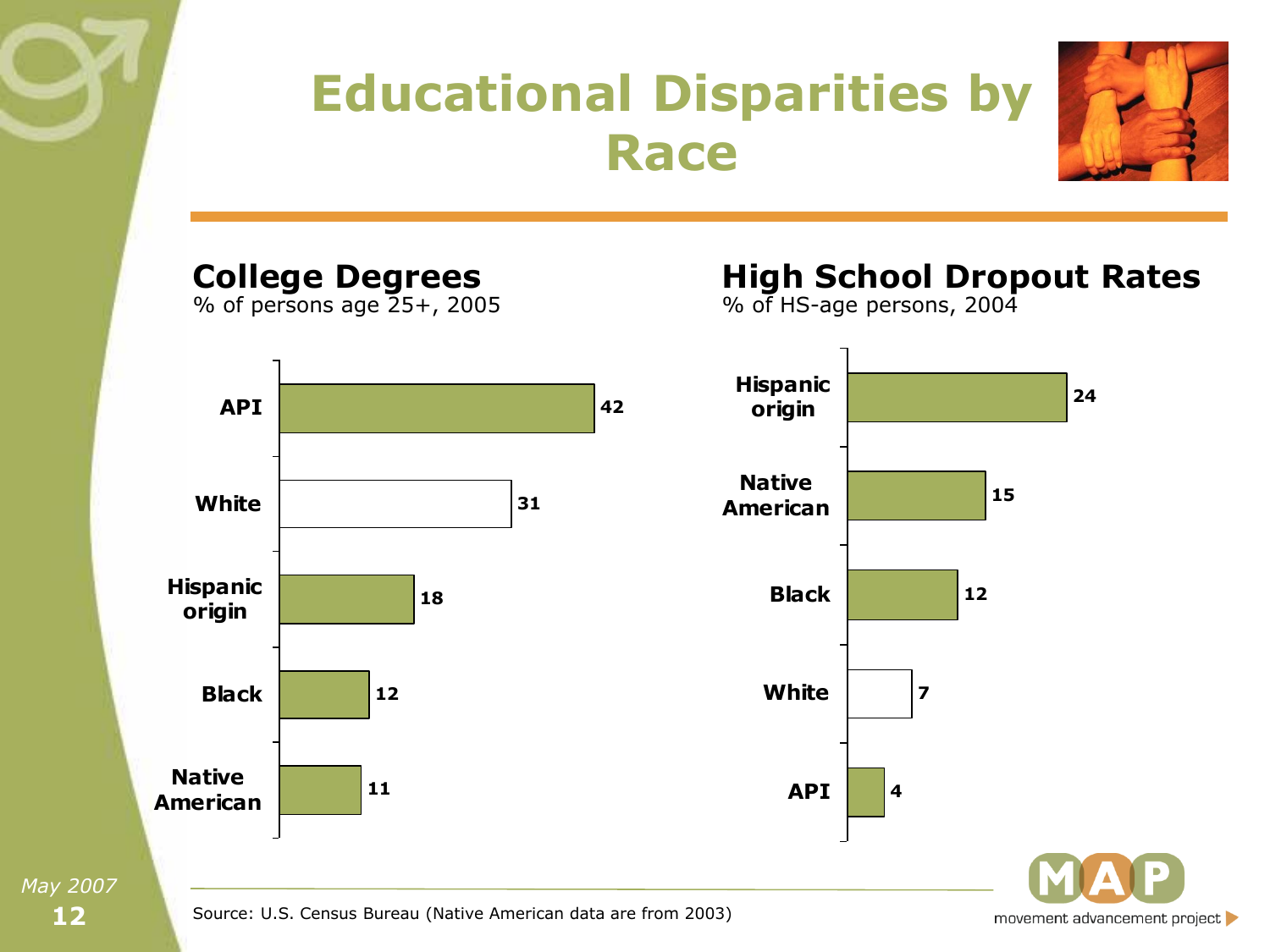### **Disparate Rates of Arrest and Incarceration by Race**



**Arrest Rates** Per 100,000 pop'n, 2004

#### **Rates of Incarceration**

Vs. whites for same offense, 2000



**13** *May 2007*

movement advancement project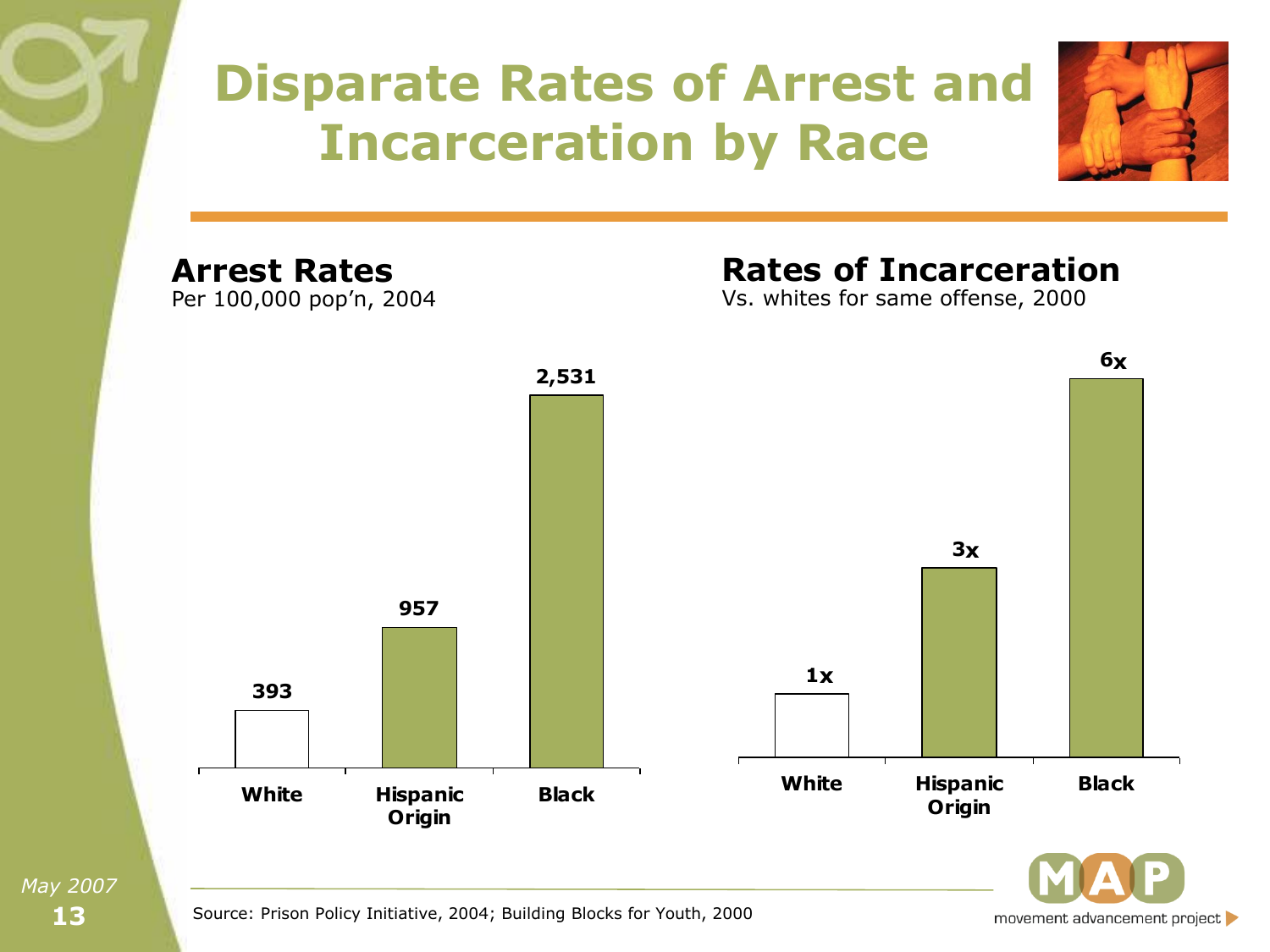# **Disparate Rates of HIV/AIDS Infection by Race**



#### **U.S. Population and HIV/AIDS Cases**

% by Race, 2005



**14** *May 2007*

Source: US Centers for Disease Control and Prevention, 2007; Kaiser Family Foundation, *HIV/AIDS Policy Fact Sheet*, 2005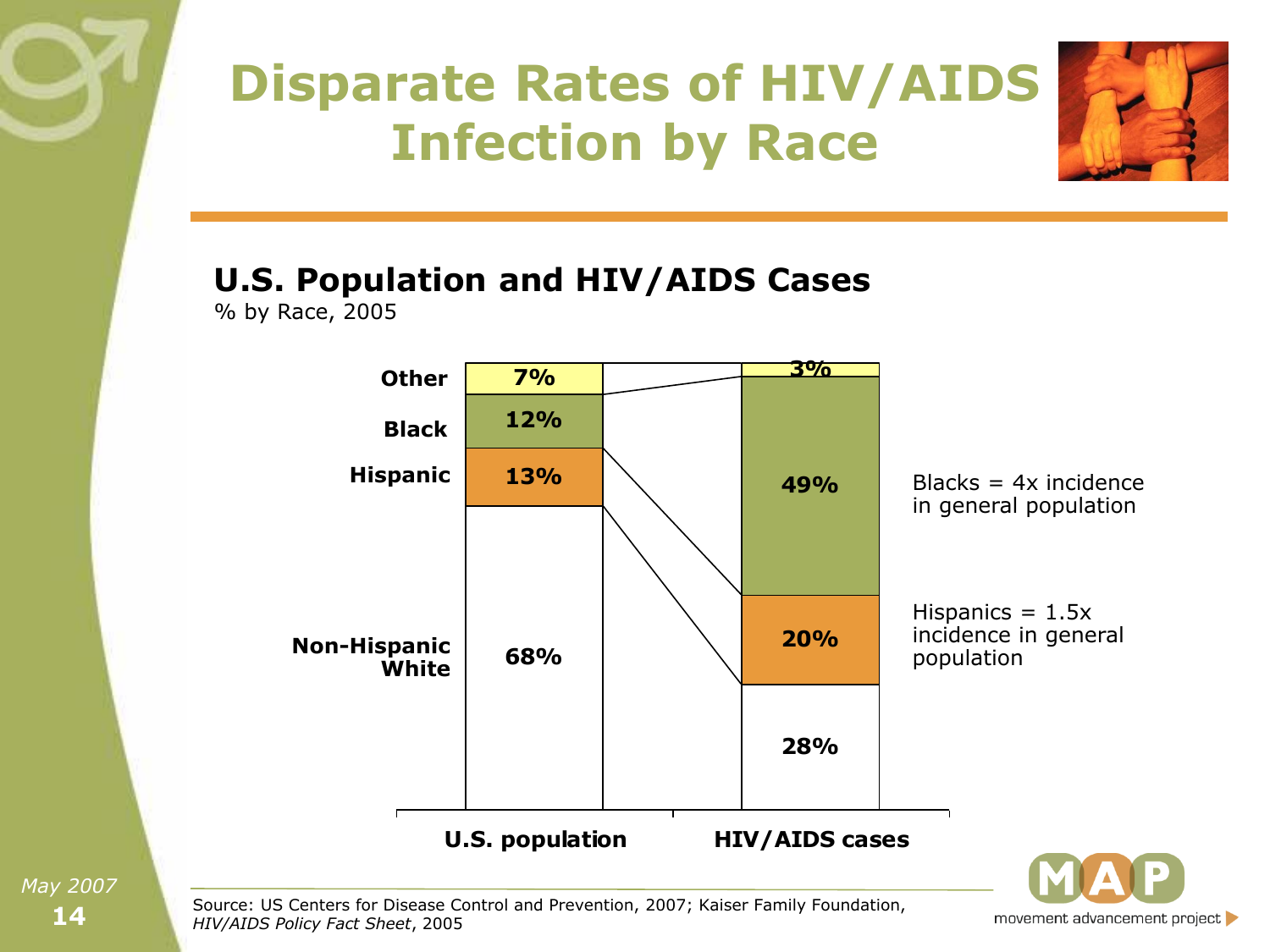## **LGBT-Specific Income Disparities by Race**





movement advancement project

Source: The Task Force, *Hispanic and Latino Same-Sex Couple Households in the US,* 2005; *Black Same-Sex Households in the United States*, 2004. Statistics are based on **self-reported**  U.S. Census data and represent couples where both partners are of the same race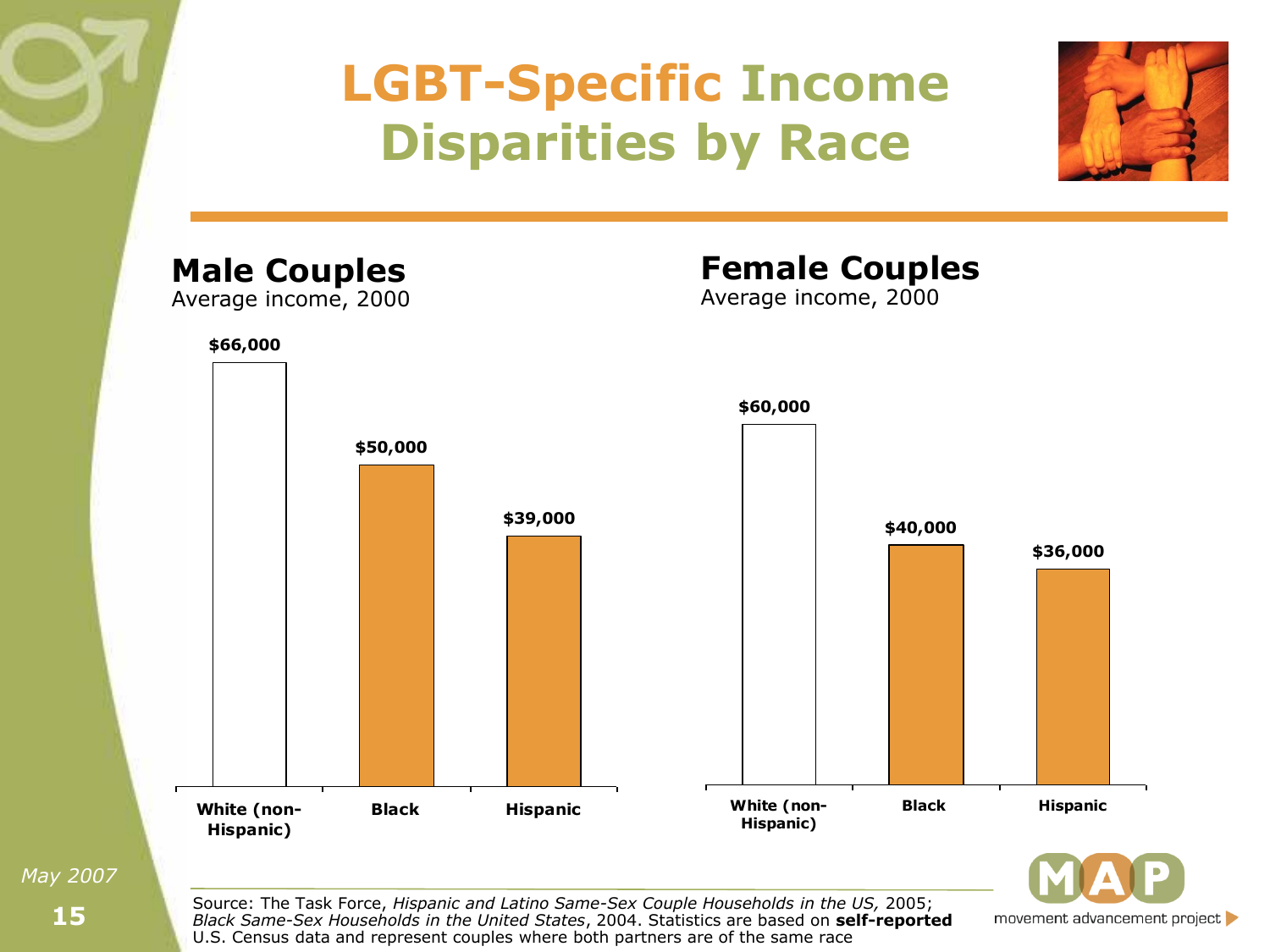# **3. Only Intentional Focus on Race Will Close Equity gaps**



- **"Embedded racial inequities"** in society produce policies and practices that (often unintentionally) provide whites with advantages over other races. They pose the greatest barrier to equitable opportunity and results today
- Embedded racial inequities set in motion accumulating advantages and disadvantages
- Today's policies and practices that fail to appreciate these platform inequities may themselves work to perpetuate the harm, often inadvertently
- White citizens have trouble seeing this, also called **"structural racism,"** and can be unaware of key policy issues facing nonwhites today

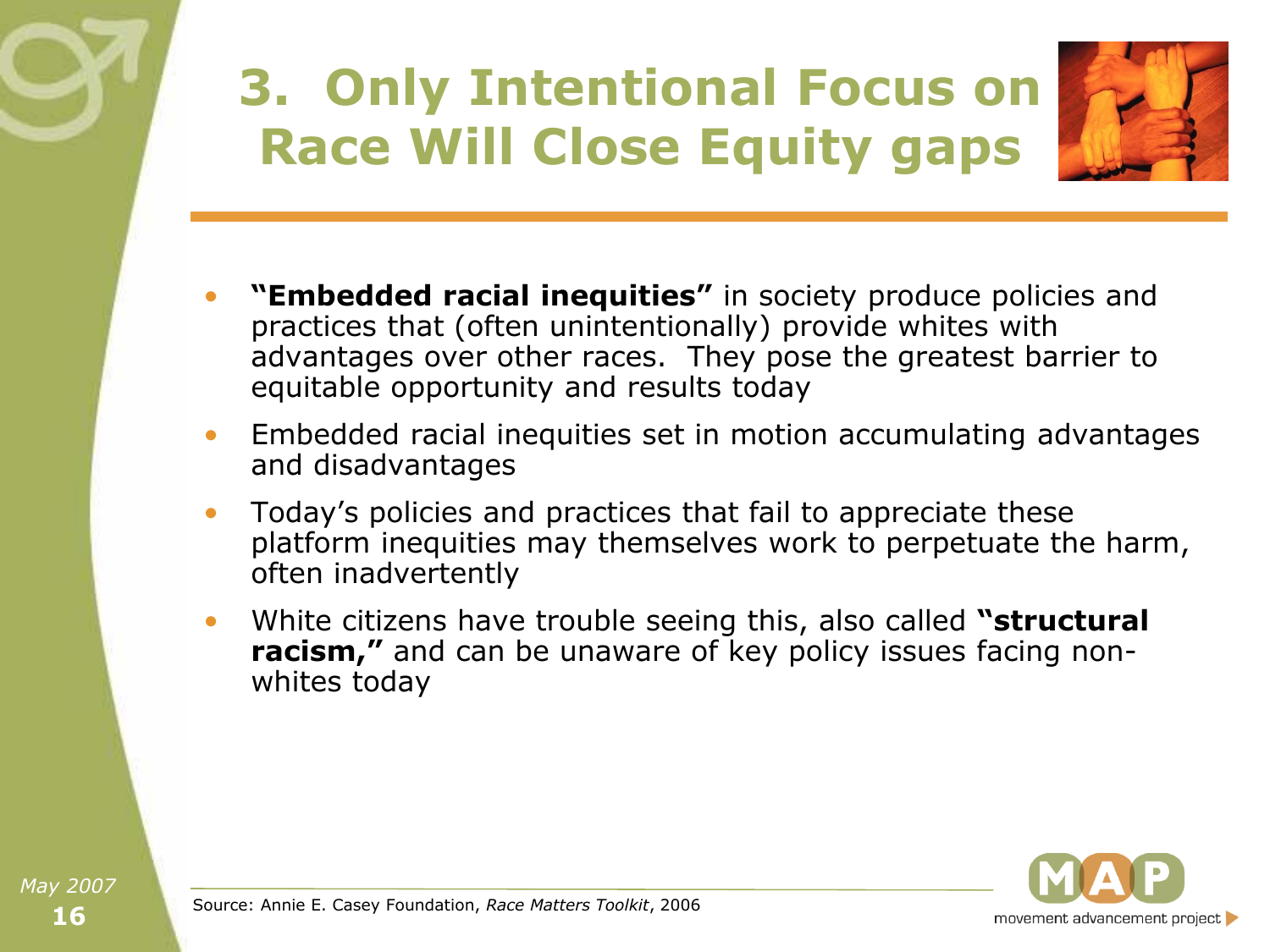#### **Classic Case of Embedded Racial Inequity: Post-WWII GI Bill**



- U.S. spent \$95 billion on job training, college tuition, home loans and small-business support to reintegrate 16 million soldiers into U.S. society
- Lauded as "greatest piece of social legislation ever"
- GI Bill was open to all veterans but local implementers (government administrators, lender and real estate professionals) maintained racially discriminatory practices

Next four pages: three stories of young boys whose fathers served in WWII and whose families still impacted by GI Bill today



Source: *Race Matters Toolkit*, Annie E. Casey Foundation, 2006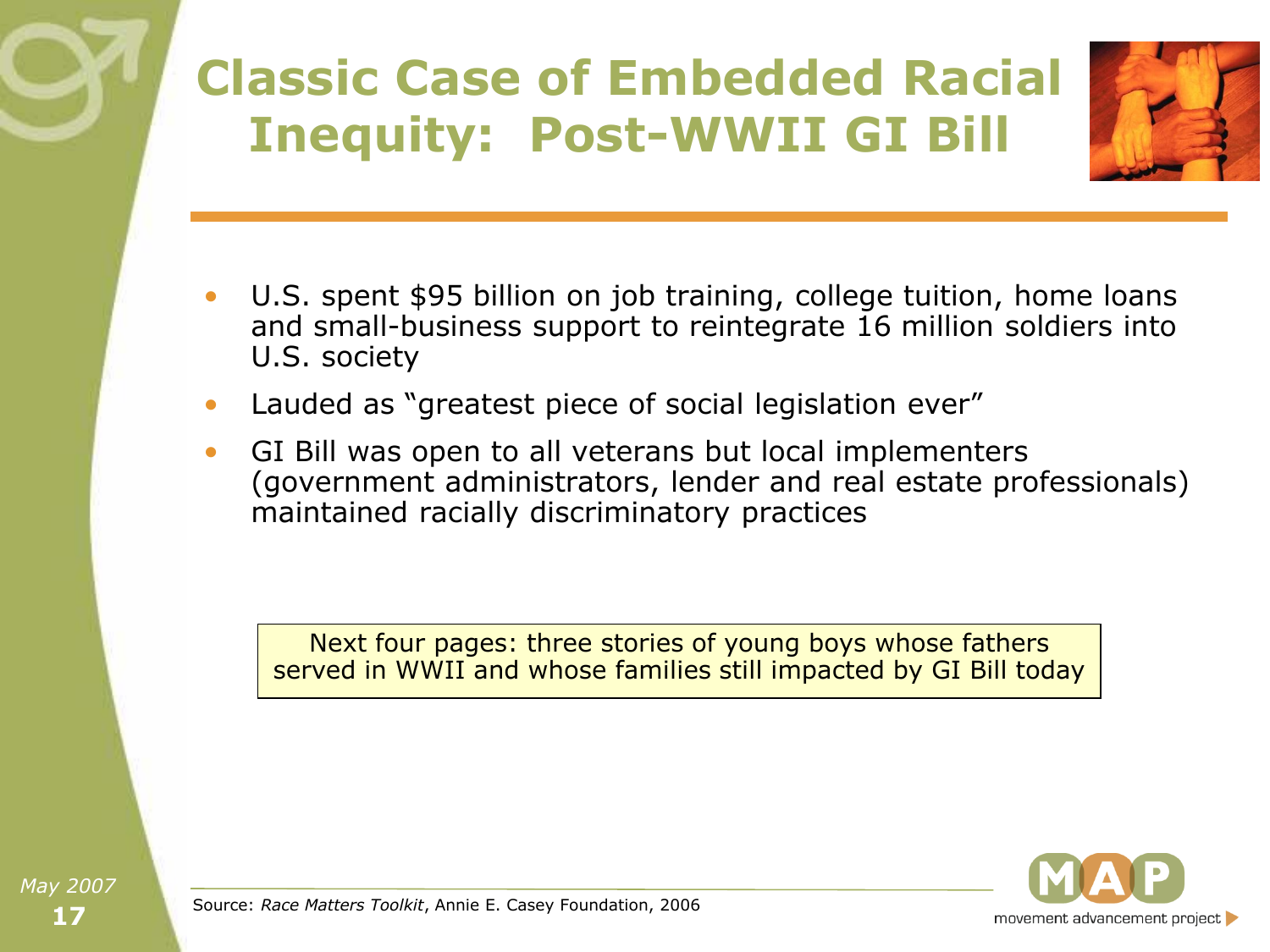# **Phillip's Story**



| <b>Child born right</b><br>after WWII:                        | Low-income, white                                                                                              |
|---------------------------------------------------------------|----------------------------------------------------------------------------------------------------------------|
| <b>Father's status:</b>                                       | White veteran, high school diploma, from<br>Philadelphia                                                       |
| <b>GI Bill - FHA and</b><br><b>VA loans:</b>                  | Father uses low-interest mortgage to move<br>family from public housing to segregated<br>suburban neighborhood |
| <b>Consequences for</b><br>child's education:                 | Family borrows from home equity to enable<br>Phillip to be first to go to college                              |
| <b>Consequences for</b><br>child's wellbeing in<br>adulthood: | Phillip gets professional job, buys house,<br>inherits appreciated house when father dies                      |

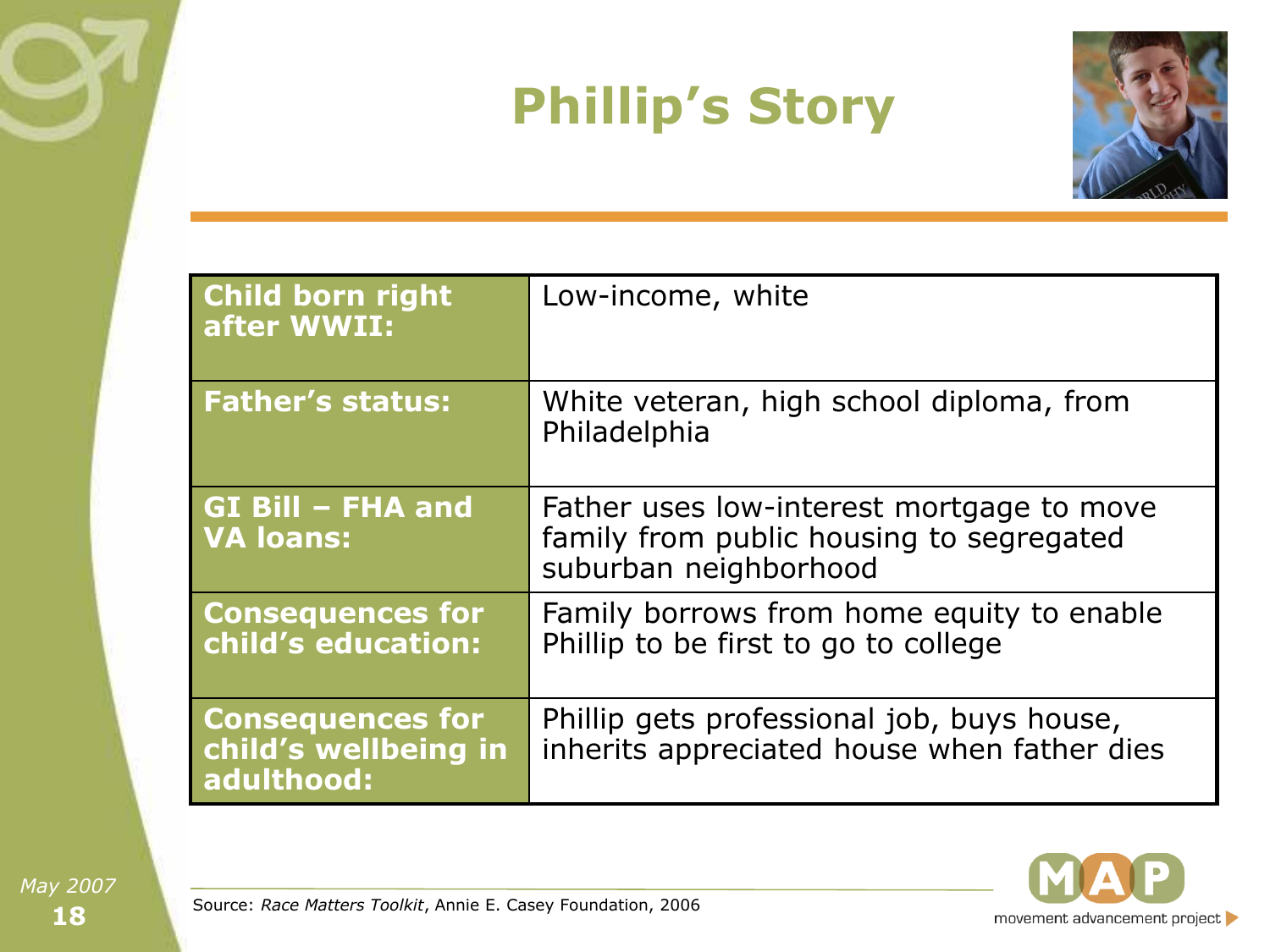#### **Thomas's Story**



| <b>Child born right</b><br>after WWII:                        | Low-income, black                                                                                                                          |
|---------------------------------------------------------------|--------------------------------------------------------------------------------------------------------------------------------------------|
| <b>Father's status:</b>                                       | Black veteran, high school diploma, from<br>Philadelphia                                                                                   |
| <b>GI Bill - FHA and</b><br><b>VA loans:</b>                  | Father can't access low-interest mortgage<br>because of racially-restrictive underwriting<br>criteria; family remains in apartment in city |
| <b>Consequences for</b><br>child's education:                 | Family can't afford to send Thomas to college;<br>earns diploma from under-resourced, racially-<br>segregated high school                  |
| <b>Consequences for</b><br>child's wellbeing in<br>adulthood: | Thomas works minimum-wage jobs, lives at<br>home, and has to borrow \$ to give father<br>decent funeral                                    |



Source: *Race Matters Toolkit*, Annie E. Casey Foundation, 2006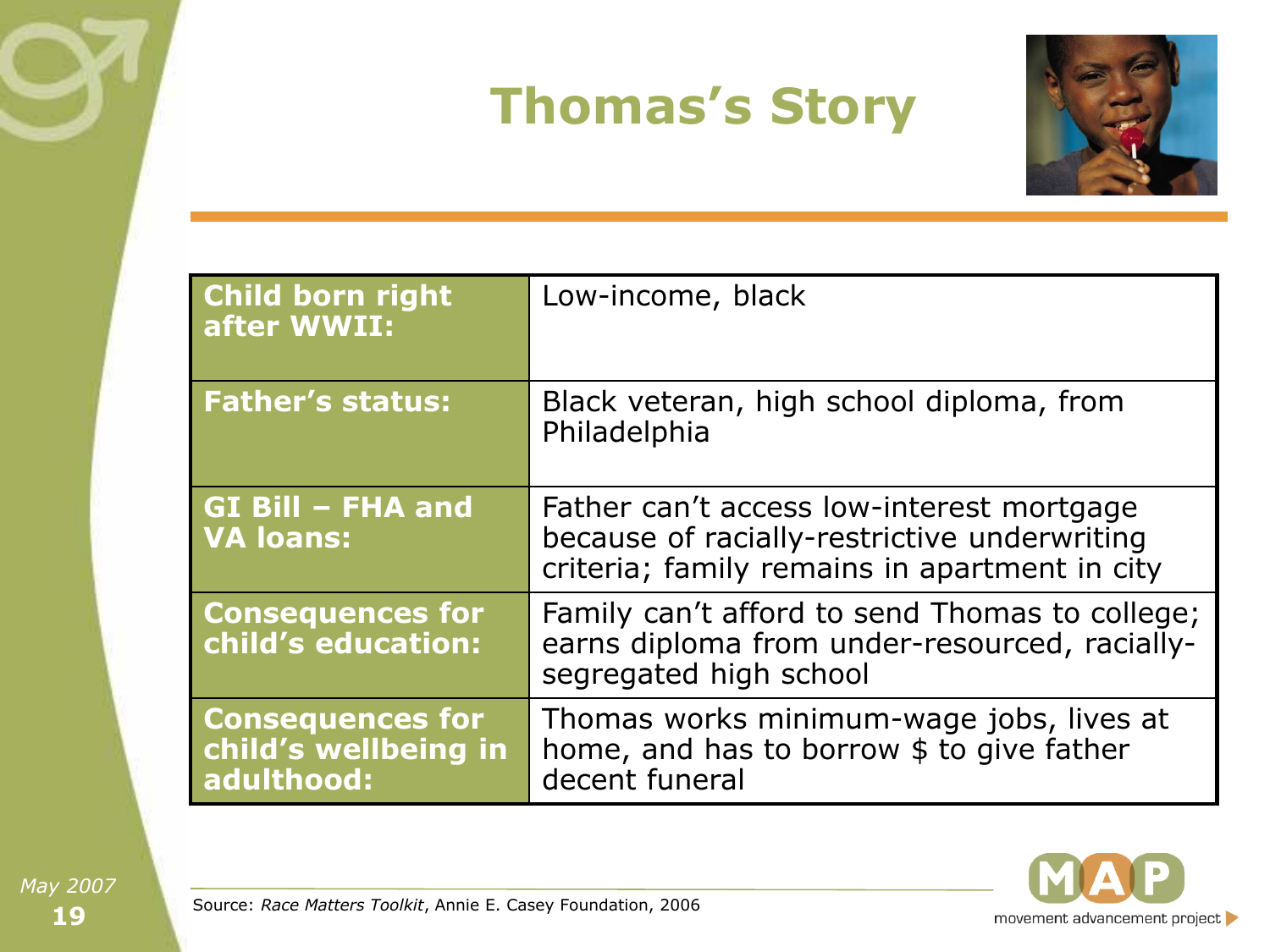#### **Juan's Story**



| <b>Child born right</b><br>after WWII:                        | Low-income, Latino                                                                                                                            |
|---------------------------------------------------------------|-----------------------------------------------------------------------------------------------------------------------------------------------|
| <b>Father's status:</b>                                       | Latino veteran, high school diploma, from<br><b>Texas</b>                                                                                     |
| GI Bill - FHA and<br><b>VA loans:</b>                         | Father can't access low-interest mortgage<br>because of racially-restrictive underwriting<br>criteria; family remains in rural rental housing |
| <b>Consequences for</b><br>child's education:                 | Family can't afford to send Juan to college;<br>earns diploma from under-resourced,<br>language- and racially-segregated high school          |
| <b>Consequences for</b><br>child's wellbeing in<br>adulthood: | Juan works minimum-wage jobs, lives at<br>home, marries newcomer Latina, sends \$ to<br>her extended family in Mexico                         |

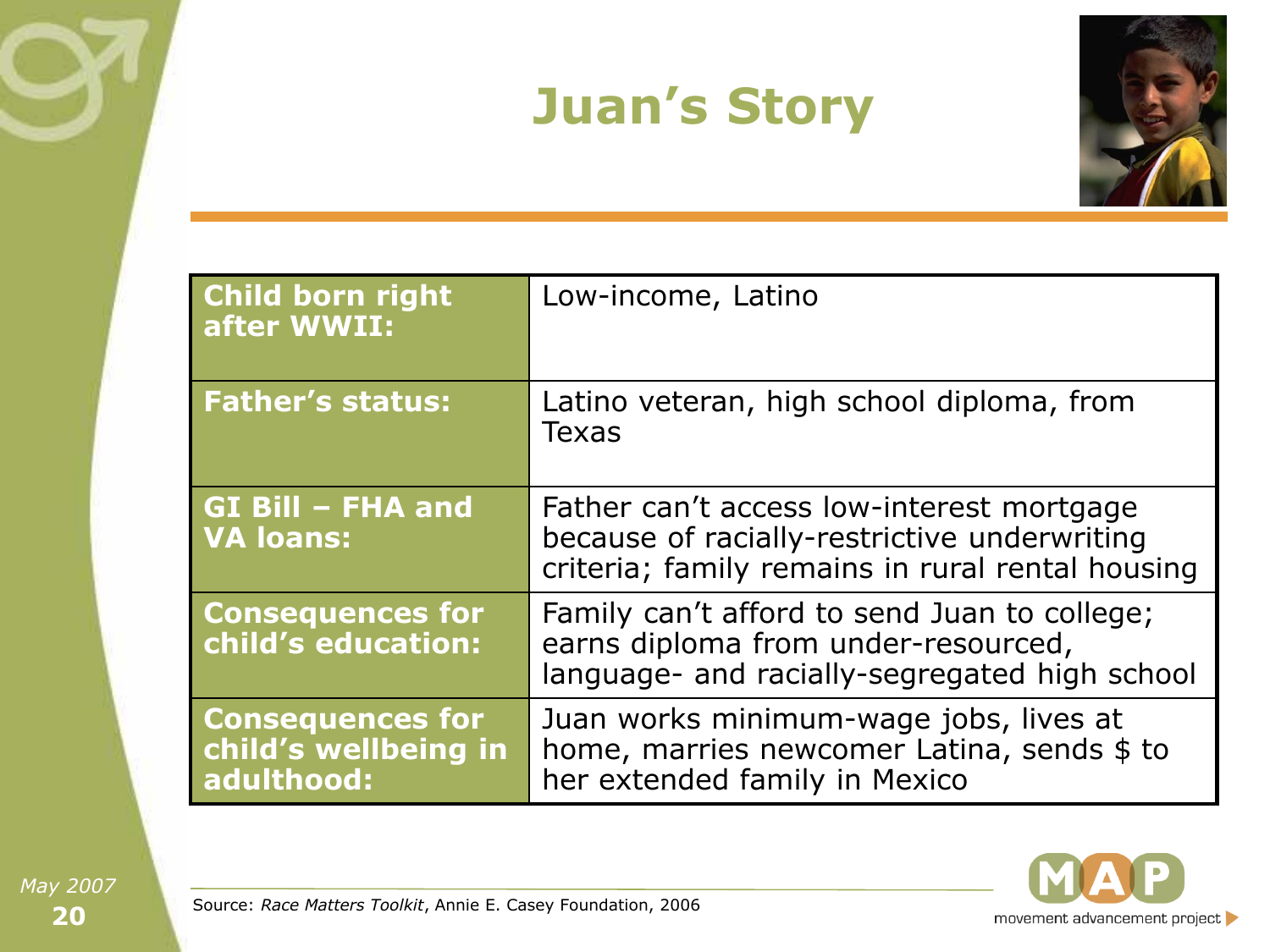## **Fast-forward to Today**

| <b>Phillip's</b><br>children:             | Phillip gives children his father's<br>appreciated house<br>They live in thriving communities<br>Their college tuition paid with home<br>equity<br>Phillip establishes trust fund for<br>grandchildren                                                      | a<br>ÌI           |
|-------------------------------------------|-------------------------------------------------------------------------------------------------------------------------------------------------------------------------------------------------------------------------------------------------------------|-------------------|
| Thomas' and<br><b>Juan's</b><br>children: | They have no houses to inherit<br>They live in disinvested communities<br>They complete college on work study<br>and student loans while working<br>fulltime; start paying back debts<br>Thomas and Juan have few personal<br>assets to leave grandchildren | ΣE<br>a<br>a<br>C |

- Social policies from 60 years ago continue to have disparate mpact
- Benefits and advantages accumulate over time

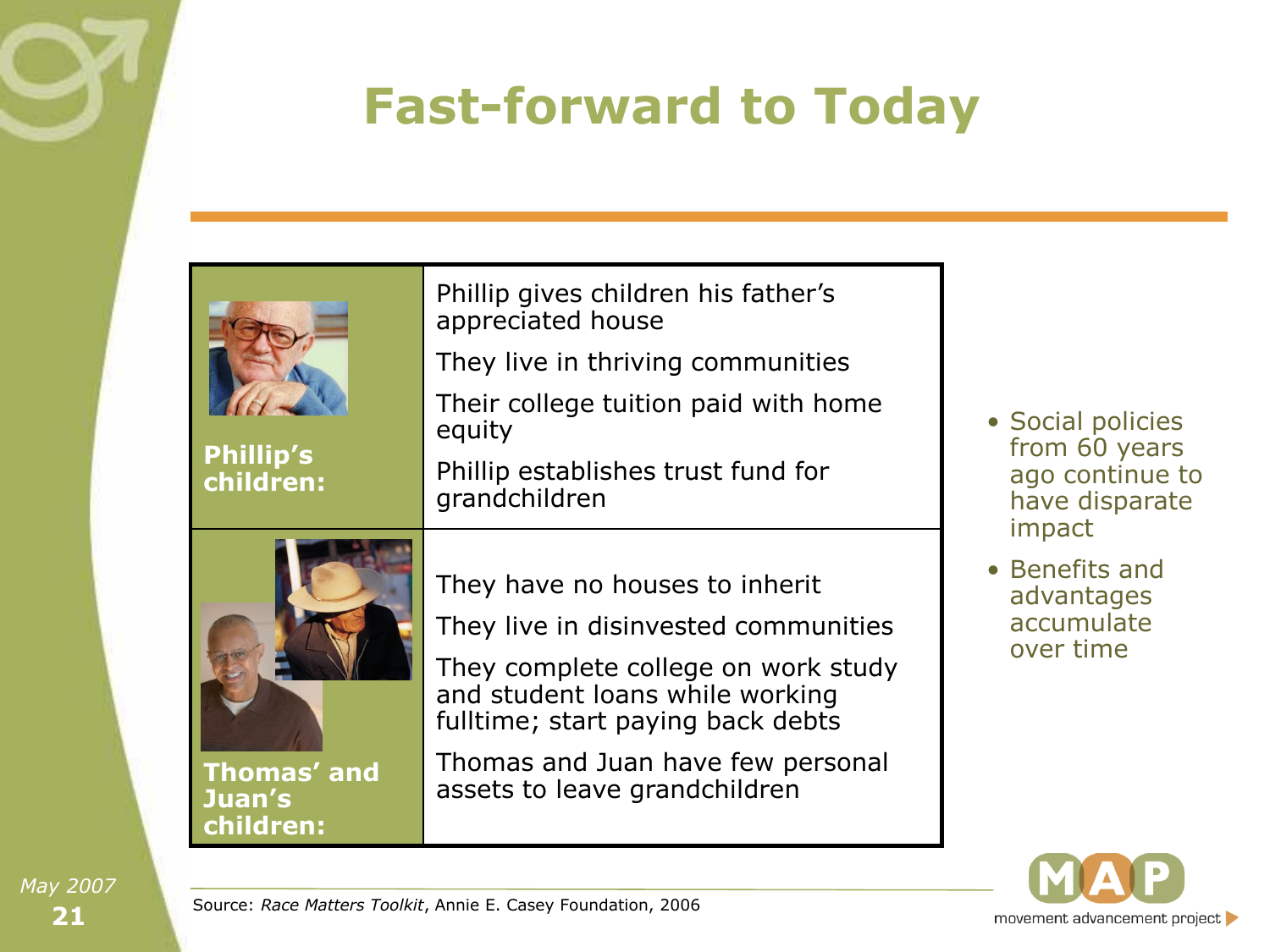### **Era of Equal Opportunity Policies – 50s, 60s and 70s**



| <b>Exciting Civil Rights</b><br><b>Victories</b>      | but Inequitable Outcomes                                                                                                                                        |
|-------------------------------------------------------|-----------------------------------------------------------------------------------------------------------------------------------------------------------------|
| Mendez v. Westminster*<br>Brown y. Board of Education | Schools largely remain racially<br>segregated today, with unequal<br>access to resources                                                                        |
| Fair Housing Act of 1968                              | Discrimination persists in zoning,<br>lending, and real estate practices                                                                                        |
| <b>Affirmative Action</b>                             | Largest beneficiaries have been<br>white women                                                                                                                  |
| Voting Rights Act of 1965                             | More POC elected but without<br>adequate resources in urban areas<br>to govern effectively; redistricting<br>to erode political power; ballot box<br>inequities |



\*1947 ruling that segregation of Mexican American students in CA schools was unconstitutional Source: *Race Matters Toolkit*, Annie E. Casey Foundation, 2006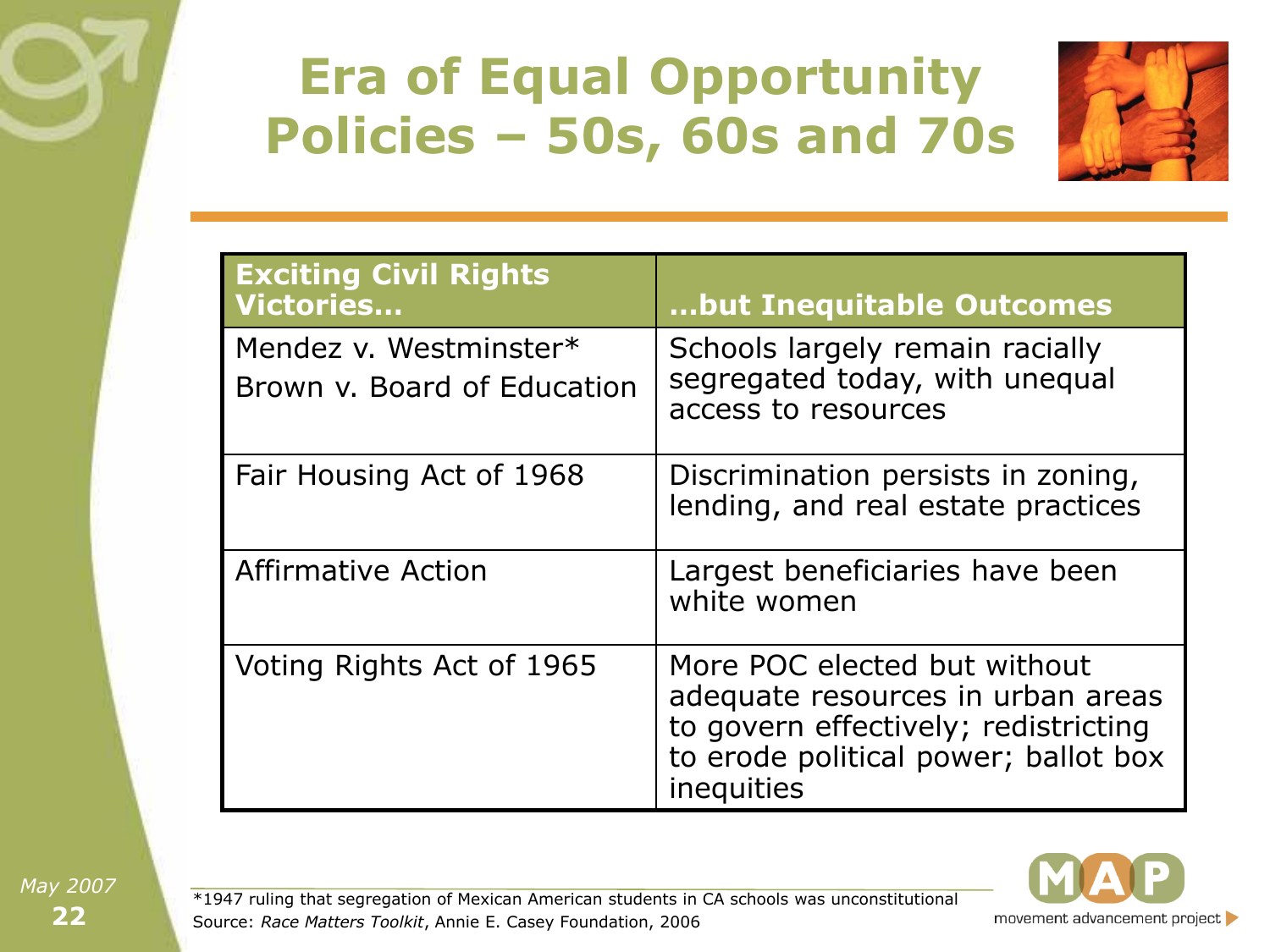# **Era of Retrenchment – 80s to Today**



| <b>Challenges to</b><br>Victories           | Yield Further<br><b>Inequitable Outcomes</b>                                                                                            |
|---------------------------------------------|-----------------------------------------------------------------------------------------------------------------------------------------|
| English-only laws as<br>state referenda     | Deprives those with limited<br>English proficiency of civil<br>rights, e.g., vote, legal<br>proceedings and education                   |
| "Racial Privacy Act" as<br>state referenda* | If passed, no data for<br>accountability or promotion<br>of equity in education,<br>public contracting or<br>employment                 |
| Anti-affirmative action<br>legal challenges | Erode the small<br>employment and education<br>gains that have been<br>made; increase probability<br>of return to previous<br>practices |



story of race es not match pular notion continual ogress



\*None passed as yet

Source: *Race Matters Toolkit*, Annie E. Casey Foundation, 2006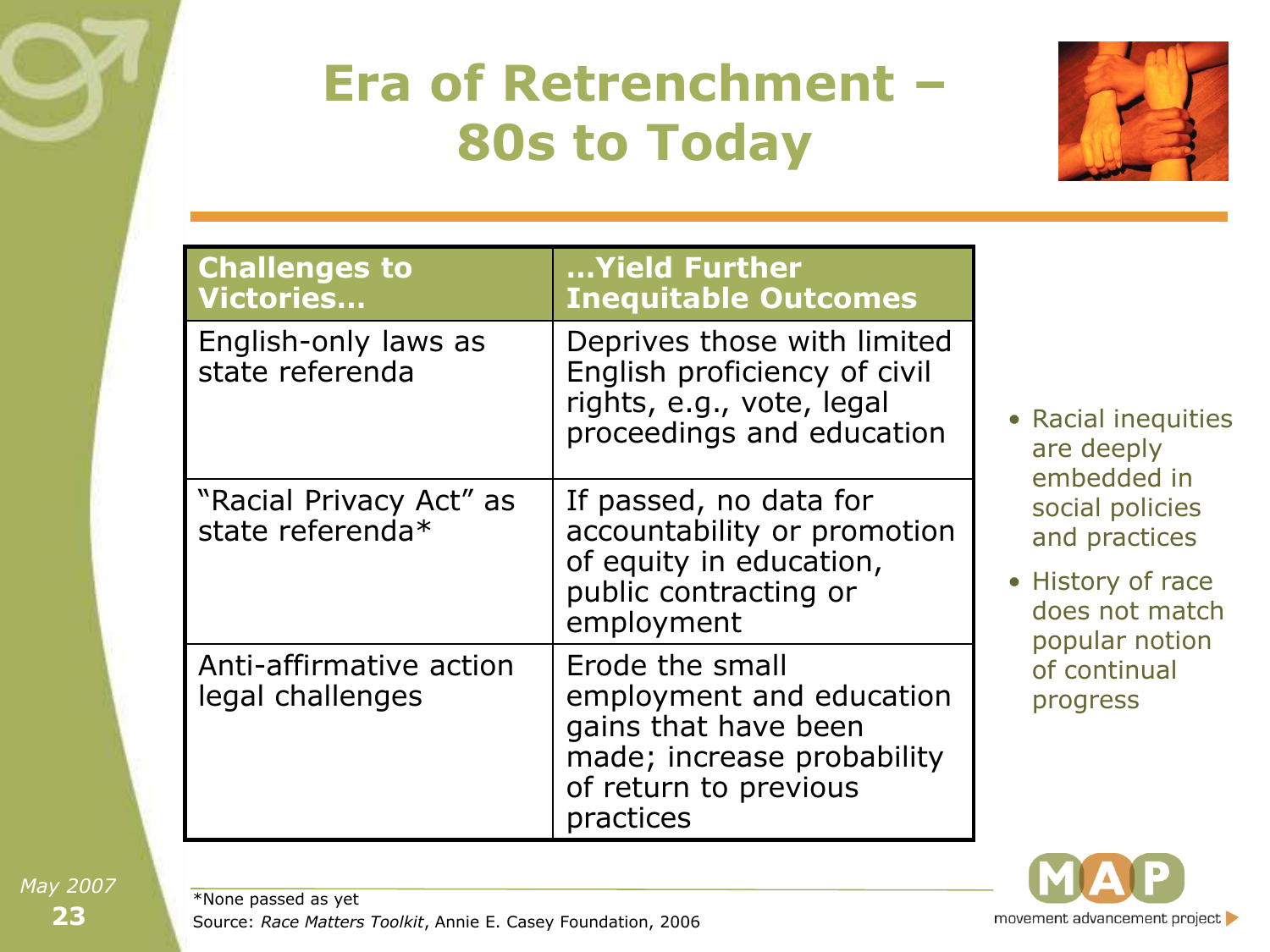#### **Structural Advantages are Invisible to Many Whites**



#### **American Ideal of** *The Self-making Person …*

Belief that each individual is responsible for creating/changing their own circumstance **–** is central tenet of American culture

Contributing structural supports are unseen

#### **Hidden Supports**

- Family economic status
- Neighborhood
- Quality of education
- Government & social systems
- Connections
- Ability to "fit" into dominant culture

**Racial Disparities** • White success seen

**… Yields Faulty Explanations of** 

- **solely** as result of hard work and determination
- White privilege not so much denied as not seen at all



- Racial disparities seen as caused by lack of cultural emphasis on material success and hard work
- Racism seen as past or happening only on individual level; nothing can be done



• Because some minority individuals (often of higher class to begin with) succeed, government assistance and systemic change deemed unneeded



Source: Adapted from Frameworks Institute materials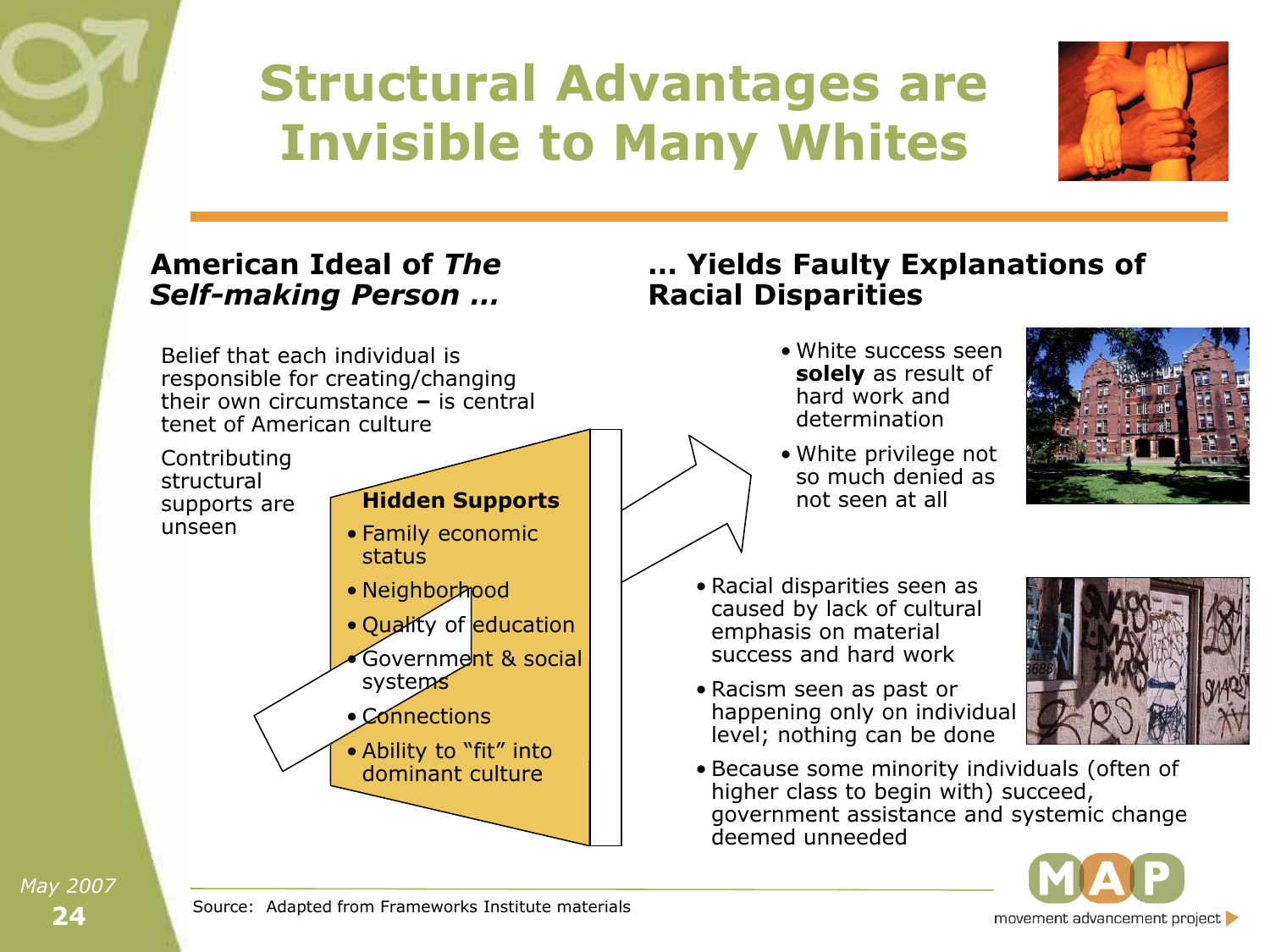# **Hypothetical U.S. Race Policy Agenda**



movement advancement project

| <b>Education</b>        | • Equitable school funding (current property-tax system provides 10x more financing<br>to wealthiest districts) and distribution of teacher qualifications                 |
|-------------------------|----------------------------------------------------------------------------------------------------------------------------------------------------------------------------|
|                         | • Standardized criteria for placement of students in gifted and special needs classes                                                                                      |
| <b>Child</b><br>welfare | • Reduced racial biases throughout child welfare system (e.g., greater propensity to<br>remove POC children from home)                                                     |
|                         | • Bilingual and culturally competent services                                                                                                                              |
| Income/                 | • Enforcement of existing employment non-discrimination laws                                                                                                               |
| economic                | • Higher minimum wage                                                                                                                                                      |
| <b>security</b>         | • Increased access to anti-poverty tax credits and public safety-net programs (e.g.,<br>social security, food stamps), including via bilingual case workers                |
| <b>Health</b>           | • Medicaid expansion to provide stable primary care and preventative services                                                                                              |
|                         | • Relief from local health hazards, e.g., air, water and soil pollutants                                                                                                   |
|                         | • More and higher-quality/culturally competent neighborhood health resources                                                                                               |
| <b>Civic</b>            | • Stronger Voting Rights Act, with new fair-treatment provisions (e.g., equitable<br>spread of voting machines, restoration of ex-felons' franchise, outlaw scare tactics) |
| partici-<br>pation      | • Local POC organizations to register and mobilize voters                                                                                                                  |
| <b>Criminal</b>         | • Increased police compliance with established race standards; reduced racial                                                                                              |
| justice                 | profiling<br>• Repeal of minimum sentencing laws and increase in non-prison punishment options                                                                             |
|                         |                                                                                                                                                                            |
| Neighbor-               | • Equitable tax revenue distribution across towns and cities                                                                                                               |
| hood                    | • Link housing to jobs via affordable housing and transportation systems                                                                                                   |
| vitality                | • Enforcement of existing employment non-discrimination laws                                                                                                               |

**25** *May 2007*

Source: Adapted from Annie E. Casey Foundation, *Race Matters Toolkit* (primary) and FrameWorks Institute, *Outlining a Race Policy Agenda for America* (secondary)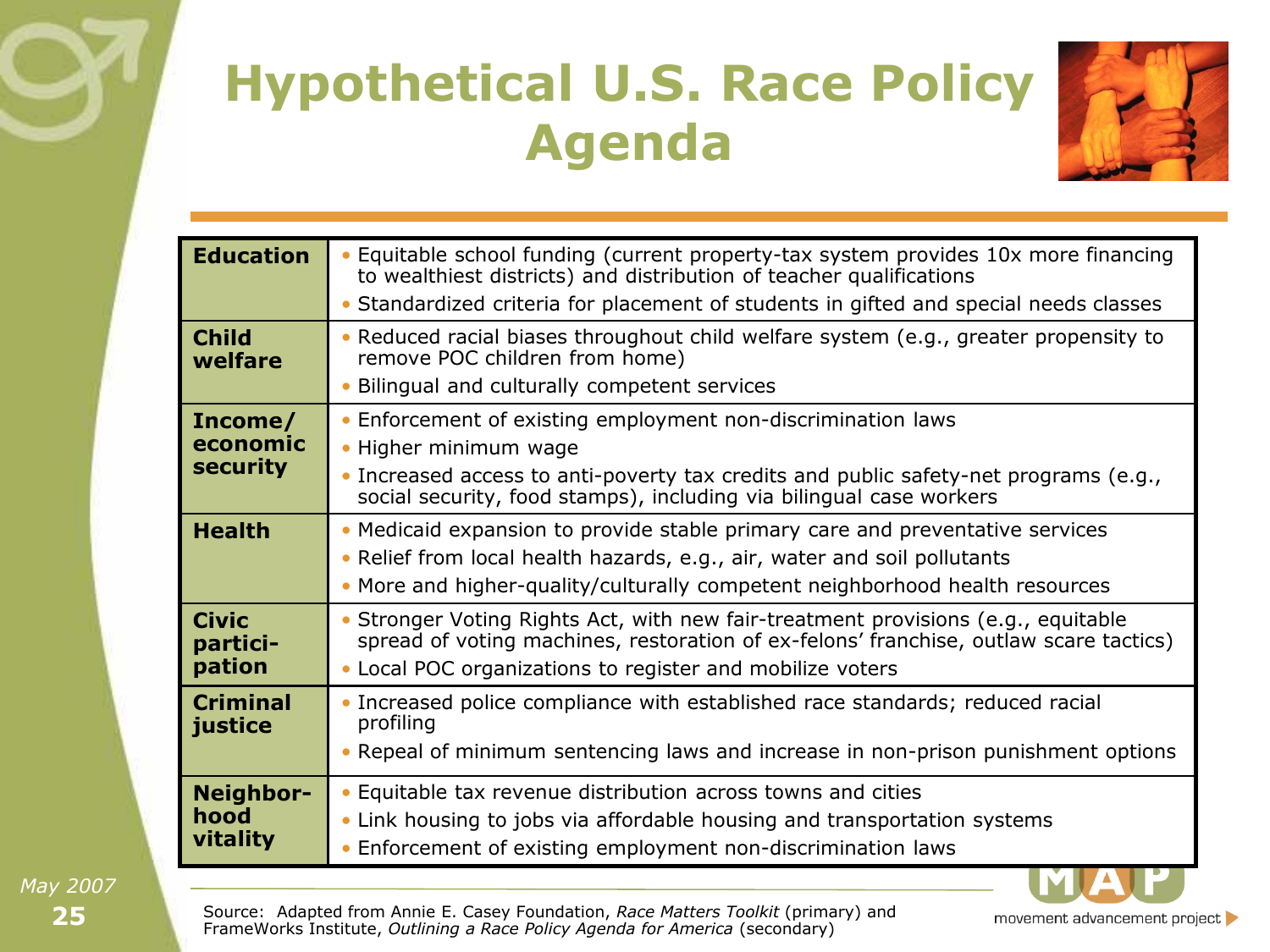#### **4. Lack of Relevance to POC Leaves LGBT Movement Vulnerable**



- POC are underrepresented in LGBT movement leadership
- Movement isn't fully serving the third of its constituents who are POC
- Organizations sometimes use tactics and messages that inadvertently alienate POC (gay and straight)
- Resulting lack of relationships enables opponents to use wedge politics to divide LGBT advocates and voters from POC advocates and voters – with LGBT POC caught in the middle

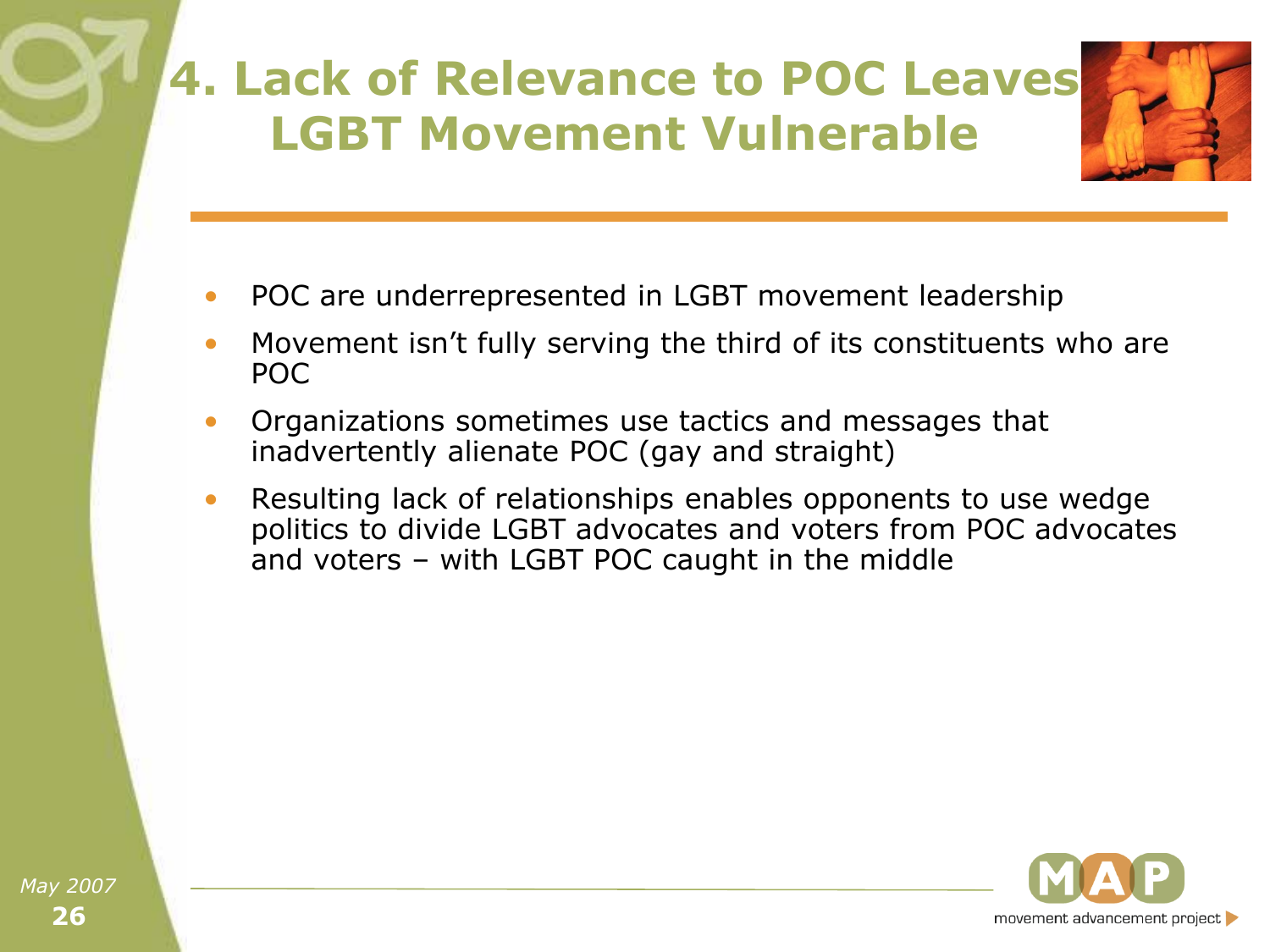#### **POC Underrepresented in LGBT Movement POC Representation** Percent **Grants by 12 large LGBTmovement funders** Percent of total \$ granted, 2003-05



movement advancement project

**Not POCspecific, 92%**

**POCspecific, 8%**

Source: MAP's 2007 Standard Annual Reporting project; quick analysis of current boards by Russell Roybal. One group was POC-specific. Details available upon request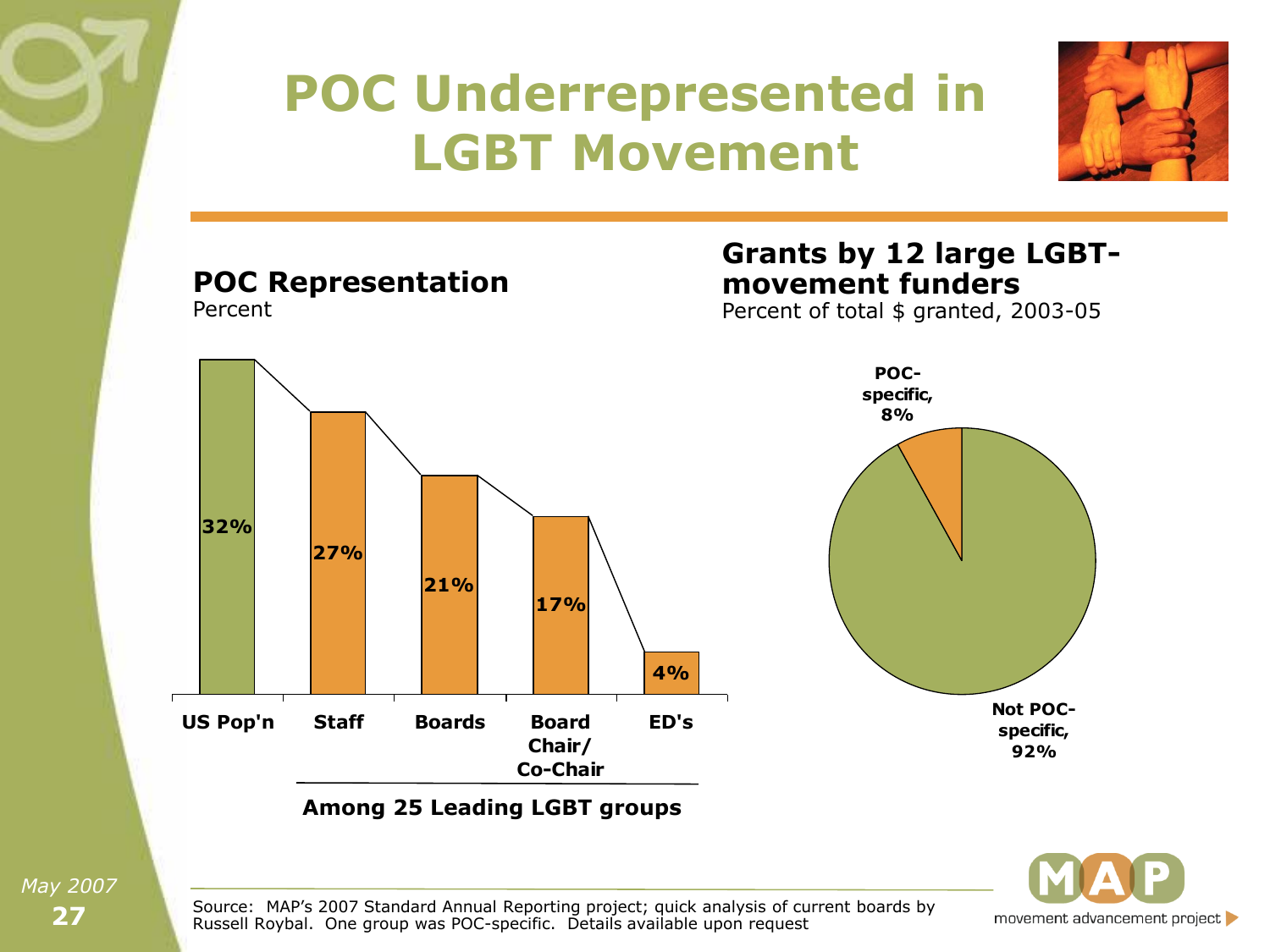#### **Movement not Competently Serving POC Constituents**



"My view of the current LGBT rights movement has been that it is largely about changing civil society including government and private institutions to ensure equal treatment. …

While the black LGBT rights movement has a similar focus, it has not been as externally expansive. We have focused on creating safe spaces and community to address our immediate needs that are too often about survival and preservation."

– Senior-level executive of a black LGBT organization

―Every day in my work I see profound issues affecting poor gay people of color and a different set of issues made most prominent at the national GLBT level.‖

– gay ED of economic justice group

"We can't all get married if we're dead [from AIDS]."

– gay ED of POC AIDS organization



Source: notes from Black LGBT Social Movement Meeting (Arcus sponsored, Montreal, 2006); Gill (2004) and Arcus (2005) strategy project interviews (for which anonymity promised)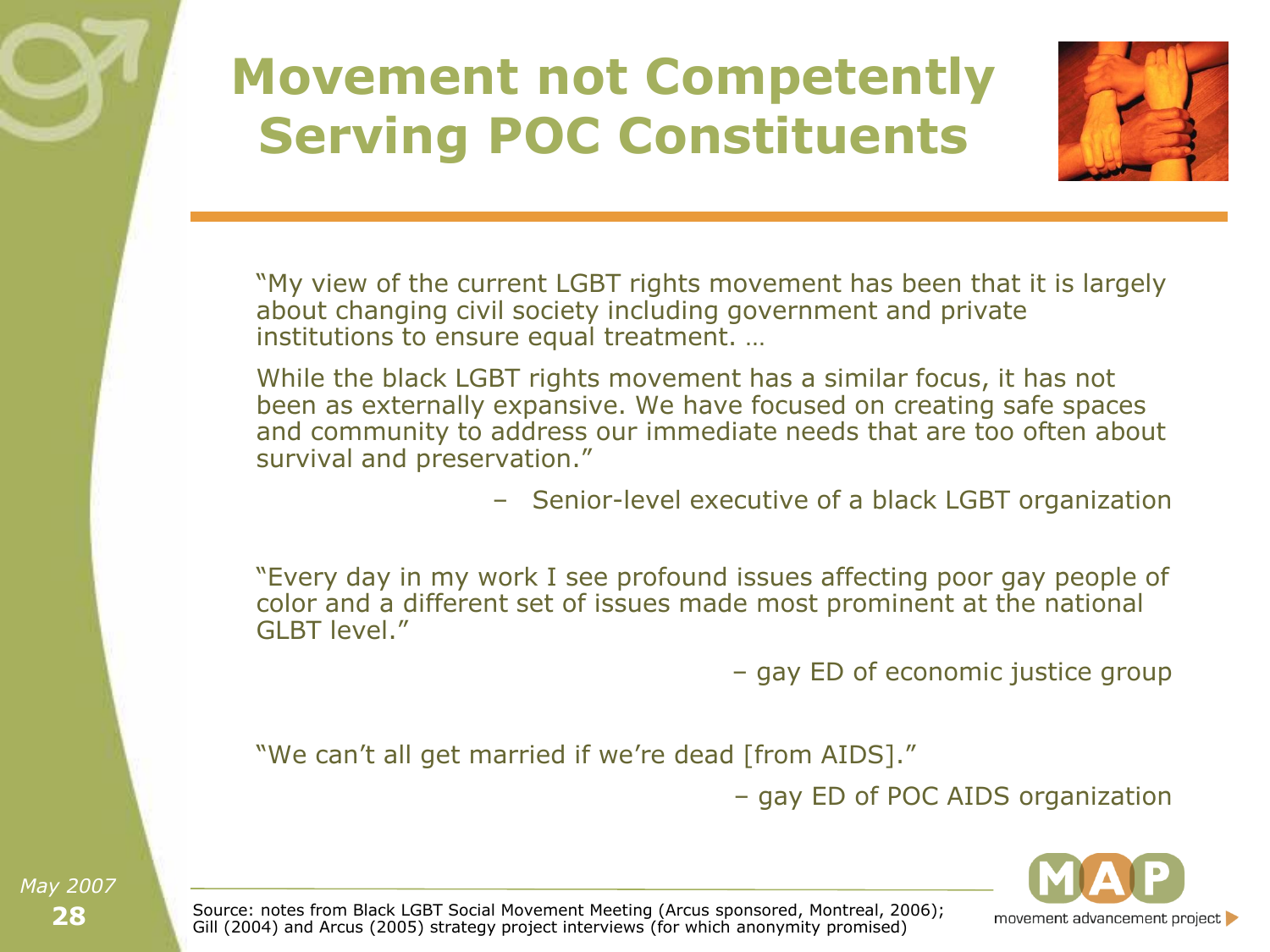# **Some Tactics and Messages Unintentionally Alienate POC**



- **Co-opting black civil rights struggles; using analogies out of historical context.** E.g.: "our Rosa Parks moment," "Brown V. Board of Education for Gay people," too often quoting Dr. Martin Luther King
- **Discounting impact of racism; implying racial discrimination no longer exists.** E.g.: "Gays are the last oppressed minority," "Gay rights are *the* civil rights issue of today"
- **POC-specific shaming tactics**. E.g.: (Speaking to African American who doesn't favor SSM) "I'm surprised that you, of *all people*, wouldn't understand this as discrimination"
- **"Tit for tat" activism**. E.g.: "As soon as *their* definition of 'diversity' includes sexual orientation, I'll support racial diversity efforts"
- **Indicating if gays were free of this one form of discrimination, every-thing would be okay**. Prompts POC to wonder, "So instead of being an encumbered gay white man, you can live with entitlements that *straight* white men possess?"

"It ends up looking like a bunch of white, well-todo folks trying to climb on the civil rights banner, and it's embarrassing."

> – POC LGBT leader

movement advancement project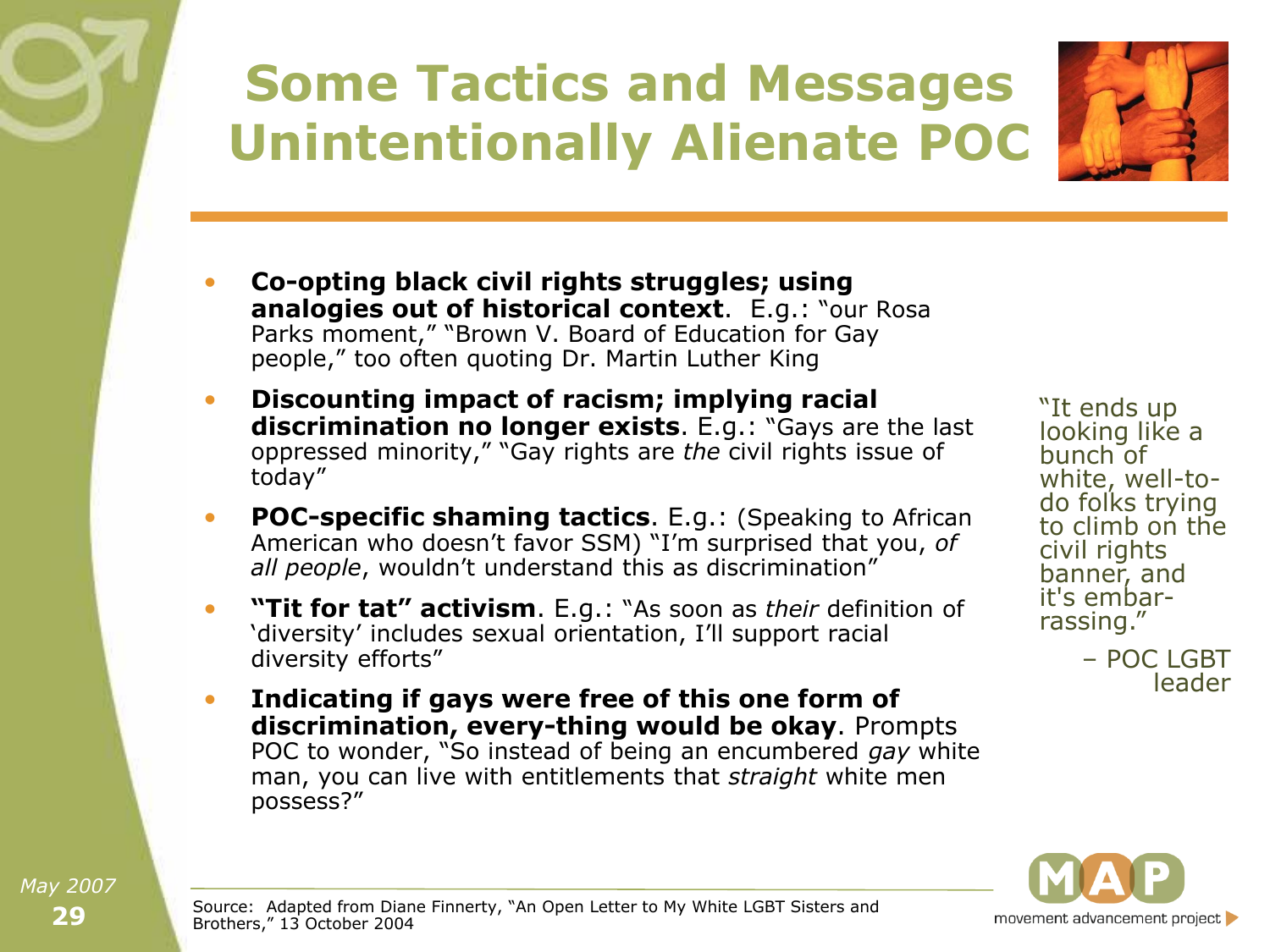### **Lack of Relationships Enable Opponents to Use LGBT as Wedge**



• For every state anti-gay ballot initiative in 2004, there were calls, "Do you know any blacks to take part?"

– Black LGBT leader

"All of the equality work all over the country was all white. Our allies said they needed black GLBT to help make the advocacy happen. The perception was, if gay African Americans aren't willing to step forward and speak for themselves, then it must not be that important."

– Black LGBT leader

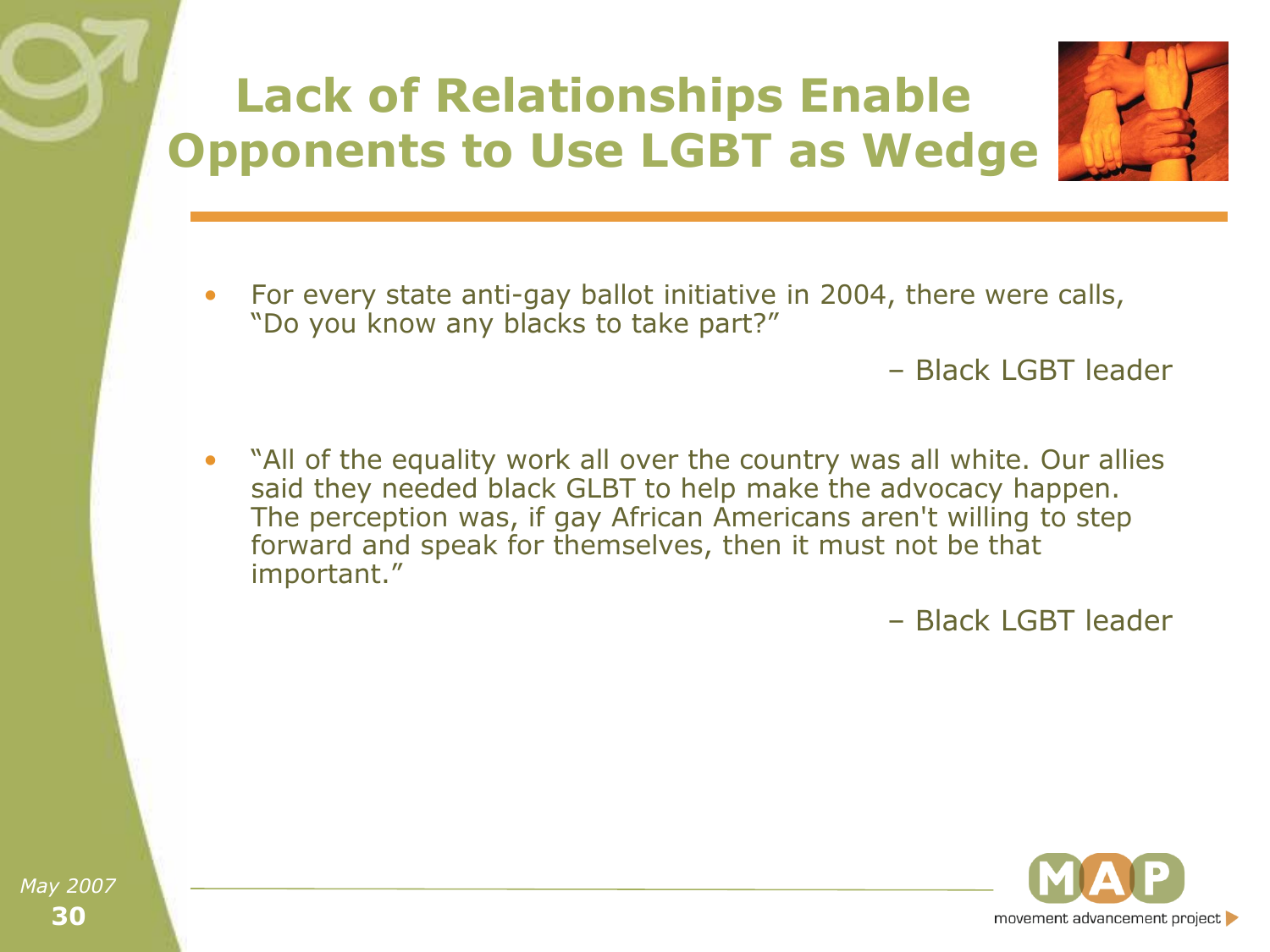## **LGBT–Race Wedge in Action**



- Family Research Council and Exodus are currently funding black pastors to lobby Congress against hate crimes legislation
- As reported in *The Washington Post*, alienating rhetoric continues
	- "Gay activists compare the bill to civil rights legislation of the  $1960s.$
	- ―Phil Pannell, a longtime gay activist … said he believes African Americans should be more understanding about discrimination toward gays. 'African Americans, more than most people, should know what it means to be a target."



**Bishop Harry Jackson on CBN News**

- "This legislation will actually muzzle mouths, and stop the voice of the black church"
- **"The black church needs to"** lead this effort because … everyone who talks out about this, except for African Americans, is labeled as a racist and a bigot"



Source: *Washington Post*, 4/28/07; Christian Broadcasting Newswatch, 5/4/07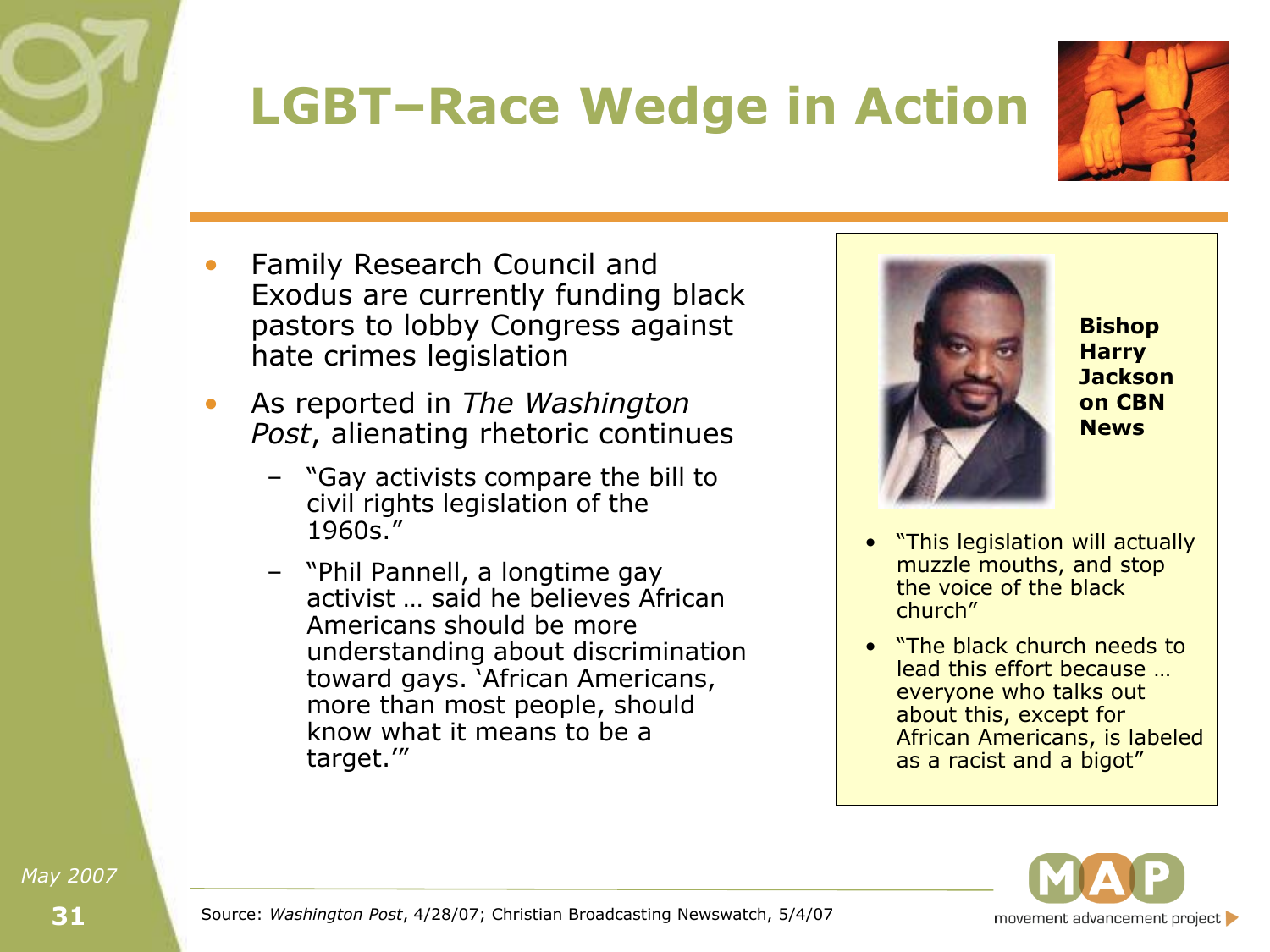## **Impact of LGBT–Race Wedge: Low African American Support**



**Only White Evangelicals More Strongly Oppose Marriage**

% of respondents against same-sex marriage, 2006



Source: Pew Foundation, *National Survey of Religion and Politics,* July 2006

movement advancement project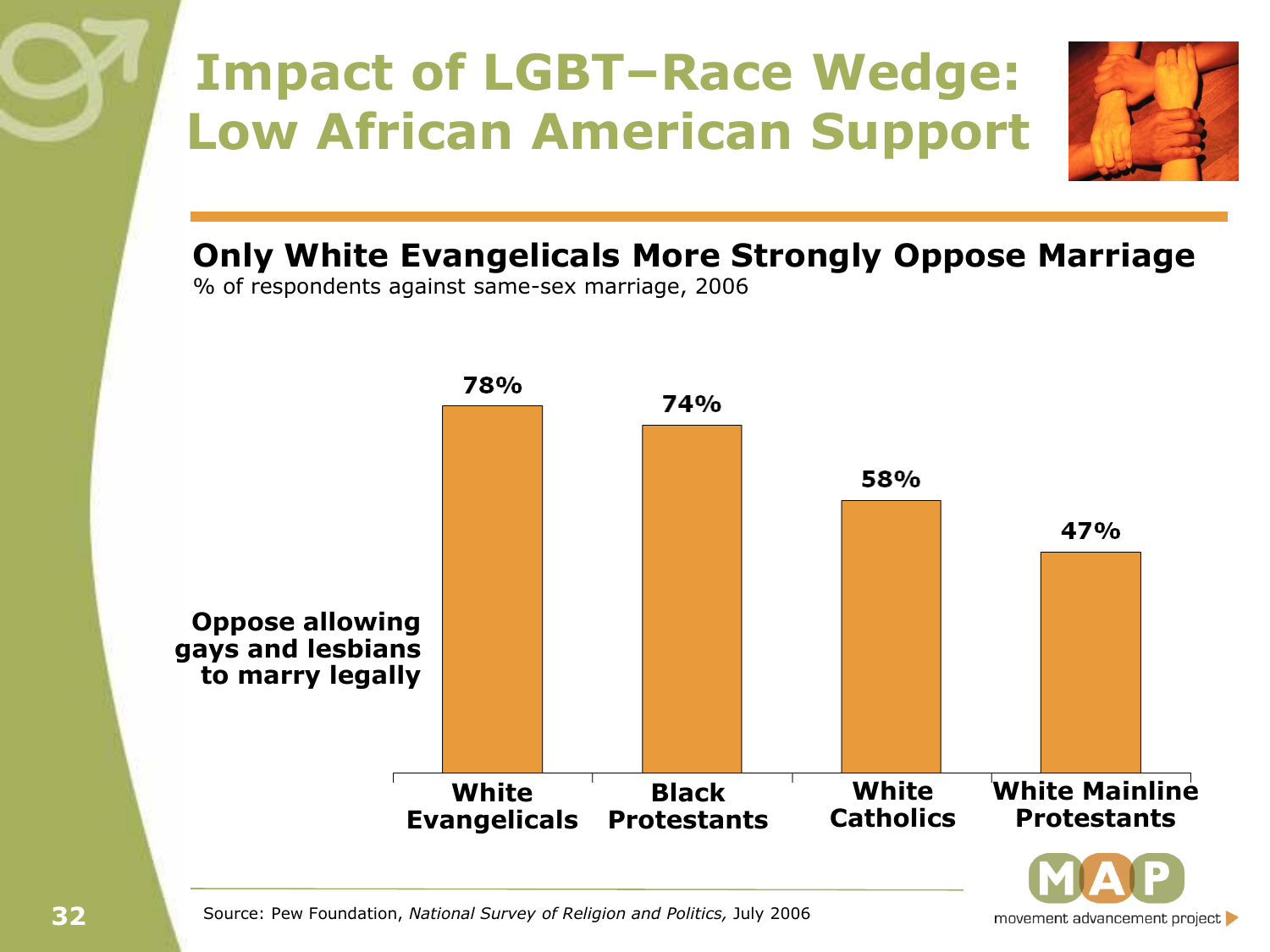#### **Issues of Racial Justice and Inclusion – Part II**

- Why funders aiming for LGBT equality should work explicitly on racial matters
- Generally recommended philanthropic approaches to racial justice and inclusion
- Considerations specific to LGBT movement work on racial equity and inclusion



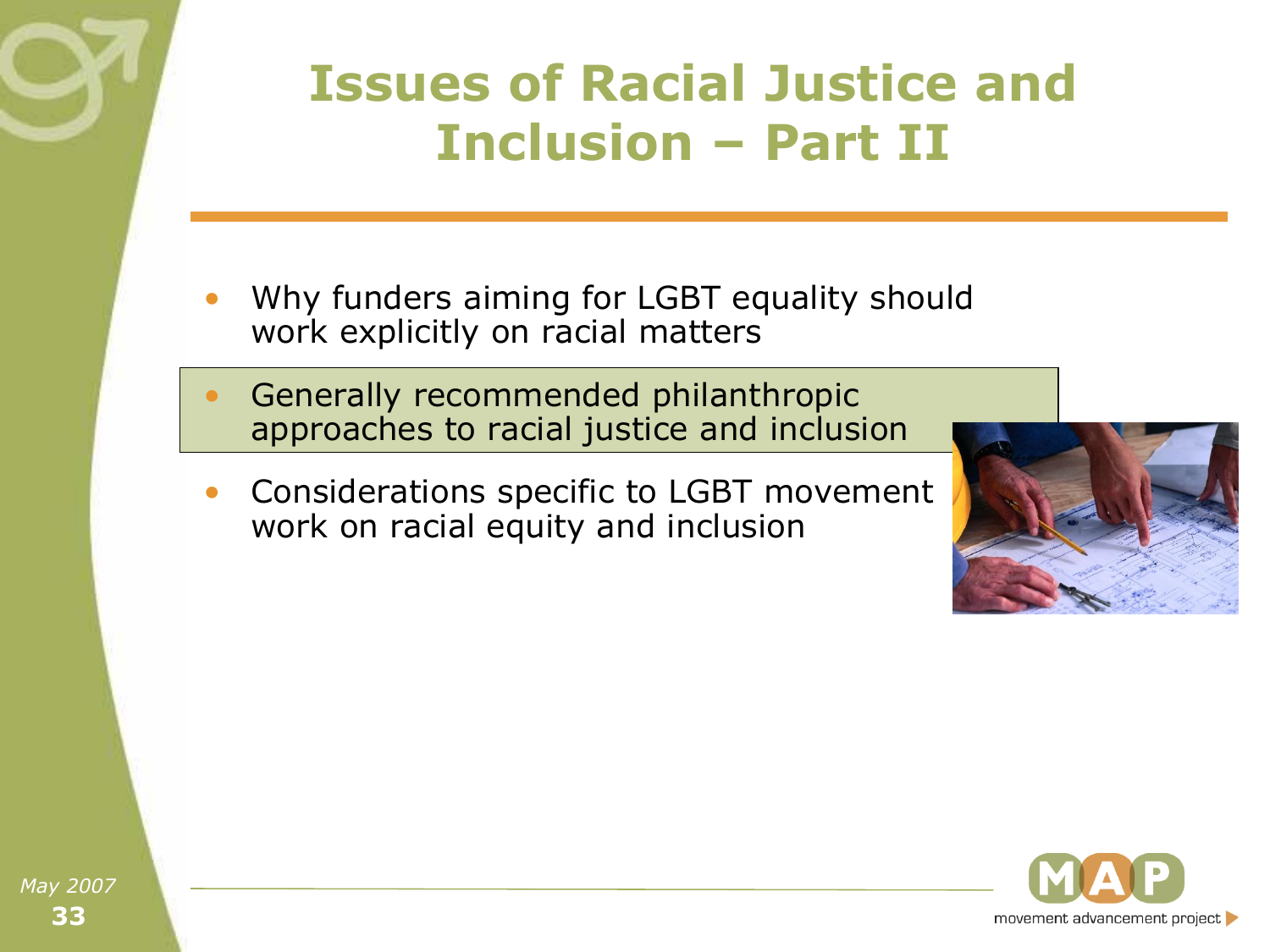#### **First Need to Get the Language Right**



- Race and racism are notoriously difficult to talk about in the U.S.
- Conversations often are politically and emotionally charged, fraught with dissenting opinions and experiences, and mired in complex, interrelated issues
- The many terms used to describe...
	- Groups e.g., "race," "ethnicity," "cultural," "minority;"
	- Issues e.g., "prejudice," "oppression," "racism," "intolerance," "race relations;" and
	- Approaches e.g., "prejudice reduction," "anti-racism," "healing and reconciliation," "diversity management, "multiculturalism"
- ... are laden with unspoken assumptions, causing people to talk past each other without really communicating
- Productive conversations and unified action on racial issues will require common understanding of these nuances

See next page for a start

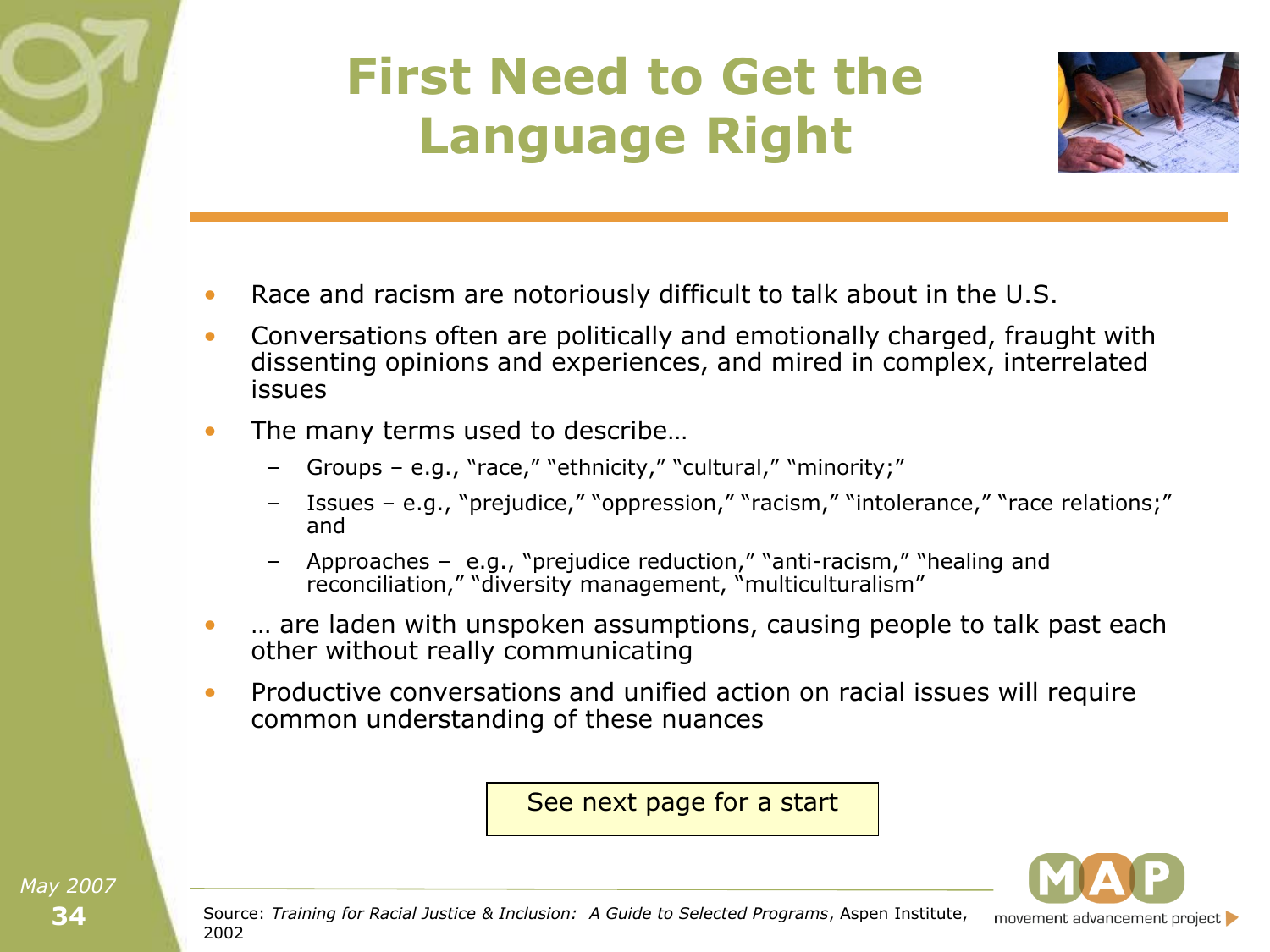## **The Language of Five "World Views" on Race Work (1 of 2)**



| <b>Culture &amp;</b>              |                                             | <b>Key words</b>                                                                 | <b>Diagnosis of the Problem</b>                                                                                                                                                                     |
|-----------------------------------|---------------------------------------------|----------------------------------------------------------------------------------|-----------------------------------------------------------------------------------------------------------------------------------------------------------------------------------------------------|
| acceptance                        | <b>Prejudice</b><br>reduction               | Prejudice, stereo-<br>types, past wounds,<br>healing, emotion<br>work            | People engage in oppressive acts or hurt<br>others because they have been<br>oppressed or hurt                                                                                                      |
|                                   | <b>Healing &amp;</b><br>recon-<br>ciliation | Historic traumas &<br>injustices, acknow-<br>ledgment, forgive-<br>ness, healing | Traditions of division & inequity have<br>traumatized & victimized certain groups.<br>Lack of acknowledgement & forgiveness<br>holds destructive patterns in place                                  |
| $\boldsymbol{\mathsf{S}}$<br>FOCU | Diversity/<br>multi-<br>culturalism         | Mono/multi-<br>culturalism,<br>diversity, inclusion,<br>tolerance                | People lack info or awareness of other<br>cultures & have few skills for interacting<br>with them. People devalue contributions<br>of other groups or cultures                                      |
|                                   | <b>Democracy</b><br>building                | Citizen participation,<br>civic infrastructure,<br>deliberative<br>processes     | People are separated & disenfranchised.<br>They lack forums, processes & skills for<br>effectively addressing the growing<br>diversity & complexity of racism & race<br>relations                   |
| Power                             | <b>Anti-racism</b>                          | Racial oppression,<br>white privilege,<br>power, social justice                  | Current social, economic, & political<br>systems give power & privilege to<br>whites; deny same to POC. Lack of<br>common analysis of structural racism<br>obstructs united social justice movement |
| issues                            |                                             |                                                                                  |                                                                                                                                                                                                     |

**35 issues** *May 2007*



movement advancement project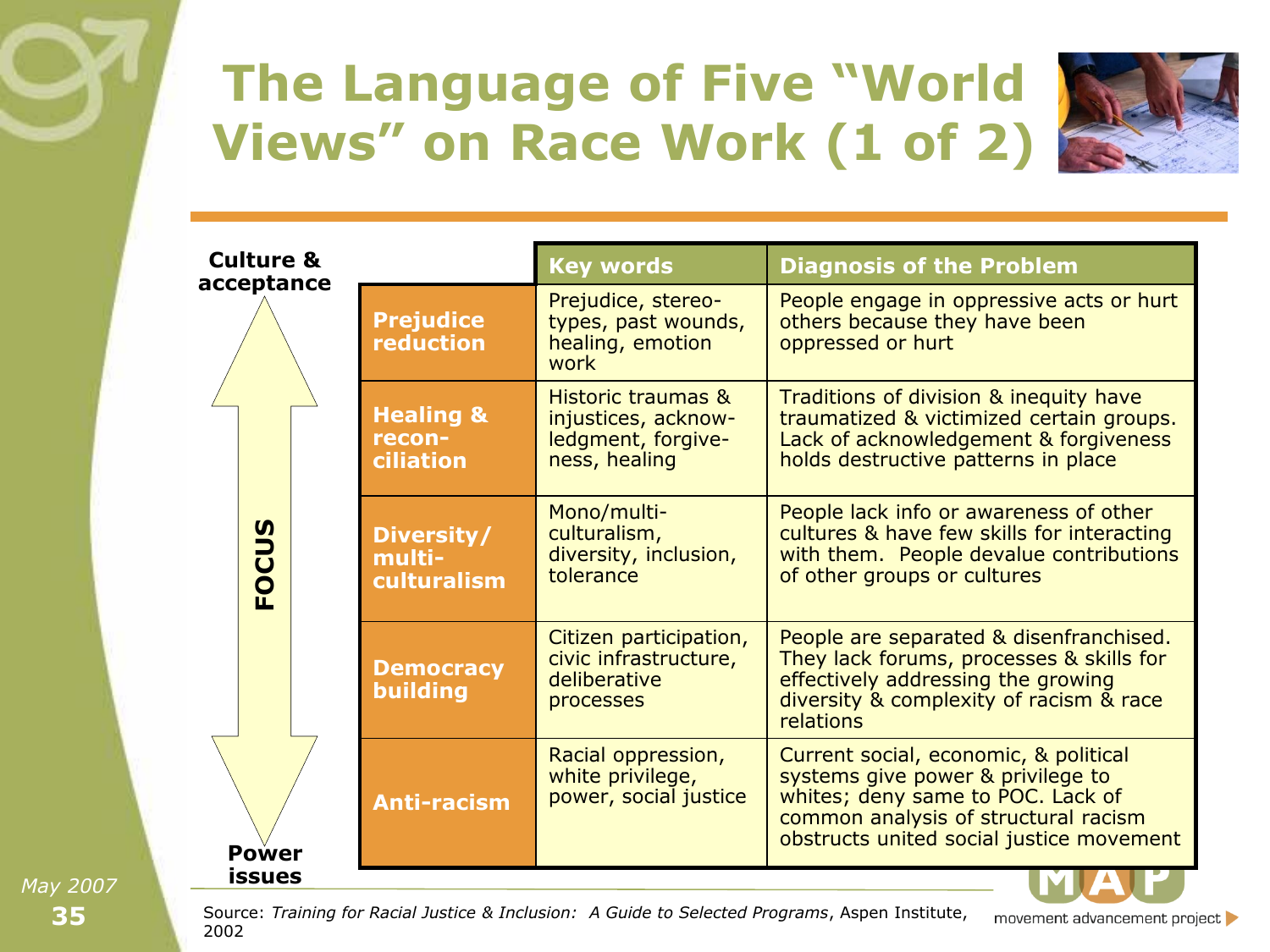## **The Language of Five "World Views" on Race Work (2 of 2)**



| <b>Culture &amp;</b><br>acceptance |                                        | <b>Intended Outcomes of the Work</b>                                                                                         |
|------------------------------------|----------------------------------------|------------------------------------------------------------------------------------------------------------------------------|
|                                    | <b>Prejudice</b><br><b>reduction</b>   | Personal awareness & healing; skills for addressing<br>prejudice; alliances within/across groups                             |
|                                    | <b>Healing &amp;</b><br>reconciliation | Individual transformation; dialogue between<br>groups; transformed relationships; public healing &<br>reconciliation         |
| FOCUS                              | Diversity/<br>multi-<br>culturalism    | Awareness of cultural differences; tolerance,<br>inclusion & respect of other cultures; improved<br>inter-group relations    |
|                                    | <b>Democracy</b><br>building           | Engaged citizenry; participation toward common<br>understandings; collaborative decision making; new<br>civic infrastructure |
| Power                              | <b>Anti-racism</b>                     | Social & personal change toward equity & justice;<br>self-determination; empowerment for activism                            |
| <b>issues</b>                      |                                        |                                                                                                                              |

**36 issues** *May 2007*

Source: *Training for Racial Justice & Inclusion: A Guide to Selected Programs*, Aspen Institute, 2002

movement advancement project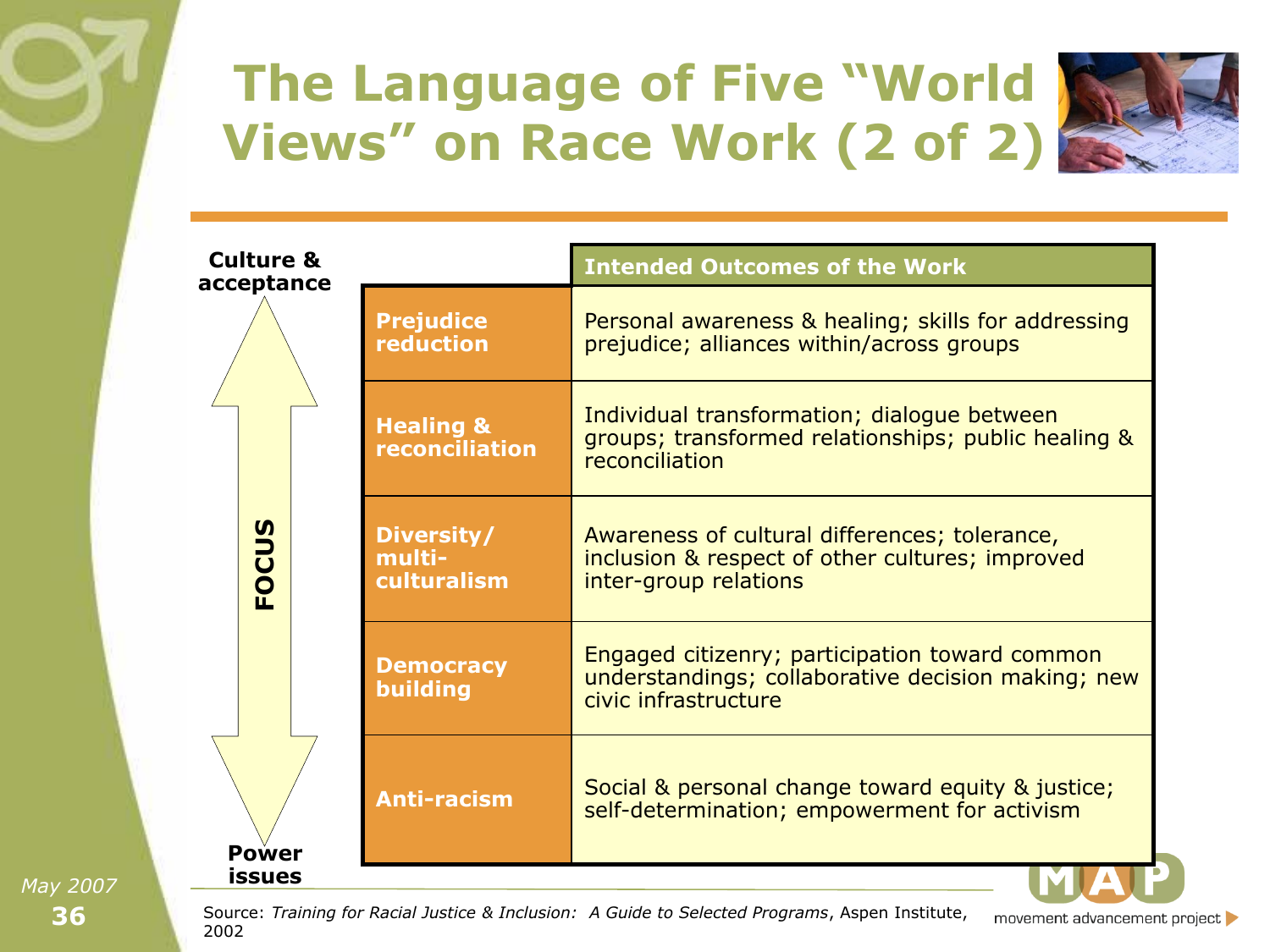#### **Advice from Casey Foundation's New** *Race Matters* **Toolkit**



|                                                          | <b>Move from commonly</b><br>used approaches                                 | to new, recommended<br>approaches                                                 |
|----------------------------------------------------------|------------------------------------------------------------------------------|-----------------------------------------------------------------------------------|
| <b>Storytelling</b>                                      | Focus on individual<br>problems                                              | Focus on problems of<br>policy and practice                                       |
| <b>Defining</b><br>success/<br>planning<br>interventions | Race-neutral results<br>(aggregate success, "color-<br>blind" interventions) | Racially equitable results<br>(success by group, race-<br>informed interventions) |
| <b>Analyzing</b><br>data/<br>problems                    | Across-the-board data or<br>quick assumptions after<br>simple disaggregation | Data disaggregated by race<br>and deeply analyzed                                 |
| <b>Considering</b><br>own<br>organization                | Focus on diversity                                                           | Focus on staff<br>competencies and<br>organizational policies and<br>practices    |
| <b>MAP highly</b><br>recommends this<br>toolkit          |                                                                              |                                                                                   |



\*1947 ruling that segregation of Mexican American students in CA schools was unconstitutional Source: *Race Matters Toolkit*, Annie E. Casey Foundation, 2006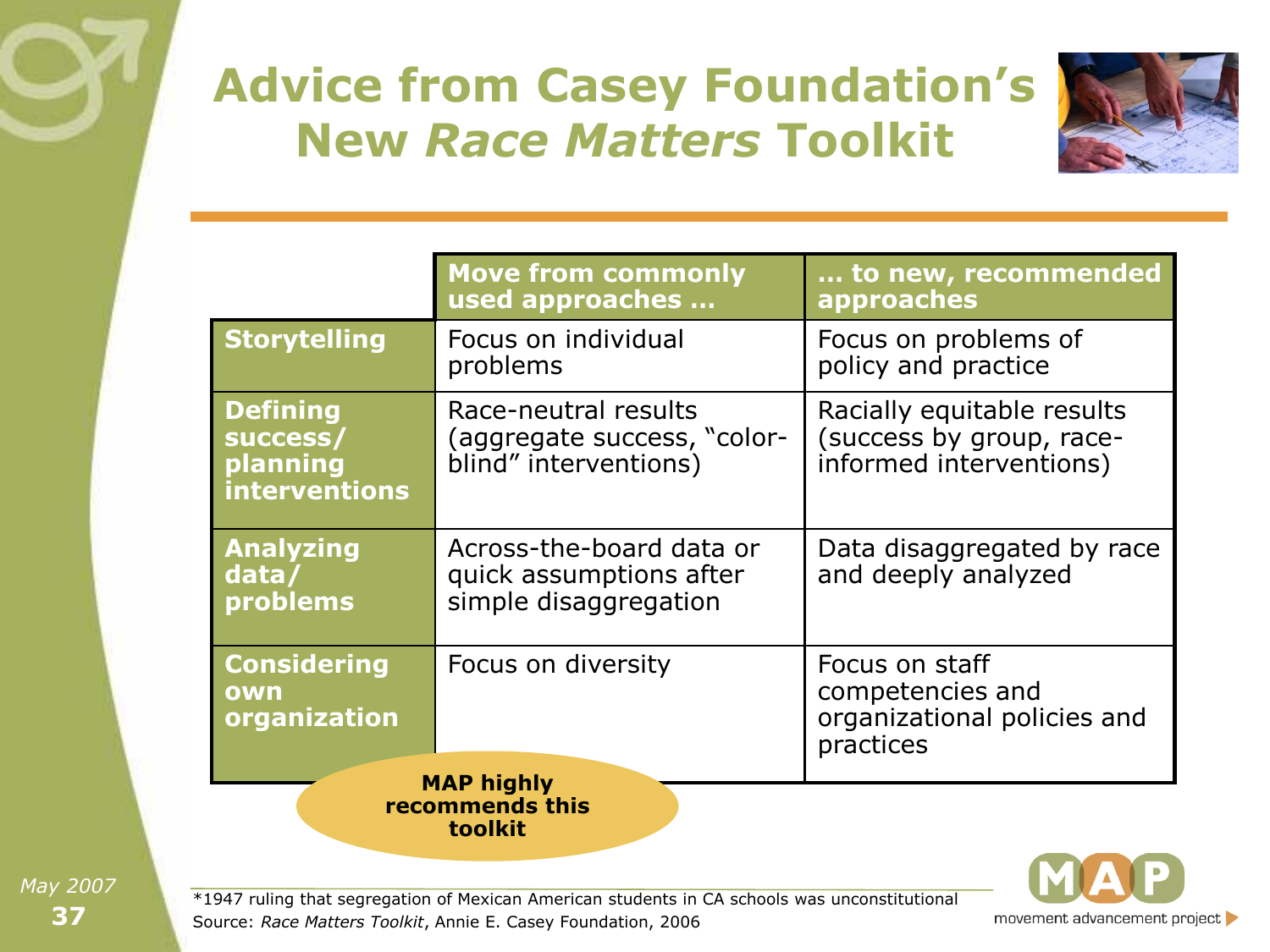## **Casey Fdn's Organizational Self-Assessment (1 of 3)**

#### **STAFF COMPETENCIES**

- 1. Staff are trained & **knowledgeable at 101 level** about range of barriers to equal opportunity & depth of embedded racial inequities—how they are produced & how they can be reduced
- 2. Staff have **deep level of understanding** about barriers to opportunity & embedded racial inequities **in their area** of focus
- 3. Staff exhibit cultural competence in interactions with diverse groups
- 4. Written materials reflect a knowledge and understanding of barriers to opportunity & embedded racial inequities
- 5. Staff can articulate costs of failing to address barriers to opportunity & embedded racial inequities
- 6. Staff are comfortable & competent in discussing barriers to opportunity and embedded racial inequities with relevant individuals & groups
- 7. Staff disaggregate data by race in all analyses
- 8. A racial equity analysis is applied to policy issue
- 9. A racial equity analysis is applied to practice issues

#### **Award points as follows:**

- $0 = \text{None}$
- $1 = Some$
- $2 =$  Almost all
- $3 = \text{All}$

 $0 =$  Rarely

- $1 =$  Sometimes
- $2 =$  Almost always
- $3 =$  Always

movement advancement project

Source: *Race Matters Toolkit*, Annie E. Casey Foundation, 2006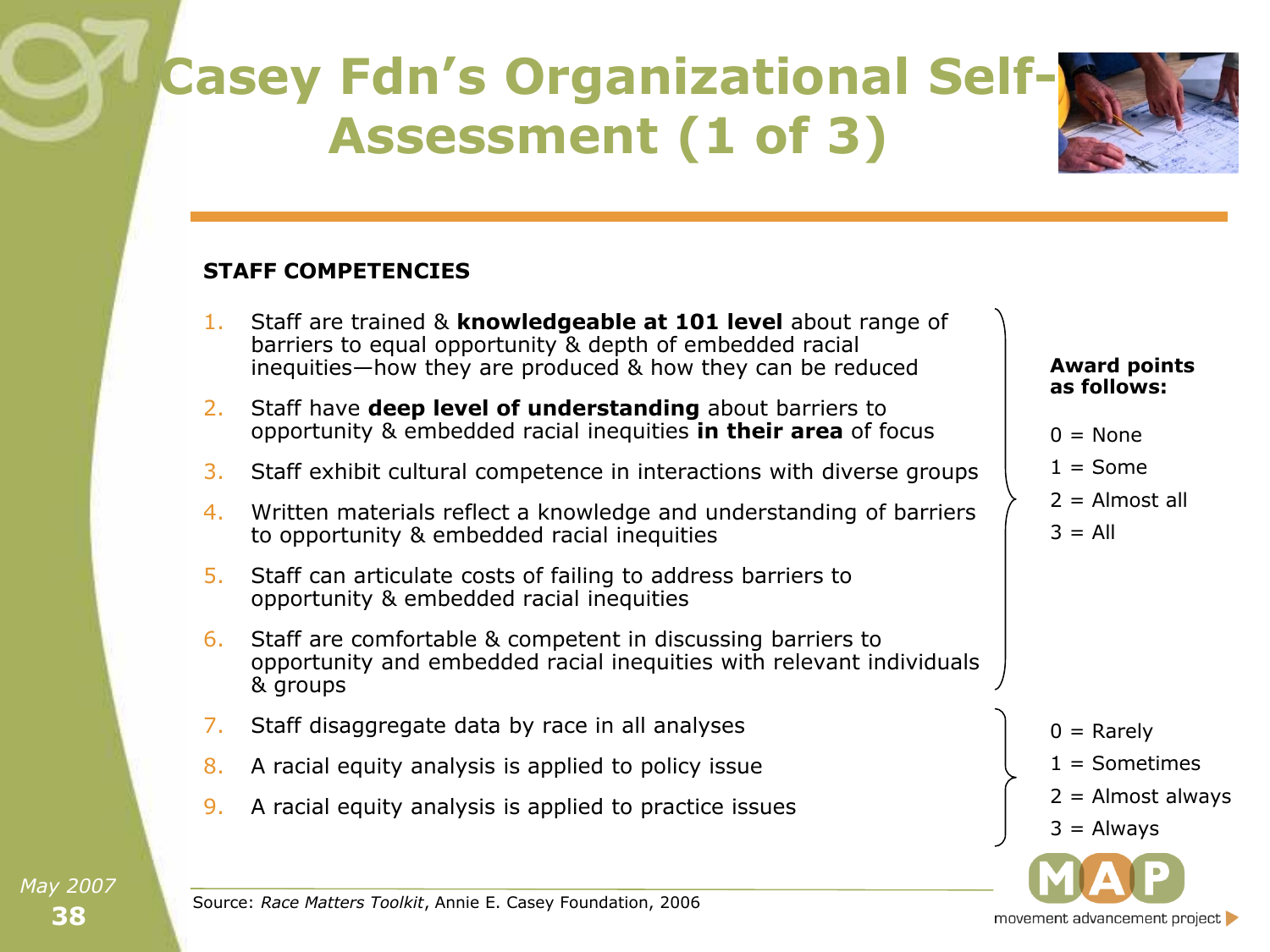## **Casey Fdn's Organizational Self-Assessment (2 of 3)**

#### **ORGANIZATIONAL OPERATIONS**

- 1. Removing barriers to opportunity & disparity reduction are explicit goals; articulated in a mission/vision statement
- 2. Internal team guides ongoing work of removing barriers to opportunity & reducing racial disparity
- 3. Org's goals of reducing barriers to opportunity & racial disparities are reflected in resource allocations
- 4. Org has deliberate plan to develop & promote staff of color
- 5. Org has regular trainings & discussions among staff &/or board about removing barriers to opportunity & reducing racial disparities, both internally & externally
- 6. Org regularly assesses workforce composition by race/ethnicity & develops/implements strategies for increasing diversity at all levels
- 7. Org environment (food, art, holiday activities, etc.) is multicultural
- 8. Org has mechanism to address complaints about barriers to opportunity & racial inequities in the workplace
- 9. Investments promote capacity-building & asset-building for people & communities of color
- 10. Results of investments show opportunity for all & eduction in racial disparities

#### **Award points as follows:**

```
0 = No
```
 $1 =$  Moving in that direction

$$
2 = Yes
$$

 $0 =$ Rarely  $1 =$  Sometimes  $2 =$  Almost always  $3 =$  Always

movement advancement project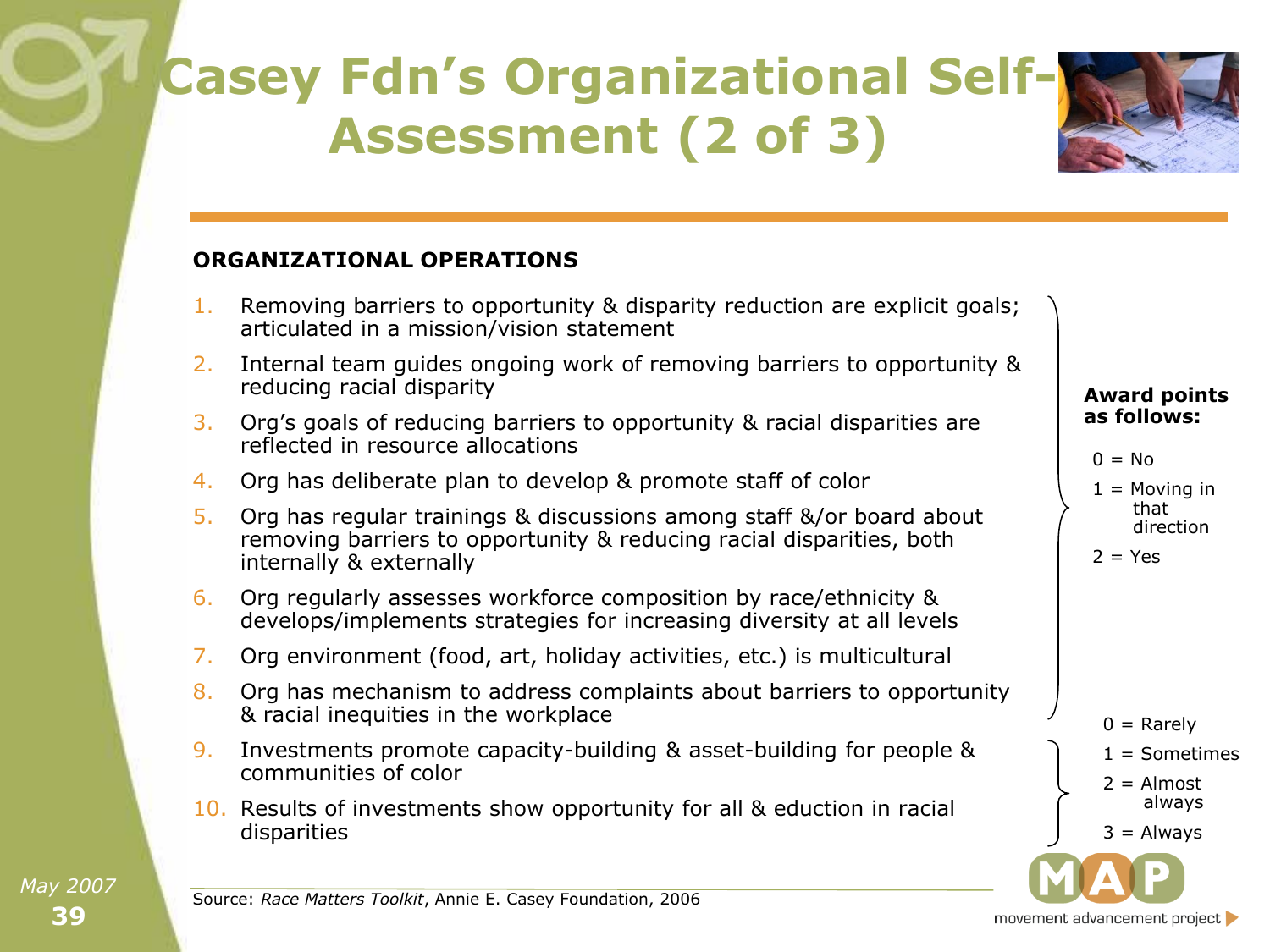## **Casey Fdn's Organizational Self-Assessment (3 of 3)**

#### Next Steps



Score



**30-39**

**40-49**

#### • **Build staff/org. capacity**

• **Become intentional**

• Identify opportunities for staff to better understand embedded racial inequities

• Make emphasis on racially equitable results part of mission, use as performance evaluation criterion

- Identify policies and procedures that should be improved
- **Fine-tune**
	- See which items scored lowest and work on them
	- **Mentor others!**
	- Help advance a racial equity approach for critical partners



Source: *Race Matters Toolkit*, Annie E. Casey Foundation, 2006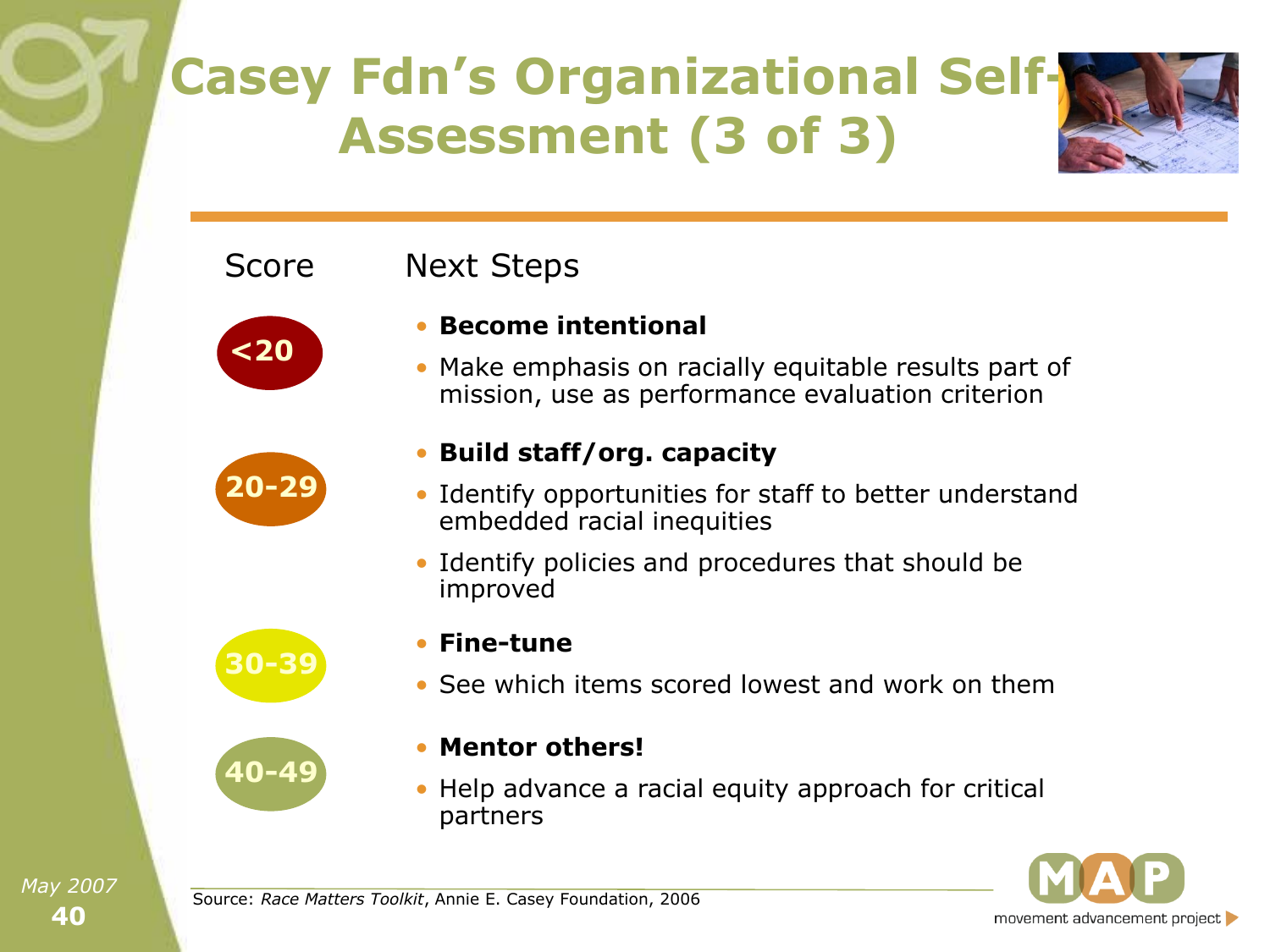

- Why funders aiming for LGBT equality should work explicitly on racial matters
- Generally recommended philanthropic approaches to racial justice and inclusion
- Considerations specific to LGBT movement work on racial equity and inclusion



Note: This section contains basic considerations (versus recommendations) gleaned from a few third-party sources

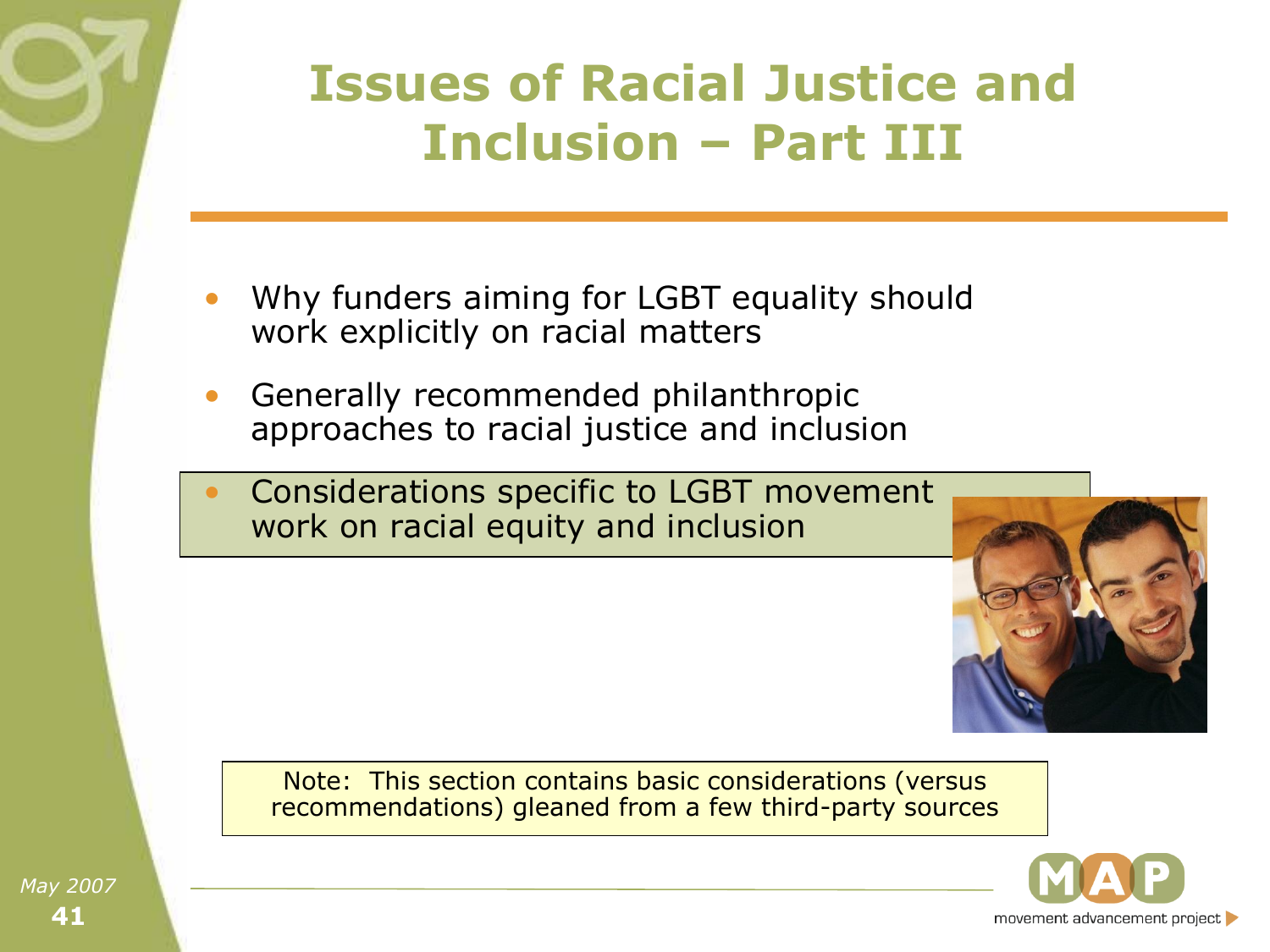## **LGBT POC – a Case of Intersecting Identities**



- "Intersectionality" examines how combinations of race, sex, class, national origin and sexual orientation play out in various settings
- When individuals occupy more than one category:
	- Should each disadvantaging factor be considered separately, additively or in some other manner?
	- Should they have their own categories and representation, apart from those that respond to the separate varieties of discrimination that they incur?
	- What is and should be their role in the various social movements?
- Answers to above questions determine who has power, voice and representation and who does not. Two schools of thought:
	- *Essentialism*: Search for universals; prioritization of broad concerns over those of particular subgroups, so as to form a united front
	- *Perspectivalism*:\* Insistence on examining how things look from the perspective of individual actors
		- Avoids over simplifying human experience
		- Enables agendas and strategies that do justice to broader range of people

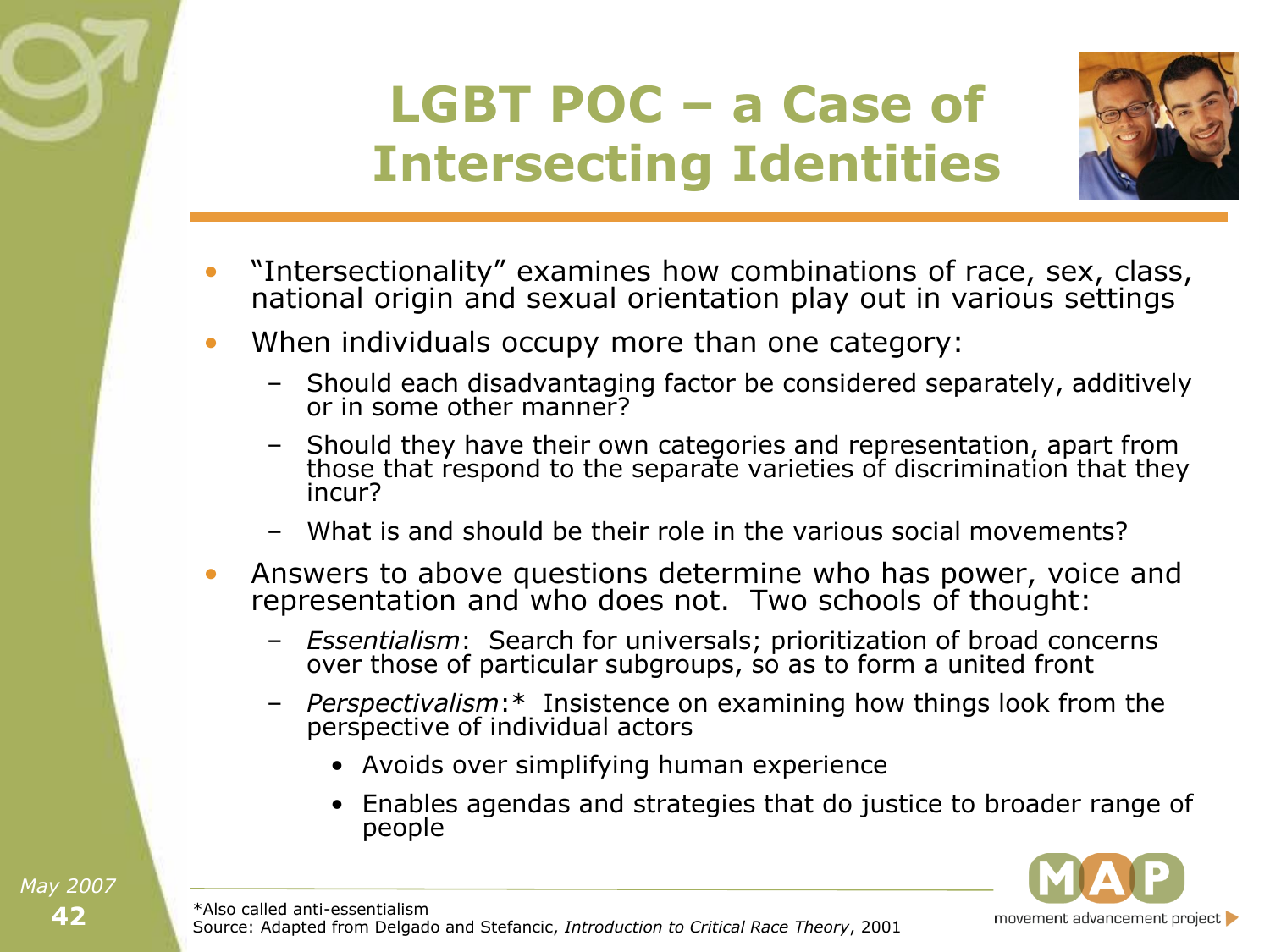# **Tensions to Expect in LGBT Race Work (1 of 2)**



- Lack of trust between POC and white LGBT people
	- Feel somewhat isolated from each other
	- Debates about race in the LGBT movement are long-standing
	- Expectations are low and skepticism is high
	- Fear that once LGBT rights are secured, white LGBT community will become increasingly conservative and decreasingly supportive of progressive social policies benefiting POC
		- LGBT whites will most directly benefit from advances in securing LGBT equality
		- Benefits for POC LGBT people will be diluted by structural racism and other barriers
- ―Survey fatigue‖ among POC LGBT leaders
	- Researchers, consultants, and funders from various institutions regularly approaching these leaders for feedback, interviews, advisory committee service, etc.
	- "Nothing ever comes of it"

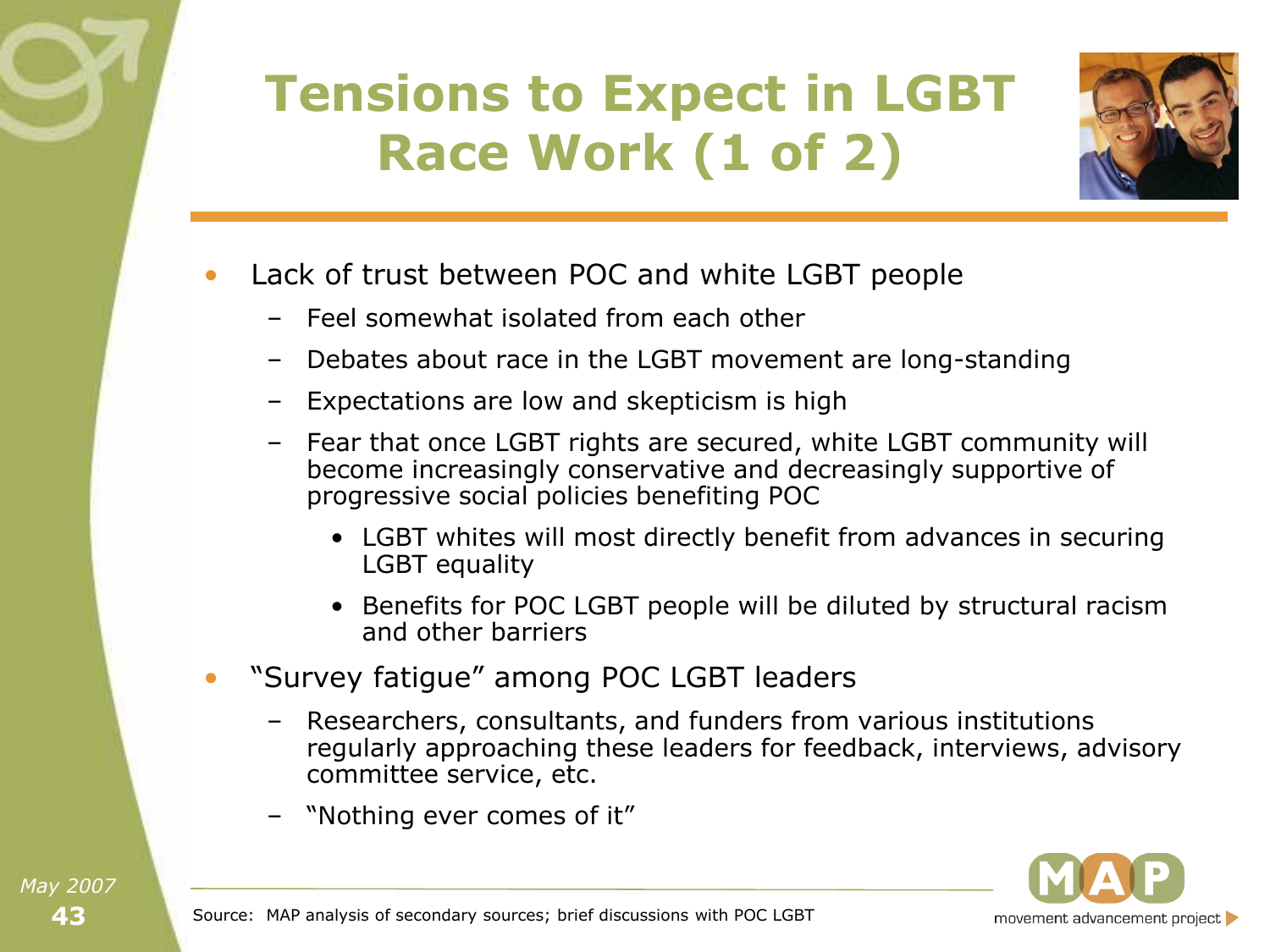## **Tensions to Expect in LGBT-Race Work (2 of 2)**



"Black individuals who are active in the white LGBT movement by and large do not have the same skill sets as their white counterparts. The white leaders … do not groom and nurture them for leadership in the same ways they do their white subordinates, leaving black LGBT activists frustrated and bitter.

The black LGBT movement should establish the safety zone/feeder system that black LGBT people need in order to compete and succeed in majority culture politics. It would also give black LGBT people permission to think of ourselves as serious, respectable, credible, important components of the larger social order – worthy of strong, professional … organizations that we would be proud to embrace and support."

> – Senior-level executive in an AIDS prevention organization

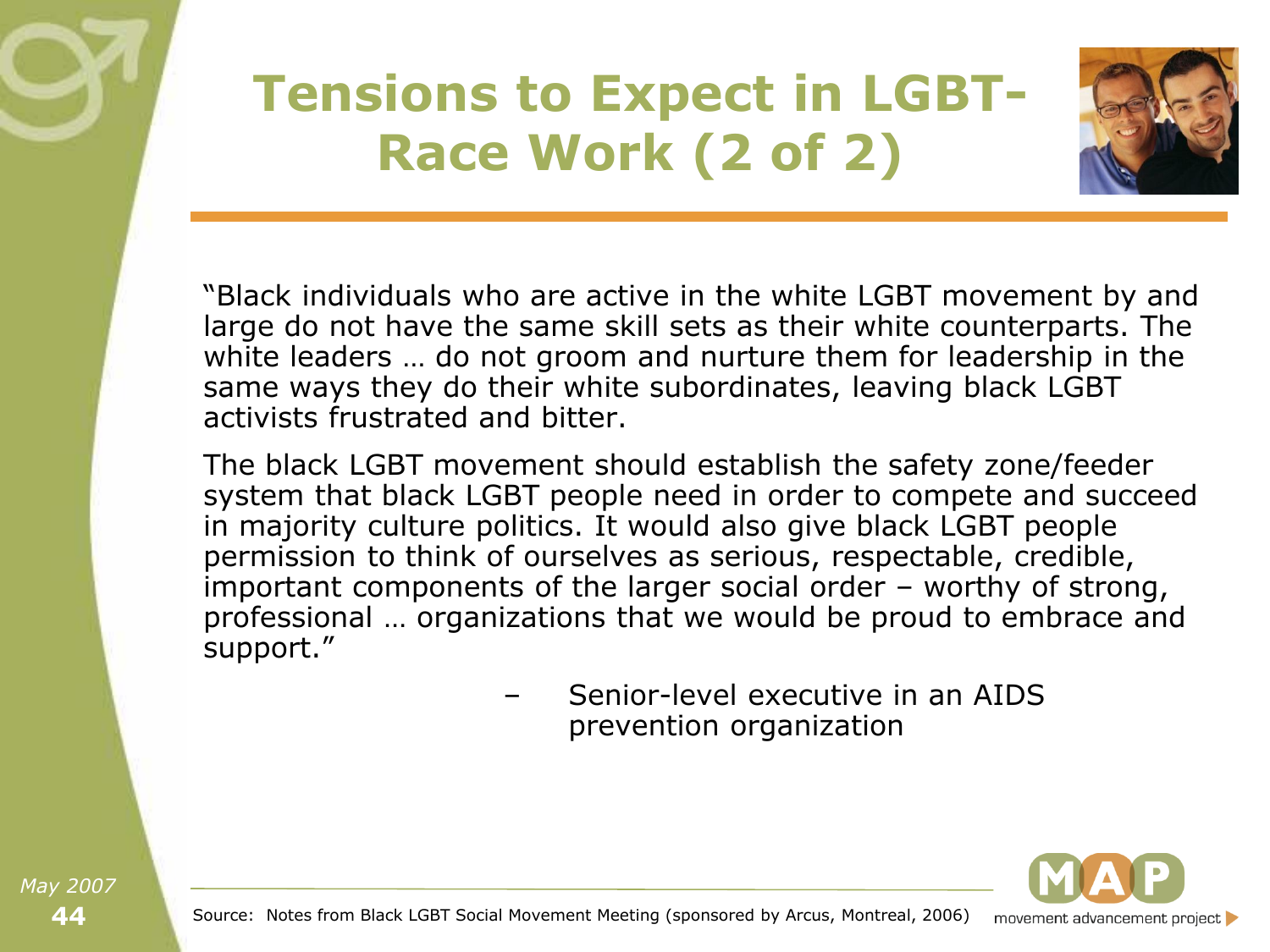# **Suggested Elements of Racial Equity and Inclusion Work**



| <b>Apply Racial</b><br><b>Lens to LGBT</b><br><b>Work</b>                 | • Avoid harms (e.g., ill-informed cooptation<br>of civil rights history)<br>• Make LGBT strategies and tactics<br>(Ideas<br>provided in<br>applicable to racial minorities<br>Part II) |  |
|---------------------------------------------------------------------------|----------------------------------------------------------------------------------------------------------------------------------------------------------------------------------------|--|
| <b>Fully</b><br><b>Represent</b><br><b>POC in LGBT</b><br><b>Movement</b> | Representation on staff & boards, in<br>funding & in programs<br>• Inclusive organizational cultures                                                                                   |  |
| <b>Work on POC-</b><br><b>Specific</b><br><b>Issues</b>                   | • Application of movement resources to -<br>and visible action on $-$ issues that<br>resonate most with AA, Latino, API &<br>Native Am LGBT                                            |  |
| <b>Collaborate</b><br>with Racial<br><b>Justice Orgs</b>                  | Building relationships & working together<br>$\bullet$<br>on issues important to both<br>communities                                                                                   |  |



Source: MAP analysis of secondary sources; discussions with Reverend Irene Monroe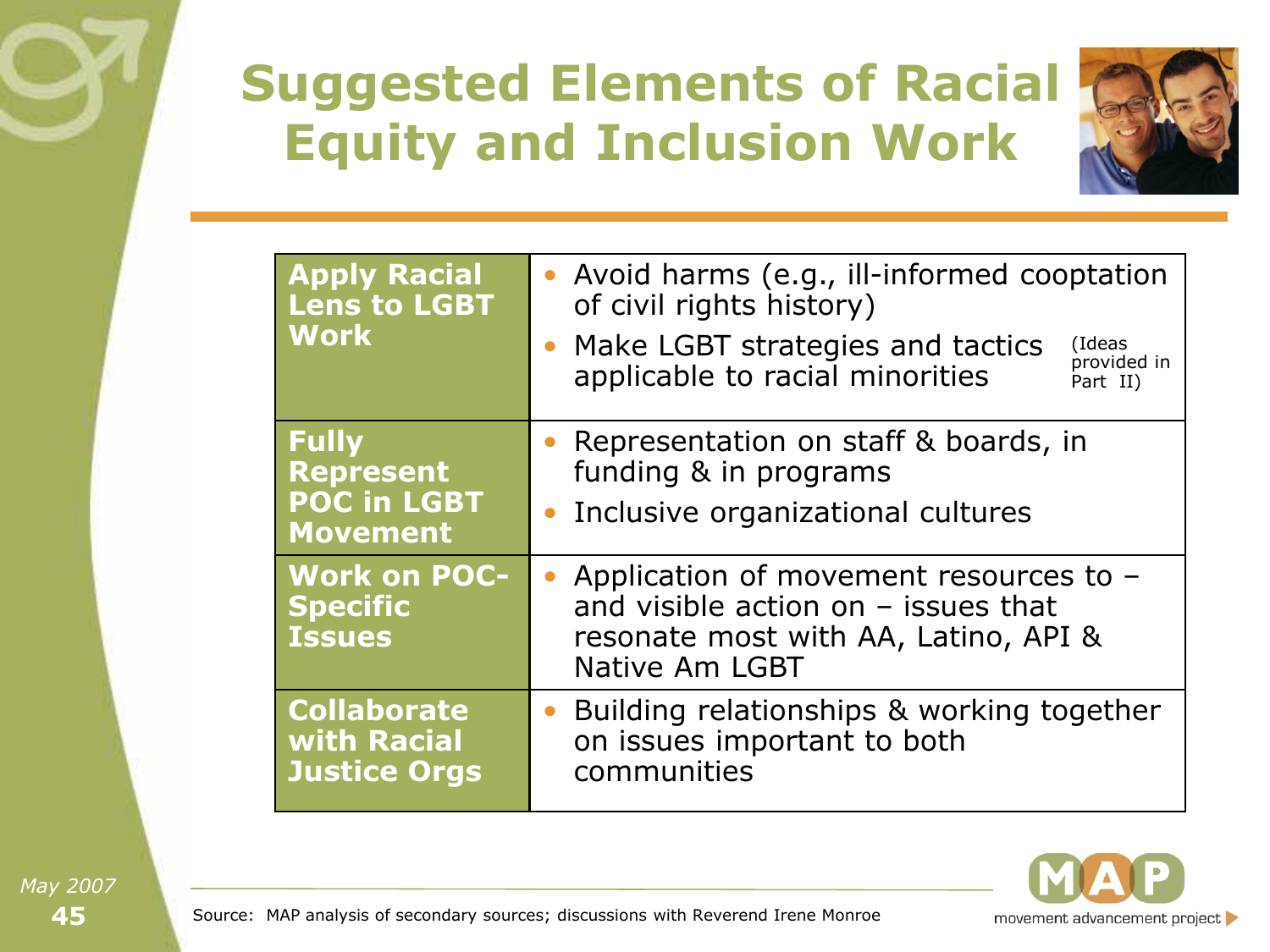#### **Examples of POC LGBT-Specific Issues**



#### **Movement Goal: Equal Opportunity to Participate in American Life**

Develop into responsible, autonomous, healthy adult

**LGBT POC-Specific Issues**

High rates of HIV/AIDS in black community

Seek and find love; build a home; raise a family **Family**

**Career** Earn a living that supports oneself and one's family

#### **Society**

**Self**

Participate in American community and democracy

#### **Spirituality**

Worship and receive support within chosen faith

Lack of immigration rights for same-sex couples

Lack of employment benefits like health coverage disproportionately impacts low-income POC families

Disenfranchisement of Black and Hispanic voters

Anti-gay rhetoric in black churches

**46** *May 2007*

movement advancement project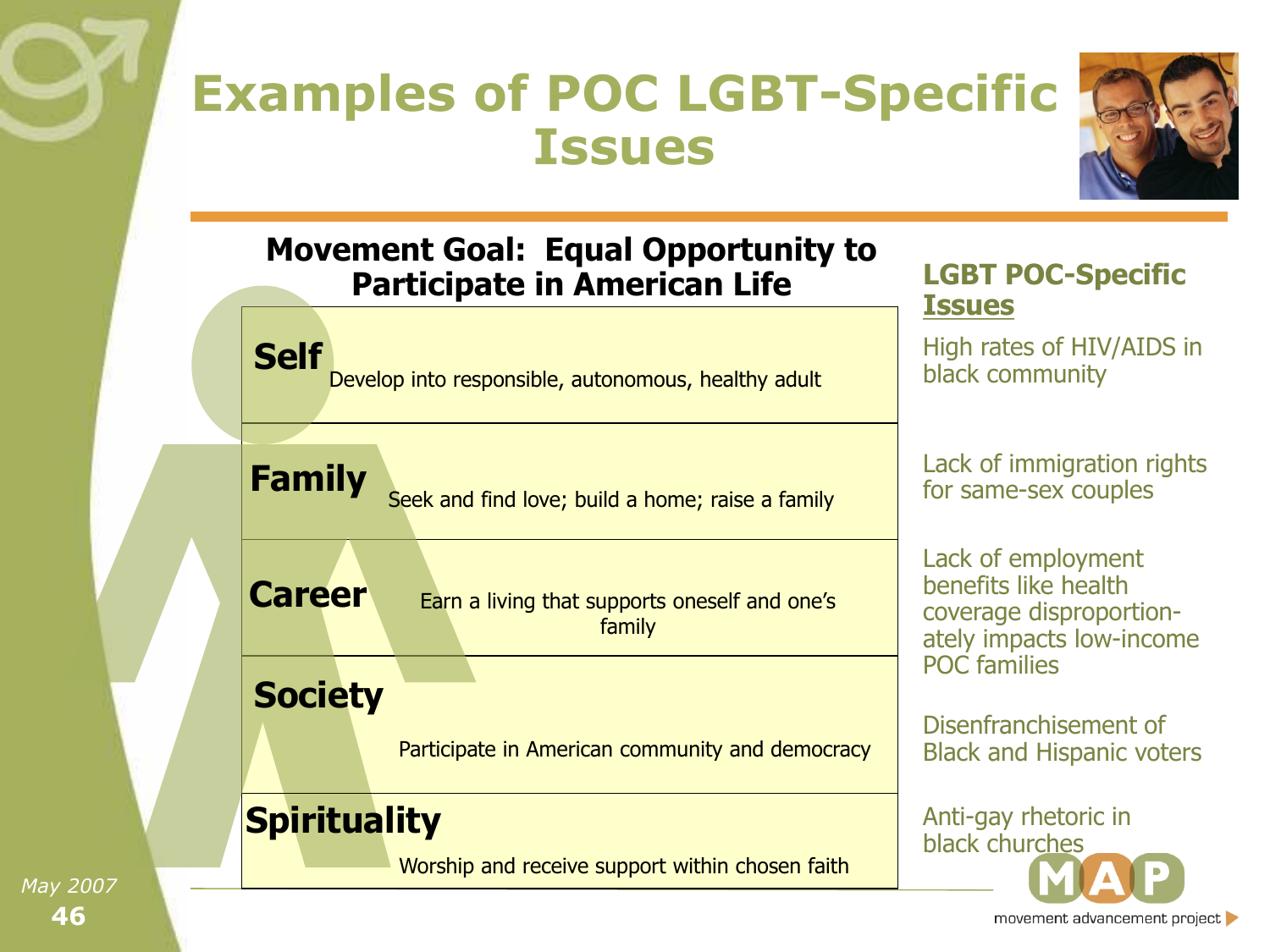# **Recent Dissertation Work on POC Representation Issues**



#### **Jay Pastrana, PhD candidate in sociology, CUNY:**

- Two primary strategies to increase POC representation among LGBT movement leadership:
	- Establish new POC-specific organizations, networks, or conferences
	- Increase POC presence in leadership positions in existing organizations
- Other strategies include redefining what leadership means and thinking of new, empowering ways to run organizations
- In parallel, organizations should consider articulating a critical, accurate understanding of race
	- Many do not currently have the organizational will, skills, or capacity to do this work
	- Increasing the number of POC leaders in existing organizations and establishing new POC LGBT groups can help build the will necessary for this work

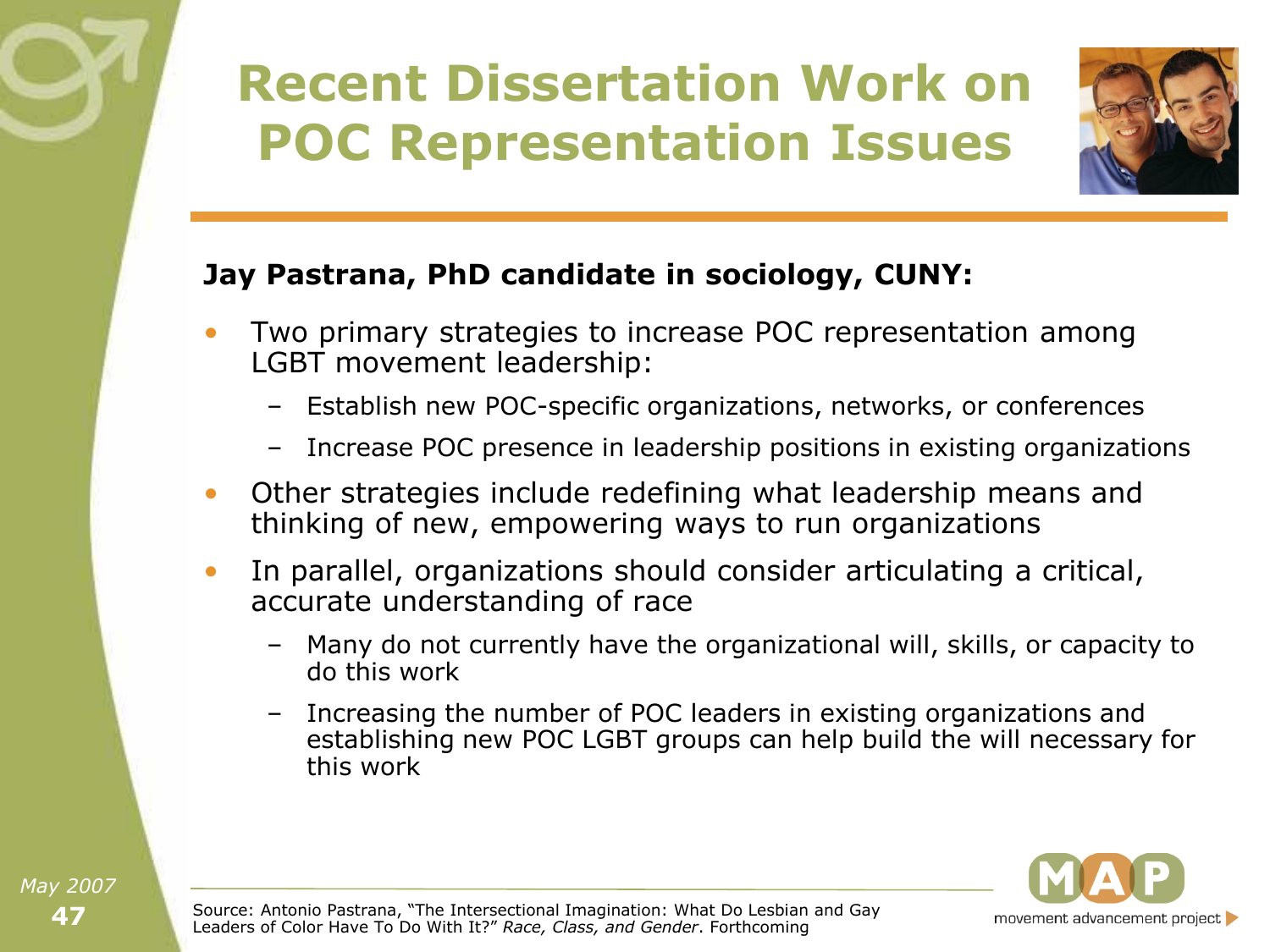# **Ideas Surfaced in Recent Meeting of Black LGBT Leaders**



- Gain acceptance from/build relations with larger black community
	- Educate black heterosexuals that LGBT people are part of black community
	- Get involved in broader black organizations; work for inclusion of LGBT issues there
	- Establish black LGBT caucuses at every black professional/academic conference
	- Address black church's "spiritual violence"
	- Establish relationships with media outlets
- Document and share broader experience of black LGBT people
	- Research and data
	- Authentic images and portrayals
- Gain support for existing black LGBT organizations (national groups, community-based groups, HIV/AIDS programs, etc.) – especially from black donors
- Cause LGBT movement to add focus on issues of importance to black LGBT people (e.g., police brutality, sexual identity suppression, education, health care, racism, hostility of Black church, GSAs in black schools)
- Support organizing
	- Black organizers in states and territories
	- Coalition work with other LGBT POC groups, non-LGBT POC groups
- Nurture and support POC leadership, especially in mainstream LGBT organizations
- Create safe spaces, cultural connections within LGBT movement

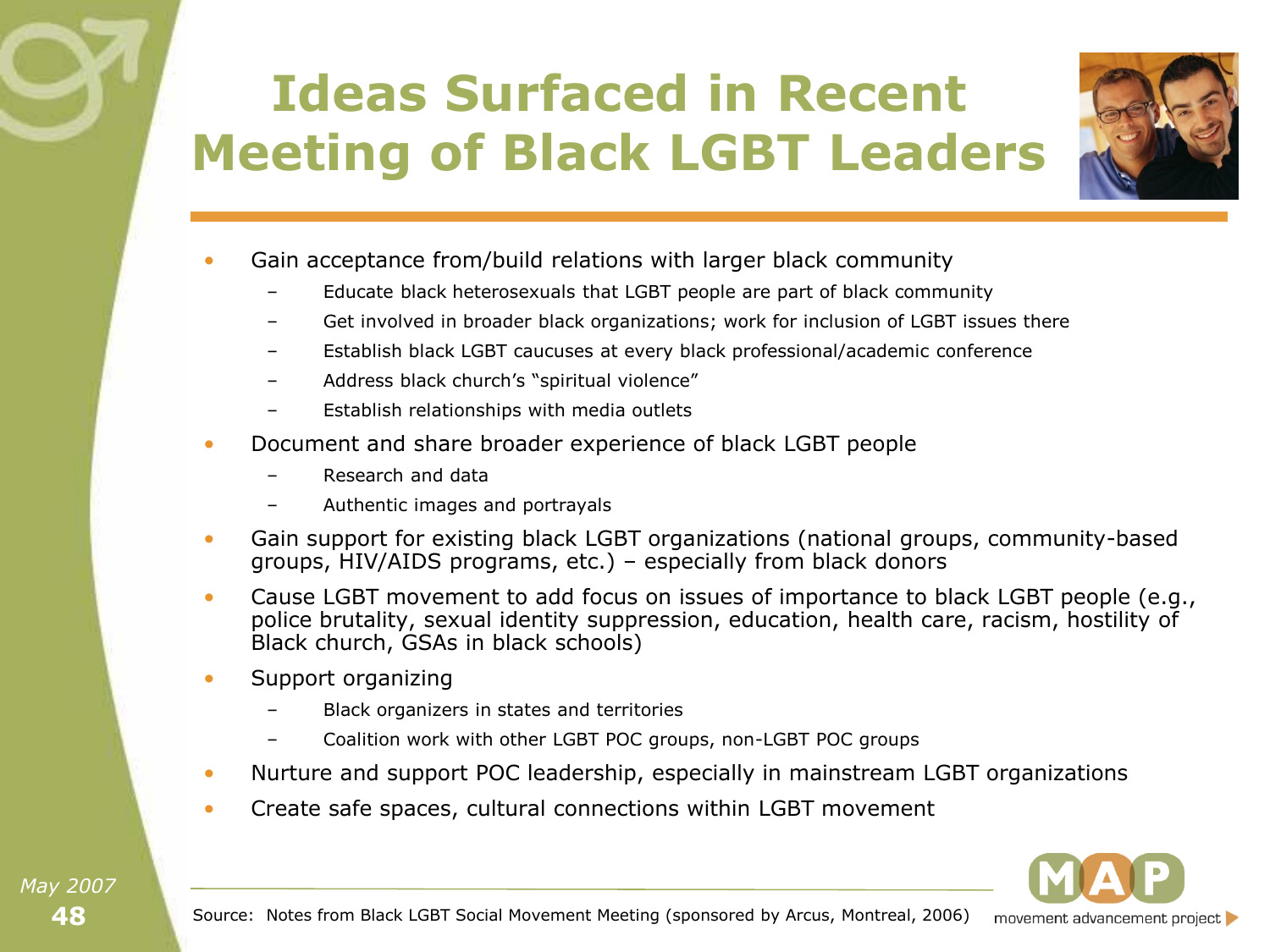## **Leading Policy Priorities of API LGBT Americans**



movement advancement project

#### **2007 Task Force Survey**

Issues receiving 20%+ response rate Respondents could choose up to 3 priority issues



Source: The Task Force, *Living in the Margins: A National Survey of Lesbian, Gay, Bisexual and Transgender Asian and Pacific Islander Americans*. 2007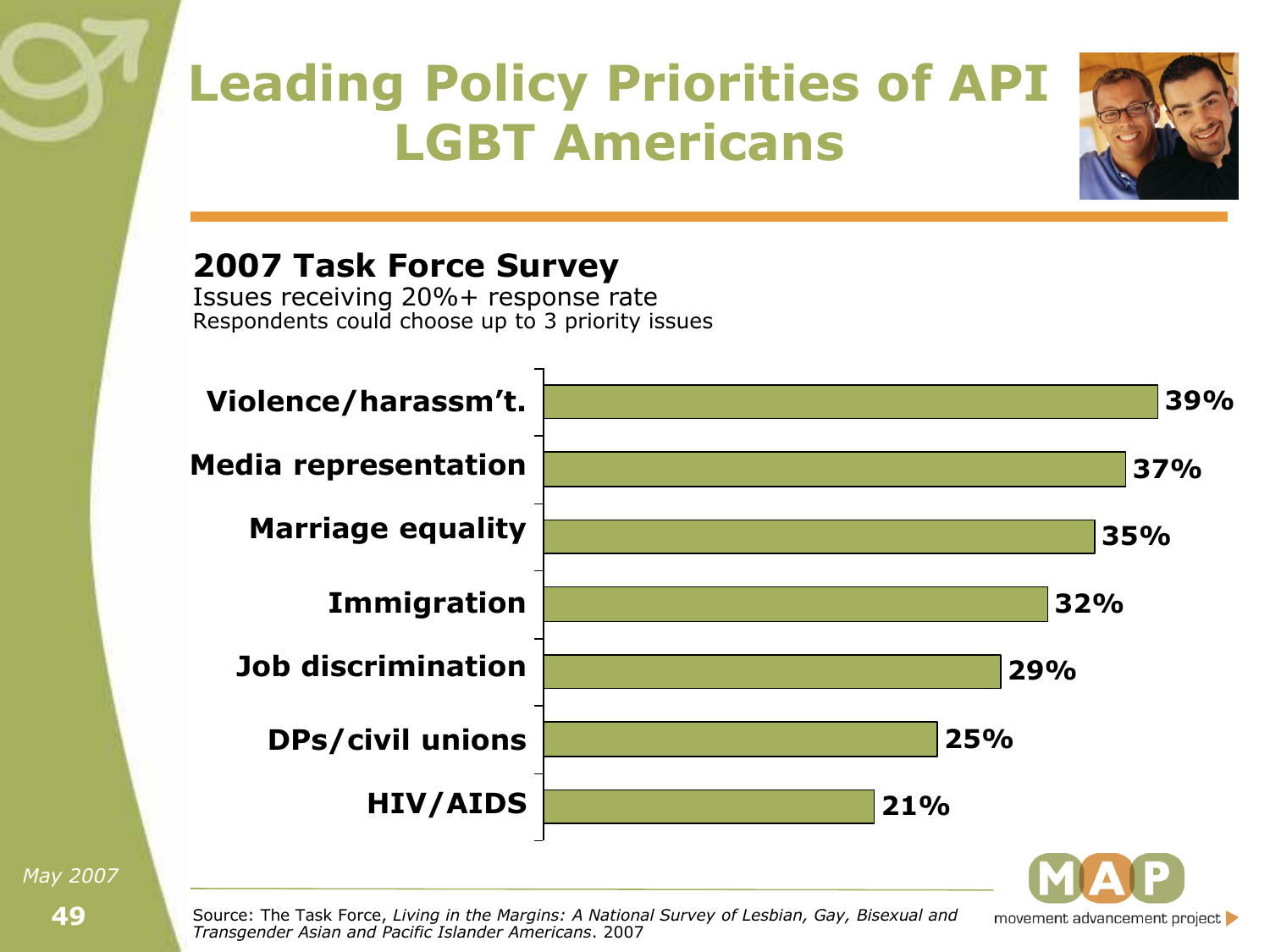#### **Appendix 1 – National Racially focused Nonprofits**

*(A non-exhaustive compilation)*

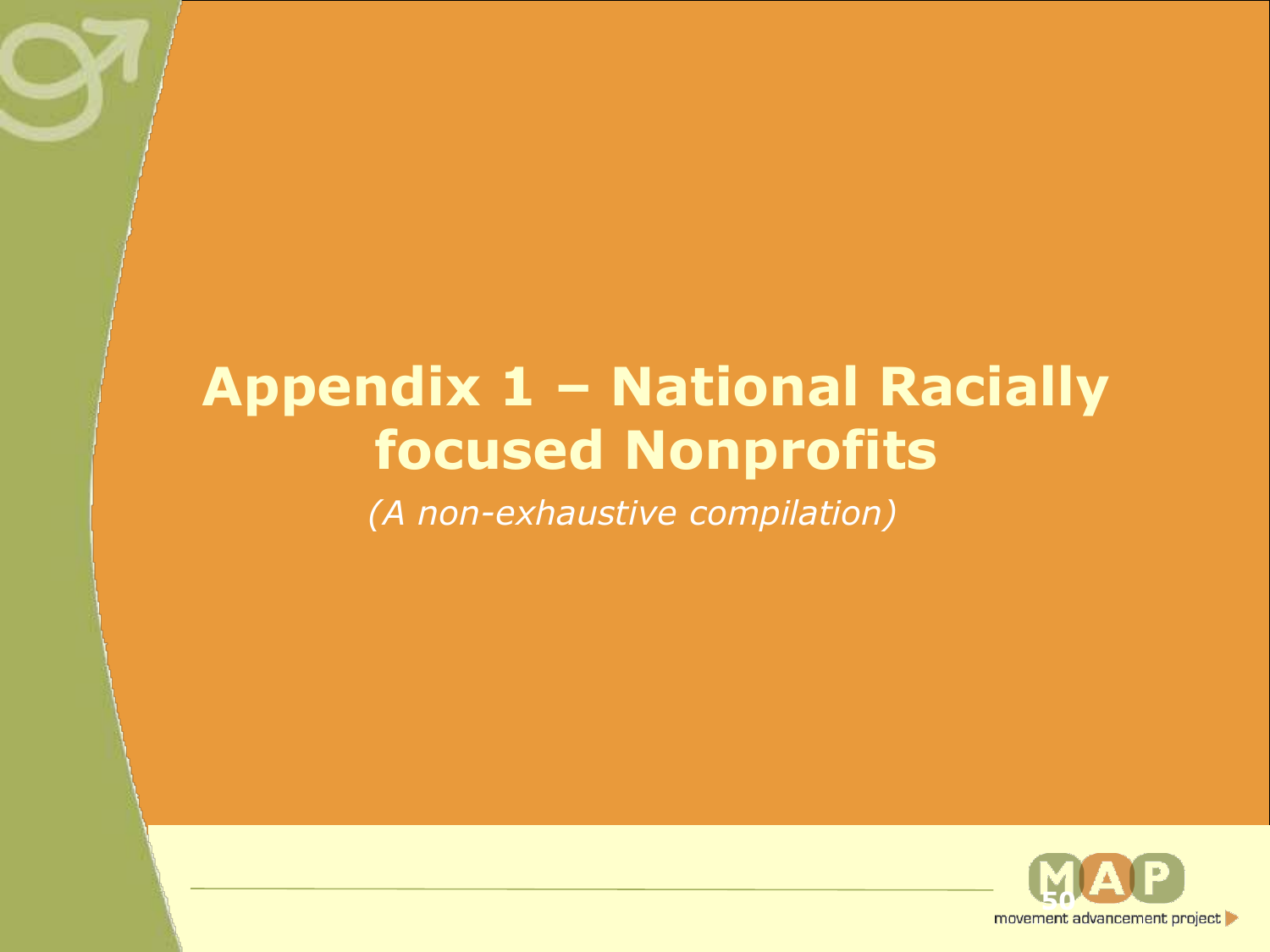### **National LGBT Organizations Particularly Serving POC**

| <b>National</b><br><b>Black Justice</b><br><b>Coalition</b> | Only national civil rights organization of concerned black,<br><b>LGBT</b> individuals and allies                                                                                                                   |
|-------------------------------------------------------------|---------------------------------------------------------------------------------------------------------------------------------------------------------------------------------------------------------------------|
| <b>Unid@s</b>                                               | New national organization for Latino gays and lesbians.<br>Replaces LLEGO, which went bankrupt in 2004                                                                                                              |
| <b>Southerners</b><br>on New<br><b>Ground</b><br>(SONG)     | Founded by black and white southern lesbians, SONG<br>works to build the progressive movement through models<br>that connect race, class, culture, gender and sexual<br>identity (southern U.S. only)               |
| <b>Immigration</b><br><b>Equality</b>                       | Works to end LGBT and HIV discrimination in U.S.<br>immigration law. Advocacy around binational same-sex<br>couples, asylum, transgender issues, HIV issues, and<br>detention (not specifically a POC organization) |



Note: Not an exhaustive list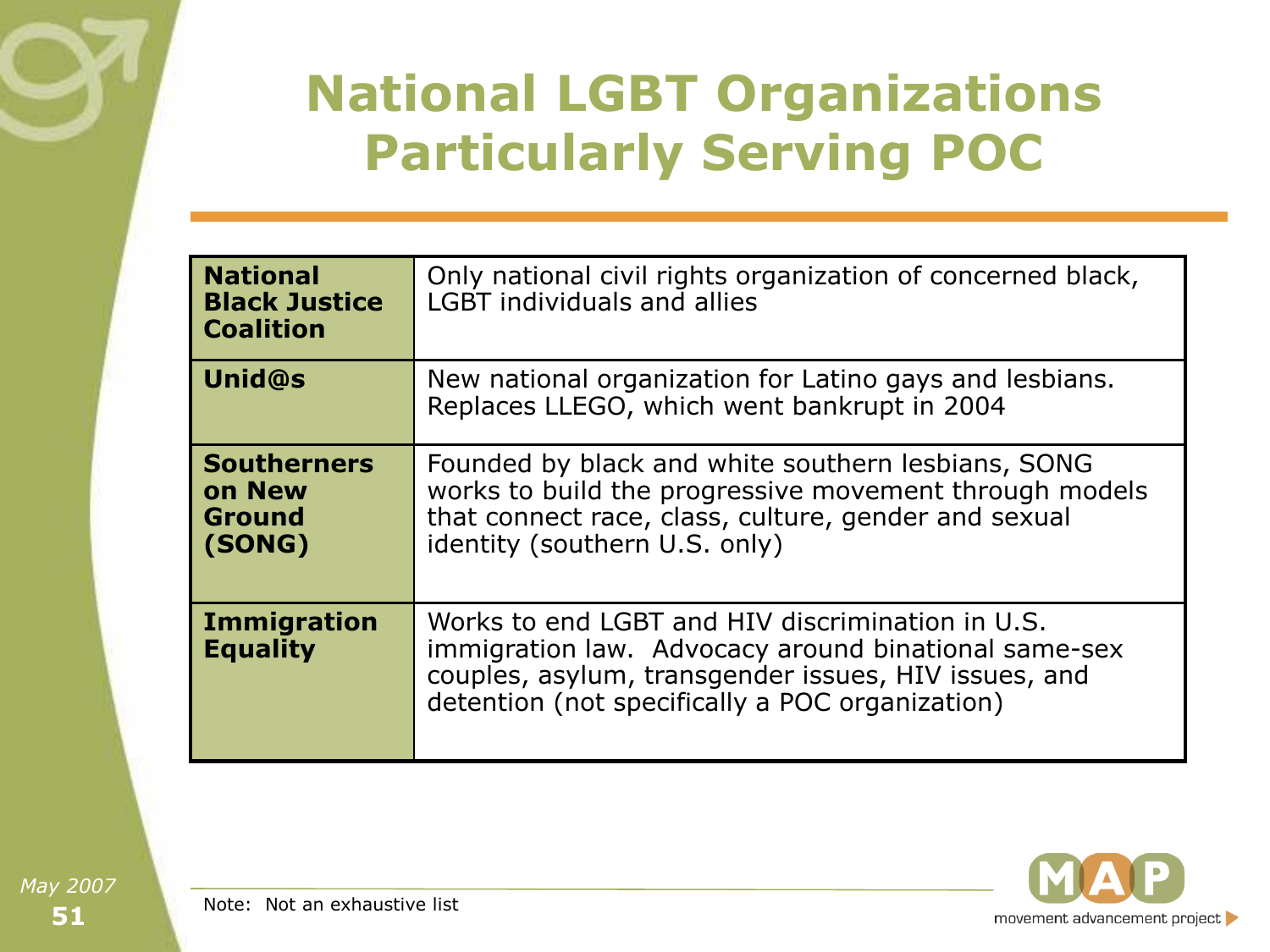### **Council on Foundations' Racial/Ethnic Affinity Groups**

|                                                                                  | <b>Mission</b>                                                                                                                                              | <b>Goals</b>                                                                                                                                                                                                          |
|----------------------------------------------------------------------------------|-------------------------------------------------------------------------------------------------------------------------------------------------------------|-----------------------------------------------------------------------------------------------------------------------------------------------------------------------------------------------------------------------|
| <b>Asian</b><br>Americans/<br><b>Pacific Islanders</b><br>in Philanthropy        | Advance philanthropy and<br>Asian American/Pacific<br>Islander communities<br>through national<br>membership and advocacy<br>programs                       | Increase funding to API organizations<br>$\bullet$<br>Build capacity of API organizations<br>Increase equity and diversity in foundation<br>staffs, boards, and leadership                                            |
| <b>Association for</b><br><b>Black</b><br><b>Foundation</b><br><b>Executives</b> | Promote effective and<br>responsive philanthropy in<br>black communities                                                                                    | Empower black communities through<br>$\bullet$<br>increased foundation giving<br>Build knowledge about needs of Black<br>communities<br>Increase equity and diversity in foundation<br>staffs, boards, and leadership |
| <b>Hispanics in</b><br><b>Philanthropy</b>                                       | Share with funders the<br>needs of the Latino<br>community                                                                                                  | Increase resources and build capacity of<br>$\bullet$<br>Latino organizations<br>Increase equity and diversity in foundation<br>staffs, boards, and leadership                                                        |
| <b>Native</b><br><b>Americans in</b><br><b>Philanthropy</b>                      | Engage Native and other<br>peoples in understanding<br>and advancing role of<br>philanthropy through<br>practices that support<br>Native traditional values | Increase communication between<br>$\bullet$<br>philanthropic and indigenous communities<br>Support Native people working in<br>philanthropy<br>Grow indigenous philanthropy                                           |

**52** *May 2007*

movement advancement project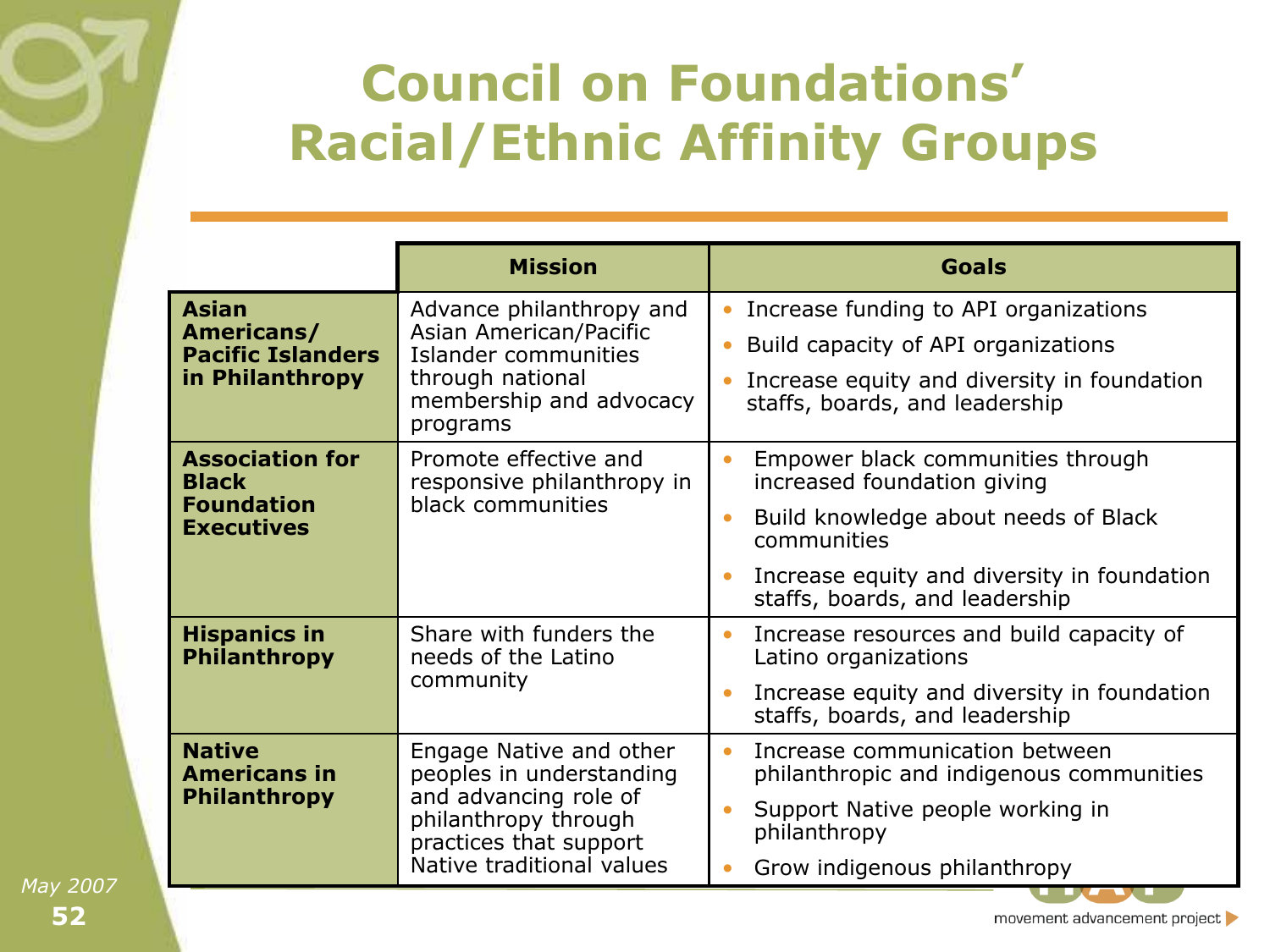#### **Research Centers Working on Race or Racism**

| <b>Center for Social</b><br><b>Inclusion</b>                        | Promotes strategic, long-term reforms that will dismantle structural<br>$\bullet$<br>racism and create a foundation for new structural arrangements                         |
|---------------------------------------------------------------------|-----------------------------------------------------------------------------------------------------------------------------------------------------------------------------|
|                                                                     | Engages in applied research, training and public education, etc. to help<br>create public and private strategies that will dismantle structural racism                      |
| <b>Diversity</b><br><b>Advancement</b><br><b>Project</b>            | Engages in cognitive framing and message development to build public<br>$\bullet$<br>support for racial, ethnic, and gender diversity in public and private<br>institutions |
|                                                                     | Coordinated by Center for Social Inclusion. Created by Kirwan Inst. for<br>$\bullet$<br>the Study of Race and Ethnicity (Ohio State University)                             |
| <b>Institute on Race</b><br>and Poverty                             | Investigates ways that policies and practices disproportionately affect<br>$\bullet$<br>POC and the disadvantaged, and promotes access to opportunities                     |
|                                                                     | Housed at the University of Minnesota<br>$\bullet$                                                                                                                          |
| <b>Joint Center for</b><br><b>Political and</b>                     | Informs and illuminates the nation's major public policy debates through<br>$\bullet$<br>research, analysis, and information dissemination                                  |
| <b>Economic Studies</b>                                             | Primary goal is to improve the socioeconomic status of black Americans<br>$\bullet$<br>and other minorities                                                                 |
| <b>Poverty and Race</b><br><b>Research Action</b><br><b>Council</b> | Civil rights organization convened by major civil rights and anti-poverty<br>$\bullet$<br>groups. Promotes a research-based advocacy on issues of structural<br>racism      |
|                                                                     | Connects social scientists with advocate organizations working on race<br>and poverty issues                                                                                |

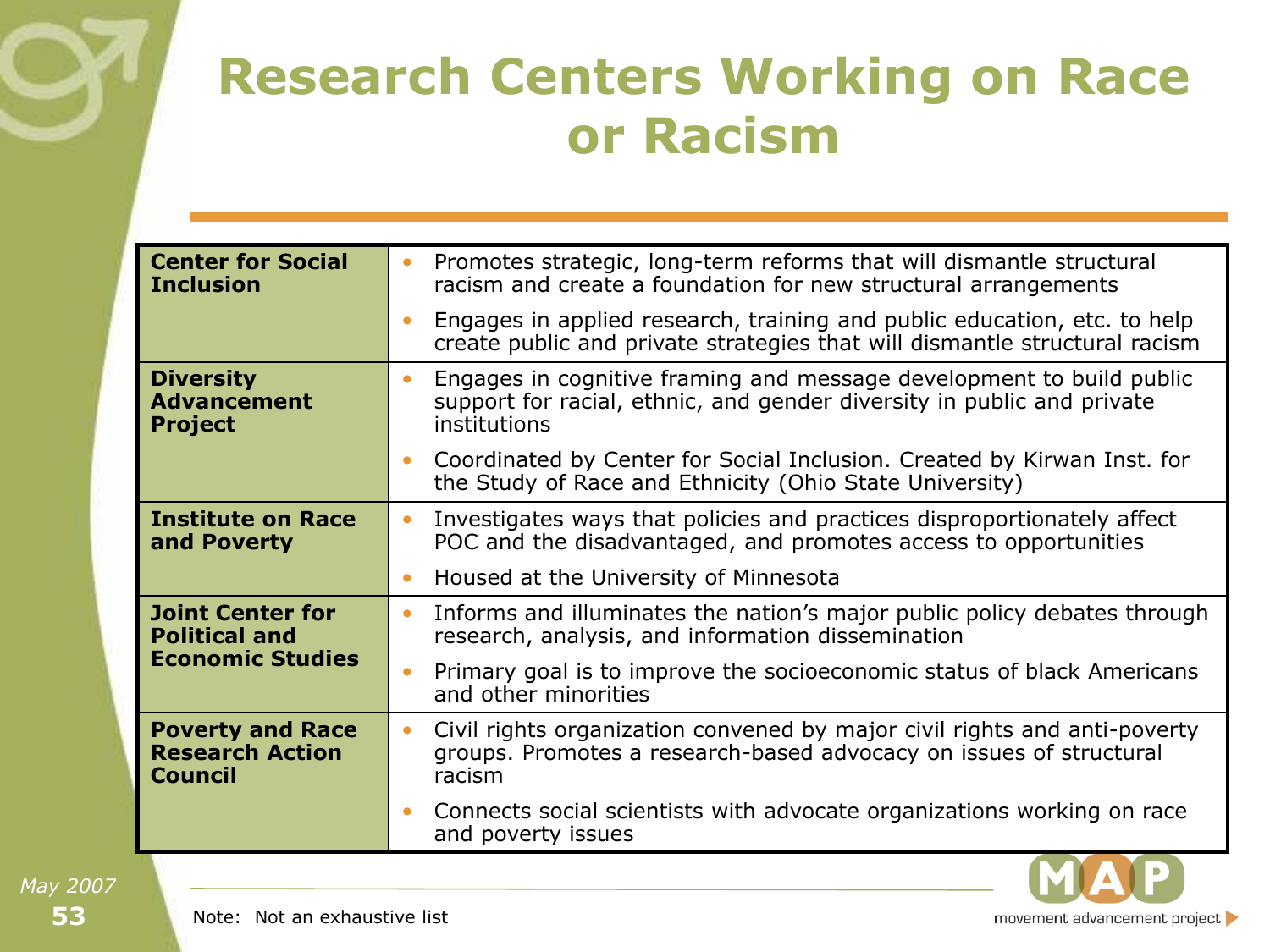### **African American Civic and Political Organizations ( 1 of 2)**

|                                                                      | <b>Mission &amp; Policy Issue Focus</b>                                                                                                                                                                       | <b>Budget</b>    |
|----------------------------------------------------------------------|---------------------------------------------------------------------------------------------------------------------------------------------------------------------------------------------------------------|------------------|
| <b>United Negro</b><br><b>College Fund</b><br>(est. 1944)            | • Student financial assistance; raise operating funds for member<br>schools, increase access to technology at historically black colleges<br>• Issues: Career Planning/ Training; Education                   | \$191<br>million |
| <b>National Urban</b><br><b>League (1910)</b>                        | • Secure economic self-reliance, parity, power and civil rights for AA<br>• Issues: Civic Egmt, Civil Rights, Econ. Empwrmt, Education, Health                                                                | \$32<br>million  |
| <b>NAACP (1909)</b>                                                  | Political, educational, social, and economic equality of rights of all<br>persons; eliminate racial hatred and discrimination.<br>• Issues: Civic and Econ. Empowermt, Criminal Justice, Education,<br>Health | \$25<br>million  |
| <b>NAACP Legal</b><br>Defense & Ed.<br><b>Fund (1957)</b>            | • Move toward society that fulfills promise of equality for all<br>Americans<br>• Issues: Criminal and Economic Justice, Education, Voter Protection                                                          | \$13<br>million  |
| <b>National</b><br><b>Council of</b><br><b>Negro Women</b><br>(1935) | • Lead, develop and advocate for women of African descent as they<br>support their families and communities<br>• Issues: Child Literacy, Education, Financial Literacy, Health                                | \$6<br>million   |
| <b>National Black</b><br><b>Chamber of</b><br>Commerce<br>(1993)     | Economically empowering and sustaining African American<br>communities through entrepreneurship and capitalistic activity<br>• Issues: Budget Reform, Social Security Reform, Taxation                        | \$700K           |



Note: Most budget data represent 2005 revenues; in some cases, 2005 data were not yet available, in which case 2004 data were used.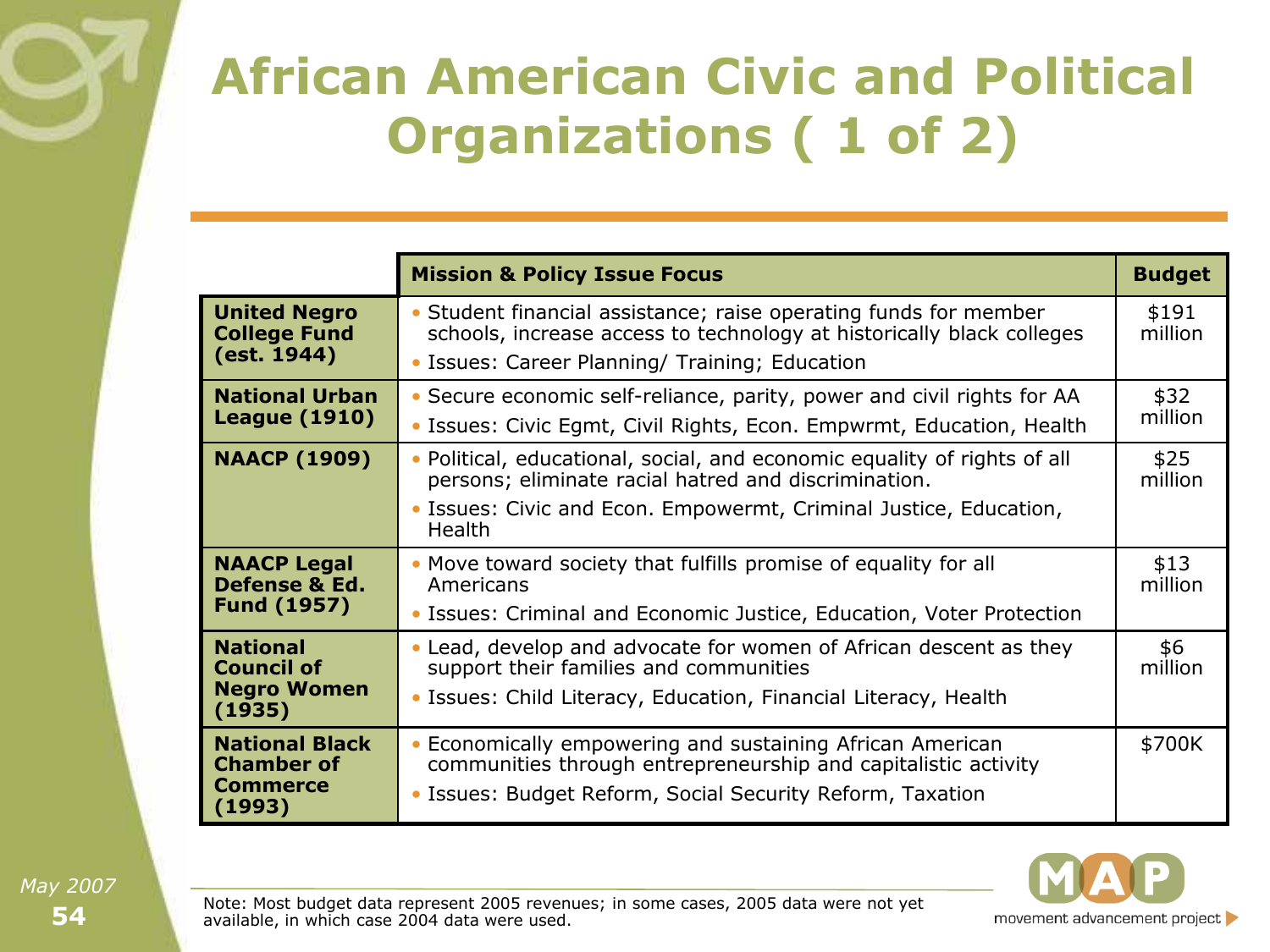### **African American Civic and Political Organizations ( 2 of 2)**

|                                                                             | <b>Mission &amp; Policy Issue Focus</b>                                                                                                                                                                                                                                                                                                                                                                                | <b>Budget</b> |
|-----------------------------------------------------------------------------|------------------------------------------------------------------------------------------------------------------------------------------------------------------------------------------------------------------------------------------------------------------------------------------------------------------------------------------------------------------------------------------------------------------------|---------------|
| <b>Coalition on</b><br><b>Black Civic</b><br><b>Participation</b><br>(1976) | • Create an enlightened community by building institutional capacity<br>that provides and develops leadership<br>• Issues: Civic Egmt, Election Reform, Voter Registration                                                                                                                                                                                                                                             | \$600K        |
| <b>National Center</b><br>for Black<br><b>Philanthropy</b><br>(1999)        | • Promote giving and volunteerism among African Americans, foster<br>full participation by African Americans in all aspects of philanthropy,<br>educate the public about the contributions of Black philanthropy,<br>strengthen people and institutions engaged in Black philanthropy,<br>and research the benefits of Black philanthropy to all Americans<br>• Civic Participation and Engagement; Financial Literacy | \$542K        |
| <b>National</b><br><b>Congress of</b><br><b>Black Women</b><br>(1984)       | • Youth civic engagement, voter registration, civic education<br>• Issues: Adoption, Civic Egmt, Education, Leadership, Violence in<br><b>Music</b>                                                                                                                                                                                                                                                                    | \$364K        |
| <b>RainbowPUSH</b><br><b>Coalition</b><br>(1984)                            | • Even the economic and educational playing fields in all aspects of<br>American life and to bring peace to the world<br>· Issues: Aff. Action, Econ. Empowerment, Education, Election<br>Reform, Employment, Environmental Justice, Gender Equality,<br>Housing, Media Fairness, Voter Registration                                                                                                                   | N/A           |



Note: Most budget data represent 2005 revenues; in some cases, 2005 data were not yet available, in which case 2004 data were used.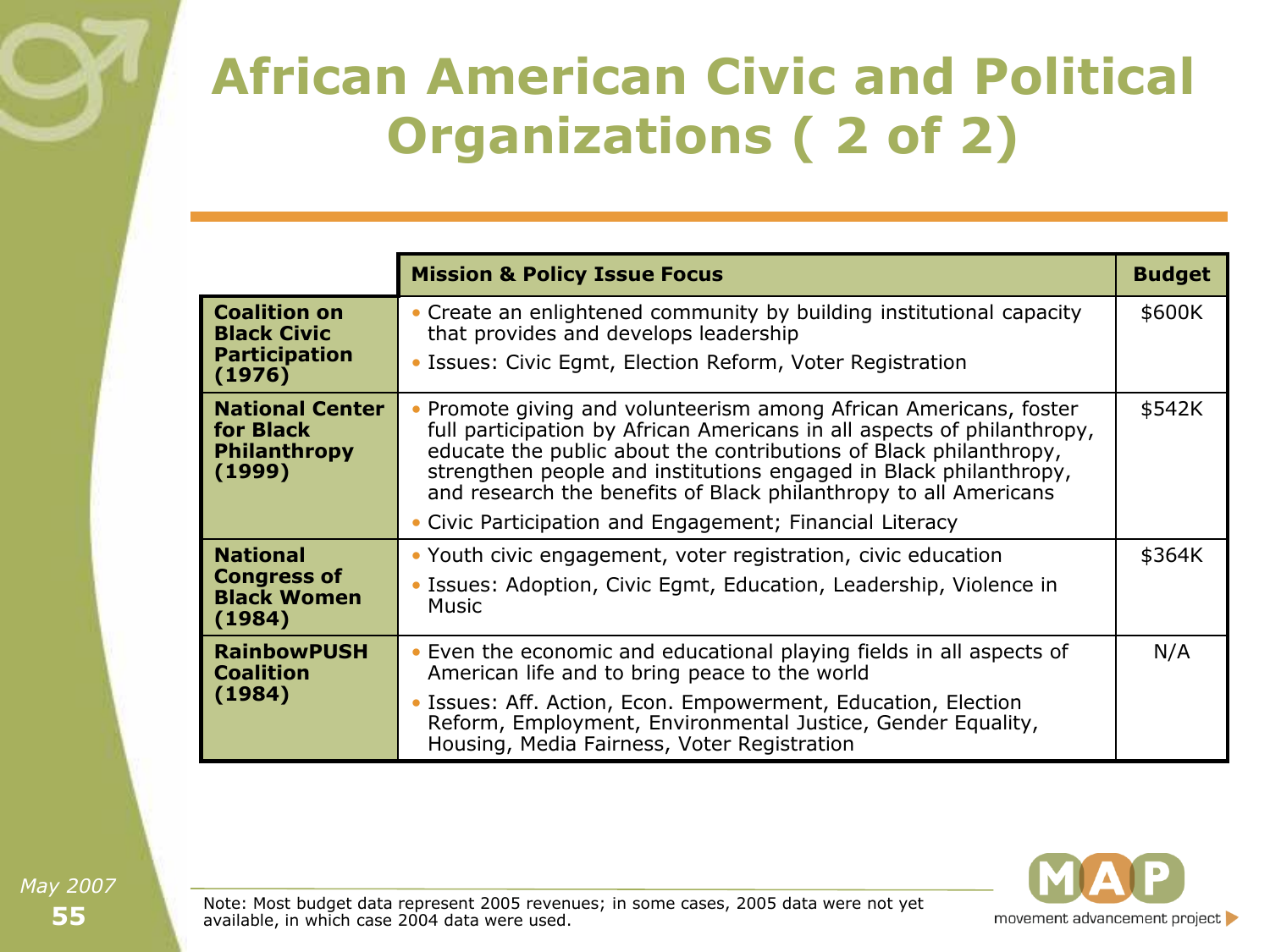

#### **Latino Civic and Political Organizations**

|                                                                                                      | <b>Mission and Policy Issue Focus</b>                                                                                                                                                                                                     | <b>Budget</b>    |
|------------------------------------------------------------------------------------------------------|-------------------------------------------------------------------------------------------------------------------------------------------------------------------------------------------------------------------------------------------|------------------|
| <b>National Council of</b><br>La Raza (est.<br>1968)                                                 | Improve opportunities for Hispanic Americans.<br>$\bullet$<br>Issues: Economic Opportunity, Education, Electoral Reform,<br>Employment, Health, Immigration                                                                               | \$25<br>million  |
| Nat'l Assoc. of<br><b>Latino Elected and</b><br><b>Appointed Officials</b><br><b>Ed. Fund (1976)</b> | Empowers Latinos to participate fully in the American political<br>$\bullet$<br>process, from citizenship to public service.<br>Issues: Education, Health, Housing, Immigration<br>٠                                                      | \$6<br>million   |
| <b>Mexican American</b><br><b>Legal Defense and</b><br><b>Education Fund</b><br>(1968)               | Safeguard civil rights of the 45 million Latinos living in the U.S. and<br>to empower the Latino community to fully participate in our society.<br>Issues: Education, Employment, Immigration, Political Access                           | \$5<br>million   |
| <b>Puerto Rican Legal</b><br><b>Defense and</b><br><b>Education Fund</b><br>(1972)                   | Protects opportunities for all Latinos to succeed in school and work,<br>fulfill their dreams, and sustain their families and communities.<br>Issues: Education, Employment, Other Civil Rights                                           | \$2<br>million   |
| <b>National Puerto</b><br><b>Rico Coalition</b><br>(1977)                                            | Strengthen and enhance the social, political, and economic well-<br>$\bullet$<br>being of Puerto Ricans in U.S. and Puerto Rico, focusing on most<br>vulnerable<br>Issues: Education, Health, Job Training, Welfare Reform<br>$\bullet$   | \$1.2<br>million |
| <b>League of United</b><br><b>Latin American</b><br>Citizens (1929)                                  | Advance the economic condition, education, political influence,<br>$\bullet$<br>health and civil rights of the U.S. Hispanic population<br>Issues: Affirmative Action, Econ. Empowerment, Education, Housing,<br>$\bullet$<br>Immigration | \$640K           |

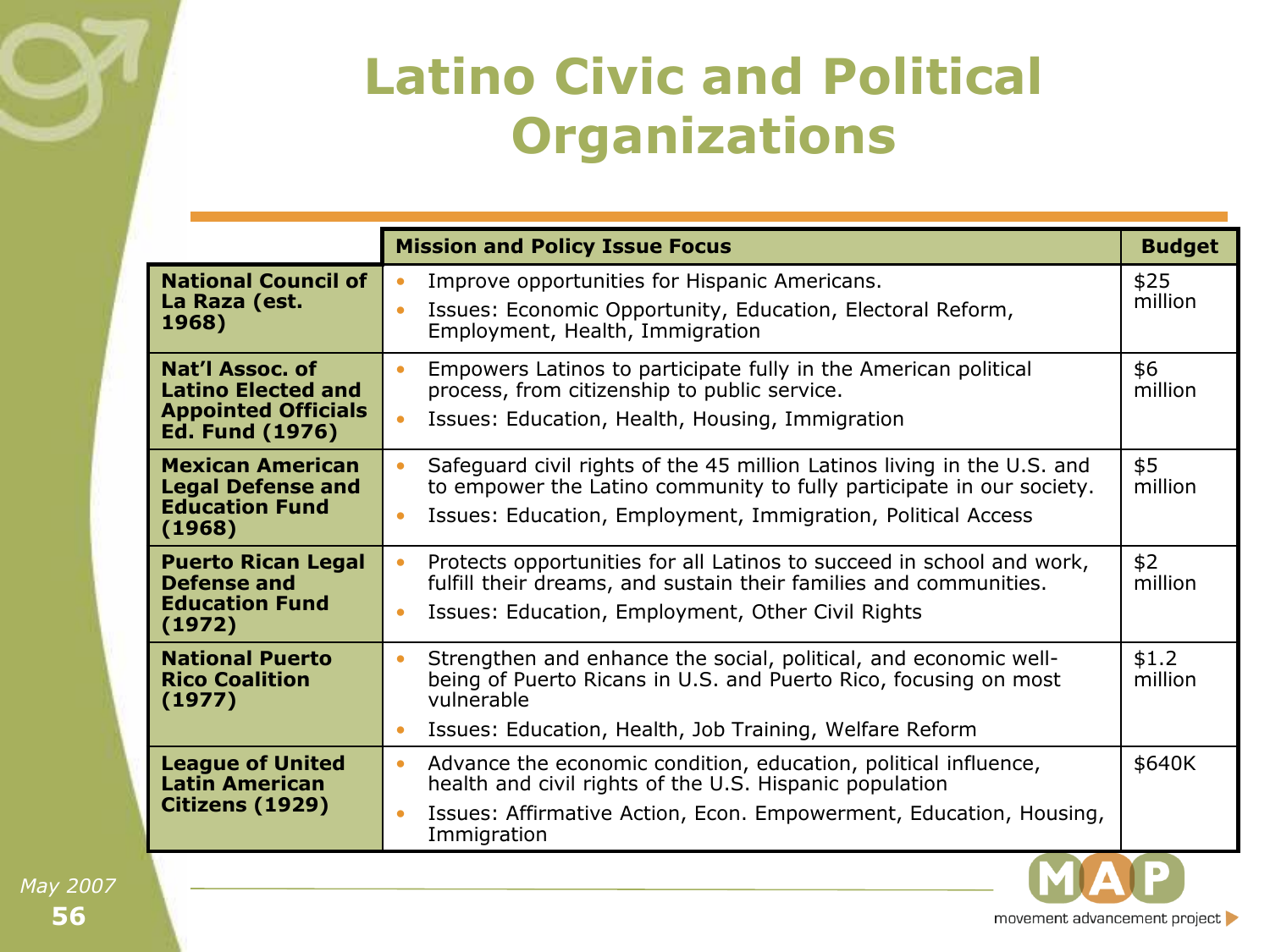#### **API Civic and Political Organizations**

|                                                                                      | <b>Mission and Policy Issue Focus</b>                                                                                                                                                                            | <b>Budget</b>  |
|--------------------------------------------------------------------------------------|------------------------------------------------------------------------------------------------------------------------------------------------------------------------------------------------------------------|----------------|
| <b>Asian Pacific</b><br><b>American Legal</b><br><b>Center (est. 1983)</b>           | • Advocate for civil rights, provide legal services and education and<br>build coalitions to positively impact Asian Pacific Americans<br>• Issues: Aff. Action, Anti-Asian Violence, Immigration, Voting Rights | \$4<br>million |
| <b>Asian American</b><br><b>Justice Center</b><br>(1991)                             | • Advance the human and civil rights of Asian Americans through<br>advocacy, public policy, public education, and litigation.<br>• Issues: Aff. Action, Anti-Asian Violence, Immigration, Voting Rights          | \$2<br>million |
| <b>Japanese American</b><br><b>Citizens League</b><br>(1930)                         | • Secure and maintain the civil rights of Japanese Americans and all<br>others who are victimized by injustice and prejudice<br>• Issues: Aff. Action, Racial profiling, Sep. Church/State, Voter Reg.           | \$2<br>million |
| <b>Org. of Chinese</b><br><b>Americans (1973)</b>                                    | • Advance the social, political, and economic well-being of API in US<br>• Issues: Aff. Action, Immigration, Pay Equity, Racial Profiling                                                                        | \$2<br>million |
| <b>Asian American</b><br><b>Legal Defense and</b><br><b>Education Fund</b><br>(1974) | . Work with Asian communities in U.S. to secure human rights for all.<br>• Issues: Aff. Action, Anti-Asian Violence, Human Trafficking,<br>Immigration, Voting Rights                                            | \$1<br>million |
| <b>Southeast Asia</b><br><b>Resource Action</b><br><b>Center (1979)</b>              | • Advance Cambodian, Laotian, and Vietnamese American interests<br>through leadership dev., capacity building, and community power<br>• Issues: Education, Health, Immigration, Welfare Reform                   | \$1<br>million |
| <b>Asian Pacific</b><br><b>American Labor</b><br><b>Alliance (1992)</b>              | • Organize API American labor movement to address exploitative<br>conditions in the garment, electronics, hotel, food processing, and<br>health care industries                                                  | \$500K         |
|                                                                                      | • Issues: Education, Energy/Environment, Immigration, Minimum<br>Wage, Prescription Drugs                                                                                                                        |                |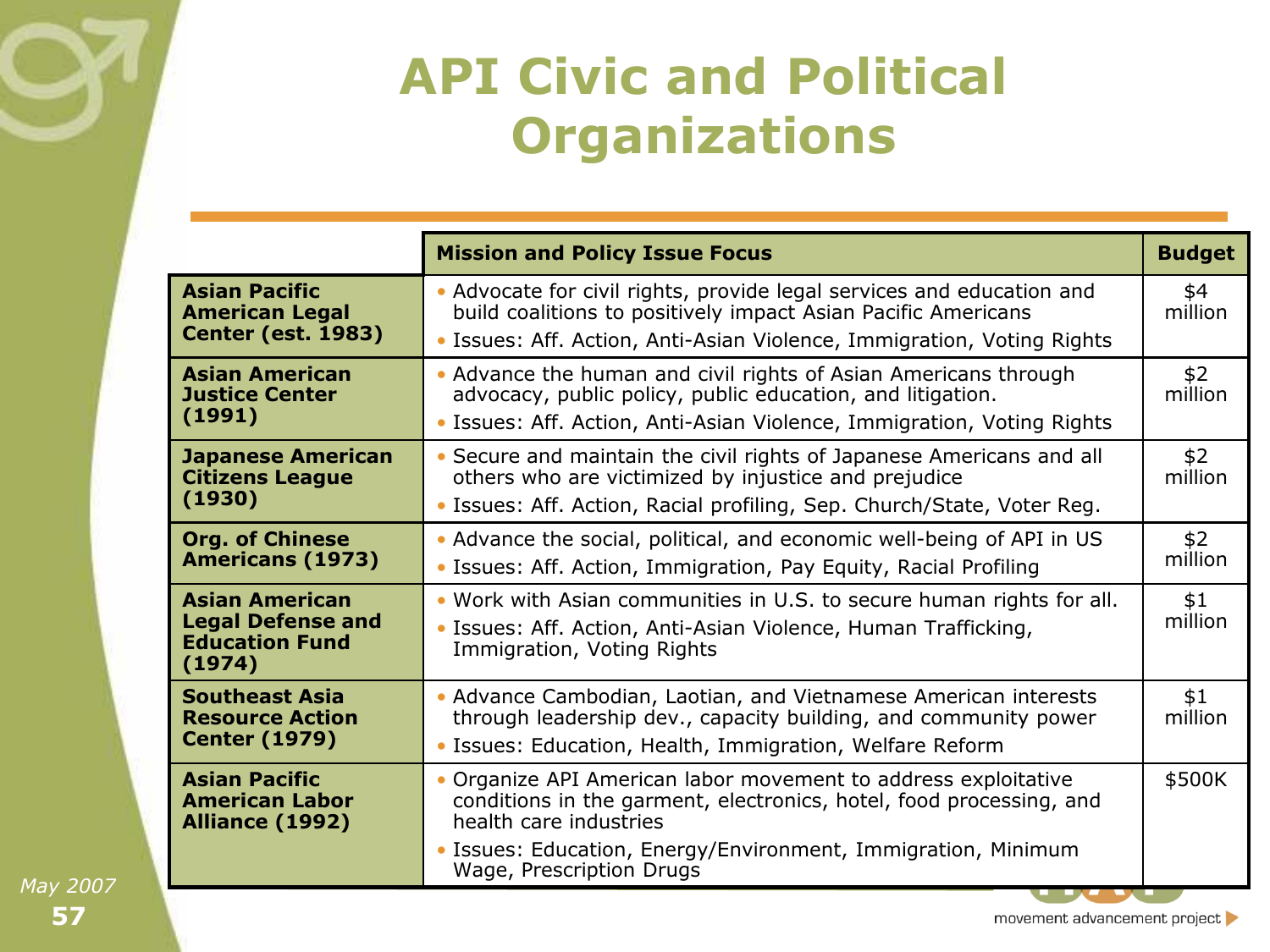#### **Native American Civic and Political Organizations**

|                                                                                   | <b>Mission and Policy Issue Focus</b>                                                                                                                                                                                                                 | <b>Budget</b>   |
|-----------------------------------------------------------------------------------|-------------------------------------------------------------------------------------------------------------------------------------------------------------------------------------------------------------------------------------------------------|-----------------|
| <b>American Indian</b><br><b>College Fund</b><br>(1968)                           | . Raise scholarship funds for students at qualified tribal colleges and<br>universities, generate awareness of those institutions and the Fund<br>• Issues: Education and Job Training                                                                | \$10<br>million |
| <b>Native American</b><br><b>Rights Fund</b><br>(1970)                            | • Provide legal representation and assistance to Indian tribes,<br>organizations, and individuals<br>• Issues: Conservation, Gov't Accountability, Indian Human Rights,<br><b>Tribal Preservation</b>                                                 | \$9<br>million  |
| <b>National</b><br><b>Congress of</b><br><b>American</b><br><b>Indians (1944)</b> | • Inform the public and Congress on the governmental rights of<br>American Indians and Alaska Natives<br>• Issues: Cultural Preservation, Education, Environment, Health,<br>Housing                                                                  | \$6<br>million  |
| <b>Association on</b><br><b>American Indian</b><br><b>Affairs (1922)</b>          | • Promote the welfare of American Indians and Alaska Natives.<br>• Issues: Cultural Preservation, Econ. Development, Education, Health,<br>Resource Preservation, Tribal Sovereignty                                                                  | \$1<br>million  |
| <b>Americans for</b><br><b>Indian</b><br><b>Opportunity</b><br>(1970)             | • Facilitate culturally appropriate initiatives that enrich the cultural,<br>political and economic lives of Indigenous peoples<br>• Issues: Capacity Development, Community Service, Education                                                       | \$740K          |
| <b>First Nation's</b><br><b>Development</b><br>Institute (1979)                   | • Restore Native control and culturally-compatible stewardship of the<br>assets they own - and establish new assets for ensuring the long-<br>term vitality of Native communities.<br>• Issues: Agriculture, Banking, Econ. Dev., Financial Literacy, | N/A             |
|                                                                                   | Predatory Lending                                                                                                                                                                                                                                     |                 |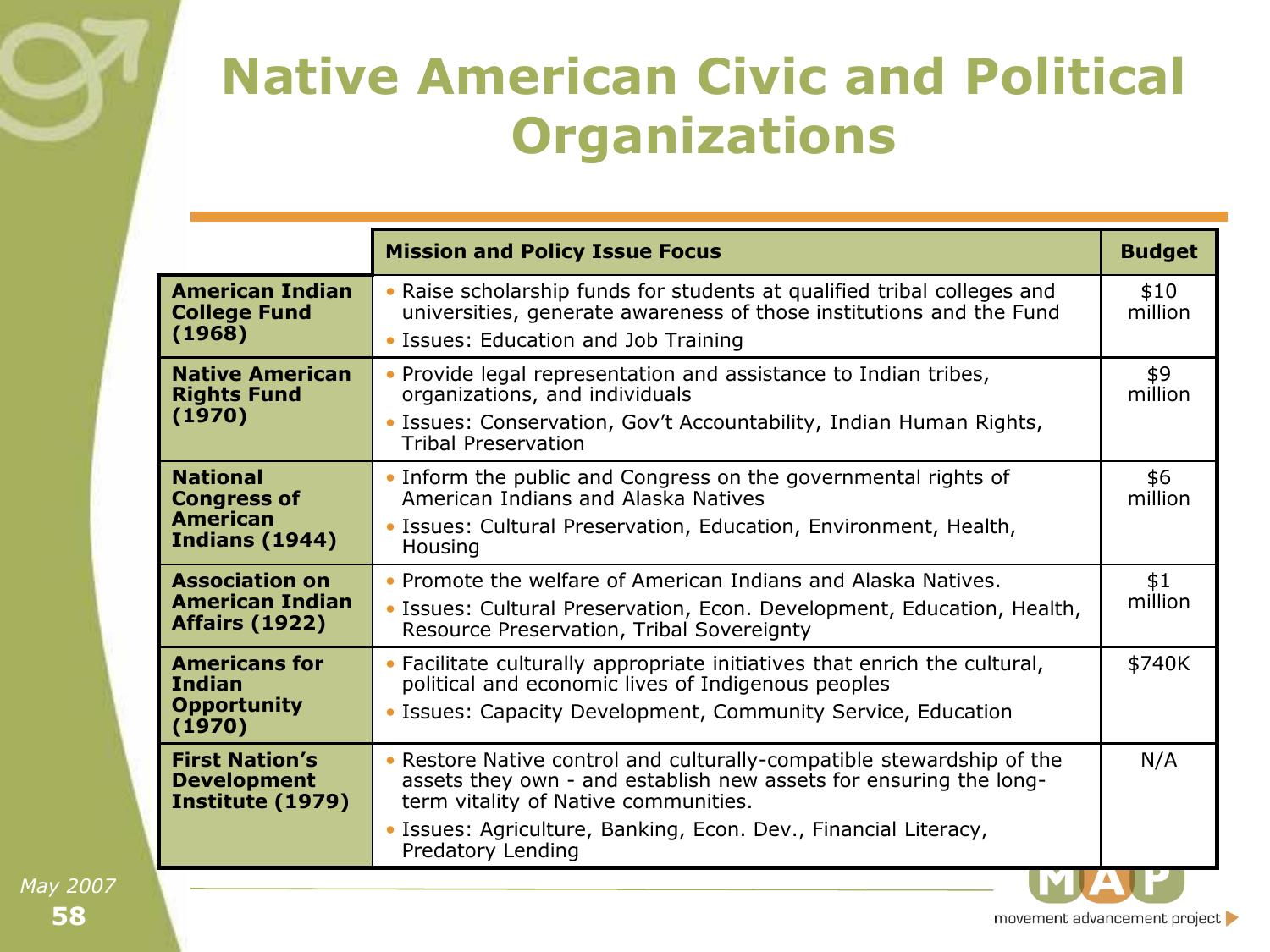# **Appendix 2 – Sources**

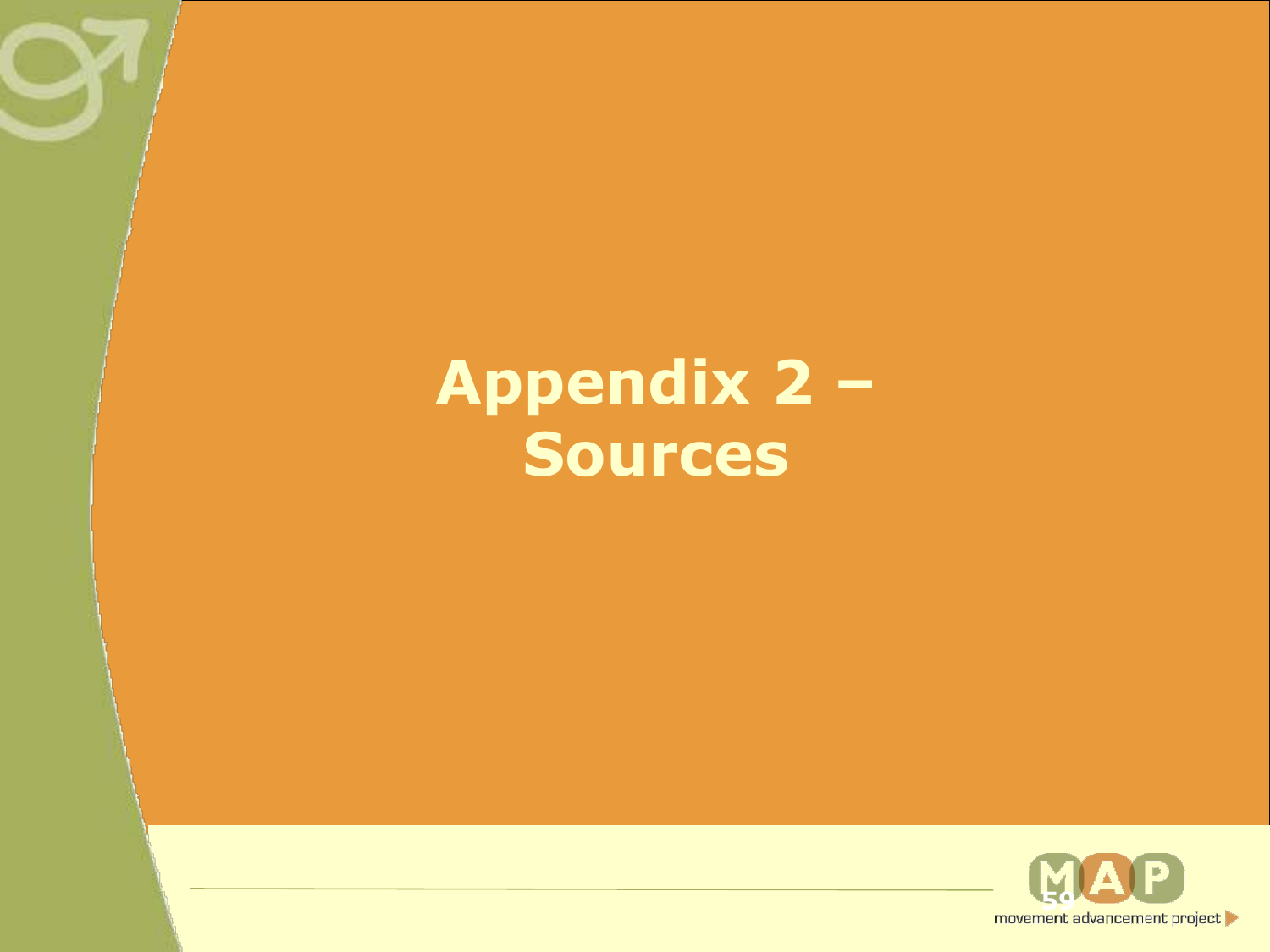# **Sources (1 of 3)**

- Annie E. Casey Foundation. *Race Matters Toolkit*. February 2006
- Applied Research Center. *Short Changed: Foundations and Communities of Color*. Oakland: 2004.
- Aspen Institute, *Training for Racial Justice & Inclusion: A Guide to Selected Programs*, 2002
- Aspen Institute Roundtable on Community Change. *Structural Racism and Community Building*. Washington, DC: 2004.
- Aspen Institute Roundtable on Comprehensive Community Initiatives, *Applying a Structural Racism Framework*. Washington, DC: 2002.
- Bond, Julian. "Black America Must Confront AIDS." The Washington Post. 14 August 2006.
- Brandt, Eric, editor. *Dangerous Liaisons: Blacks, Gays and the Struggle for Equality*. New Press, 1999
- Boykin, Keith. *One More River to Cross*. Random House, 1996
- Cannick, Jasmyne. "Taking Back the Black Gay Movement." The Advocate. 11 July 2006.
- Capek, Mary Ellen and Molly Mead. *Effective Philanthropy: Organizational Success through Deep Diversity*  and Gender Equality. MIT Press, 2006
- Choi K., et. al. "Low HIV Prevalence but High Sexual Risk Among Young Asian-American MSM." Int. Conf *AIDS*: 2002.
- Council on Foundations. *2004 Grantmaker Salary and Benefits Report*. Washington, DC.
- Council on Foundations. *Foundation Management Series, 11th Edition*. Washington, DC: 2004.
- *Dangerous Liaisons*, edited by Eric Brandt. New Press, New York: 1999.
- Delgado, Richard and Jean Stefancic, editors. *Critical Race Theory: The Cutting Edge*. Temple University Press, 2000
- Delgado, Richard and Jean Stefancic. *Introduction to Critical Race Theory*. New York University Press, 2001

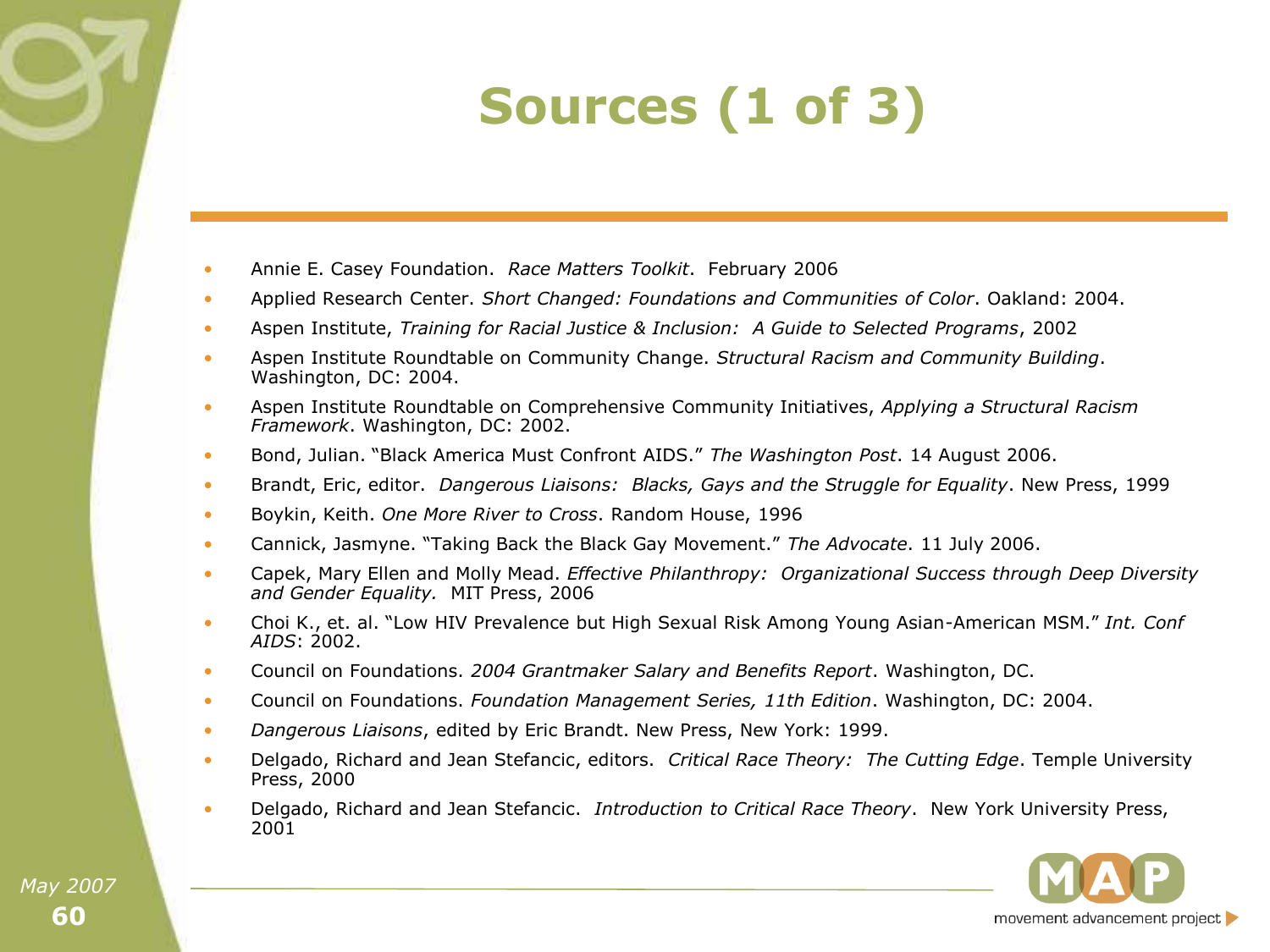# **Sources (2 of 3)**

- Diversity Advancement Project and Center for Social Inclusion. *Thinking Change*. New York: 2005.
- Donors Forum of Chicago, et. al. *Building a Better Foundation*. 2001.
- Festle, Mary Jo. "Listening to the Civil Rights Movement." The Gay and Lesbian Review. 2005.
- Finnerty, Diane. "An Open Letter to My White Lesbian, Gay, Bisexual, Transgender Sisters and Brothers, 13 October 2004.
- Frameworks Institute. *The Architecture of a New Racial Discourse*. Washington, DC: 2006.
- Frameworks Institute. *Creating a Unified Voice for Opportunity: An Analysis of Qualitative Research Exploring Perceptions of Race*. Washington, DC: 2005
- Frameworks Institute. *Framing Public Issues*. Washington, DC: 2002.
- Frameworks Institute. *Outlining a Race Policy Agenda*. Washington, DC: 2004.
- Frameworks Institute. *Six Harmful Patterns in Newspaper Presentations of Race*. Washington, DC: 2005.
- Frameworks Institute. *Thinking About Race: Findings from Cognitive Elicitations*. Washington, DC: 2004.
- Funders for Lesbian and Gay Issues. *Out for Change: Racial and Economic Justice Issues in Lesbian, Gay, Bisexual, and Transgender Communities*. 2005
- Gates, Henry Louis. "Backlash?". The New Yorker. 17 May 1993.
- GrantCraft and Philanthropic Initiative for Racial Equity. *Grantmaking with a Racial Equity Lens*. 2007
- Han, Chong-suk. "Geisha of a Different Kind: Gay Asian Men and the Gendering of Sexual Identity." *Sexuality and Culture*, Summer 2005.
- Lewis, Gregory B. "Black-White Differences in Attitudes toward Homosexuality and Gay Rights." Public *Opinion Quarterly*. 2003.
- Michaels, Walter Benn. *The Trouble with Diversity: How We Learned to Love Identity and Ignore Inequality*. Metropolitan Books, 2006

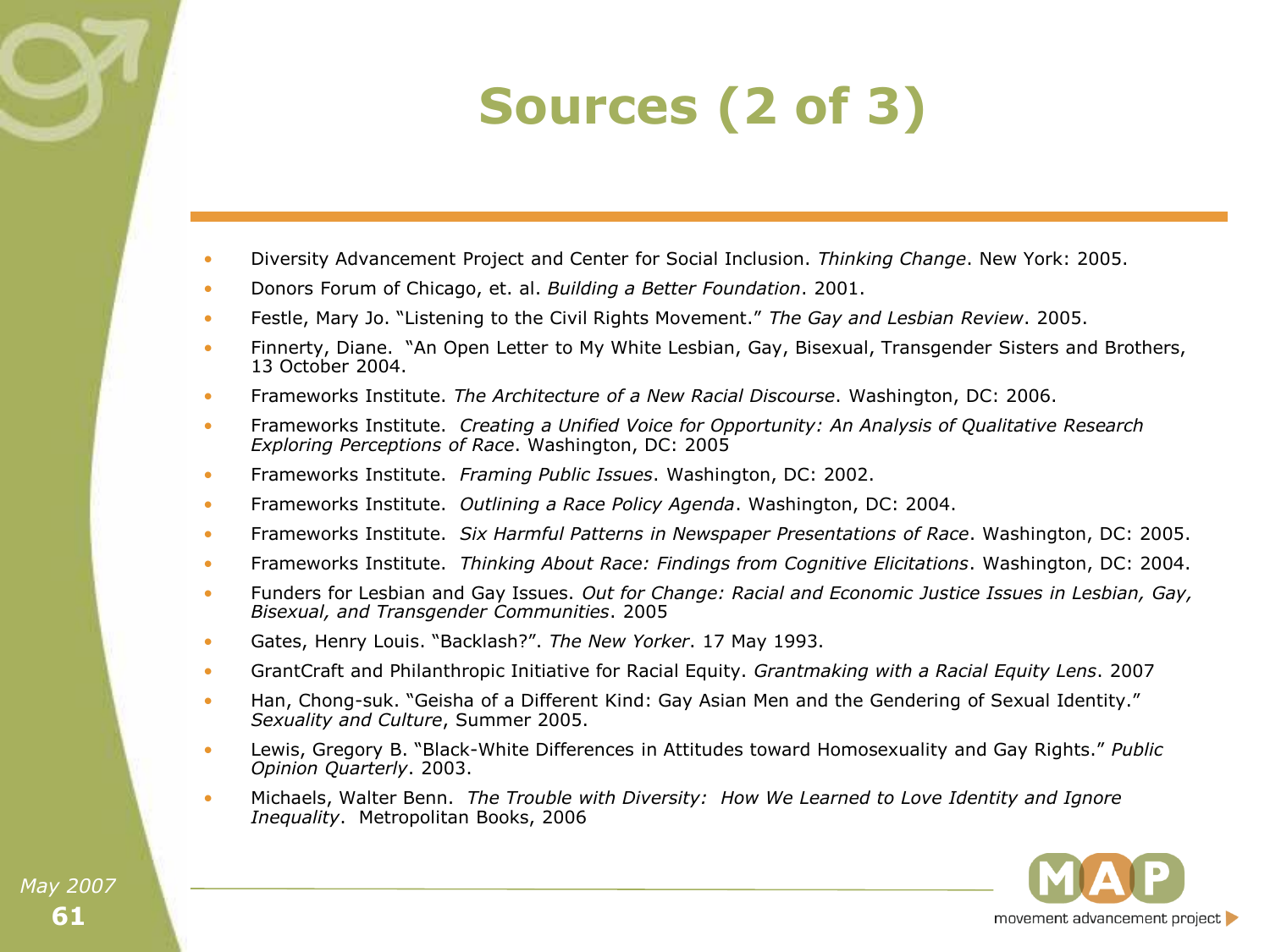# **Sources (3 of 3)**

- National Gay and Lesbian Task Force. *Asian Pacific American Lesbian, Gay, Bisexual and Transgender People: A Community Portrait*. New York: 2005.
- National Gay and Lesbian Task Force. *Black Same-Sex Households in the United States*. New York: 2004.
- National Gay and Lesbian Task Force. *Hispanic and Latino Same-Sex Couple Households in the United States*. New York: 2005.
- National Gay and Lesbian Task Force. *Living in the Margins: A National Survey of Lesbian, Gay, Bisexual and Transgender Asian and Pacific Islander Americans*. New York: 2007.
- Opportunity Agenda. *The State of Opportunity in America*. New York: 2005.
- Opportunity Agenda. *African Americans and Opportunity*. New York: 2005.
- Pastrana, Antonio Jr. "The Intersectional Imagination: What Do Lesbian and Gay Leaders of Color Have To Do With It?‖ *Race, Class, and Gender*. Forthcoming.
- Pease, Katherine/Denver Foundation. *Inclusiveness at Work: How to Build Inclusive Nonprofit Organizations*. 2005
- Philadelphia Health Management Corporation. *The Philadelphia LGBT Community Assessment Final Report*. 2006.
- "Pitt, Jr. Richard N. "Downlow Mountain? De/Stigmatizing Bisexuality through Pitying and Pejorative Discourses in Media. *The Journal of Men's Studies*. 2006.
- Powell, john. "Does Racism in Motion Have to Stay in Motion?" Race and Power, Summer 2002.
- Ray, Nicholas. *False Promises: How the Right Deploys Homophobia to win support from African-Americans*. NGLTF, 2006.
- Ward, Elijah G. "Homophobia, Hypermasculinity, and the U.S. Black Church."; *Culture, Health & Sexuality*: 2005.
- West, Cornel. *Race Matters*. Beacon Press, 2001